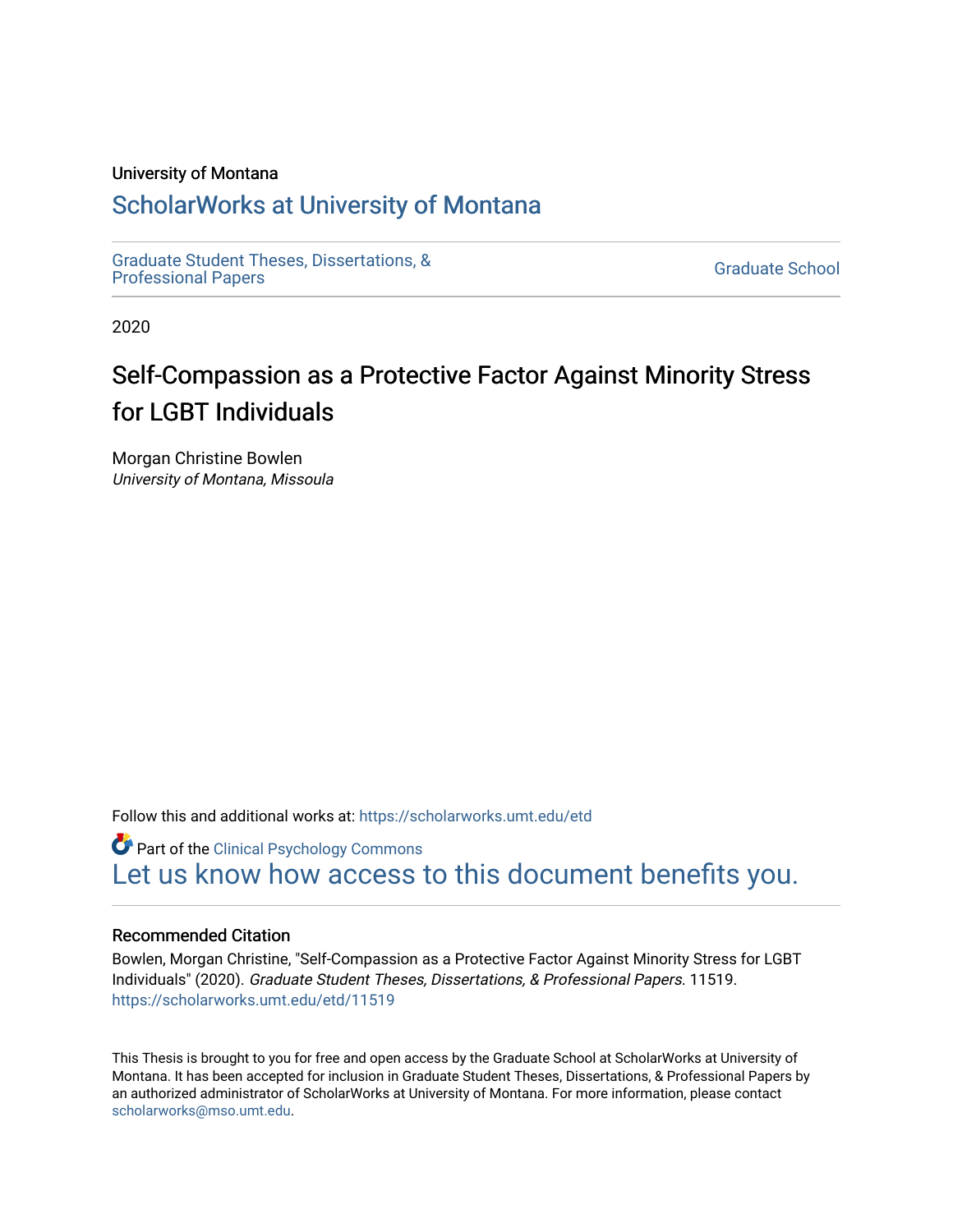### SELF-COMPASSION AS A PROTECTIVE FACTOR AGAINST MINORITY STRESS

### FOR LGBT INDIVIDUALS

By

### MORGAN CHRISTINE BOWLEN

Bachelor of Arts in Psychology, University of Nevada, Reno, NV, 2013

Thesis

presented in partial fulfillment of the requirements for the degree of

> Master of Arts in Clinical Psychology

The University of Montana Missoula, MT

December 2019

Approved by:

Scott Whittenburg, Graduate School Dean

Jennifer Waltz, PhD, Thesis Chair Department of Psychology

> Bryan N. Cochran, PhD Department of Psychology

Anya Jabour, PhD Department of History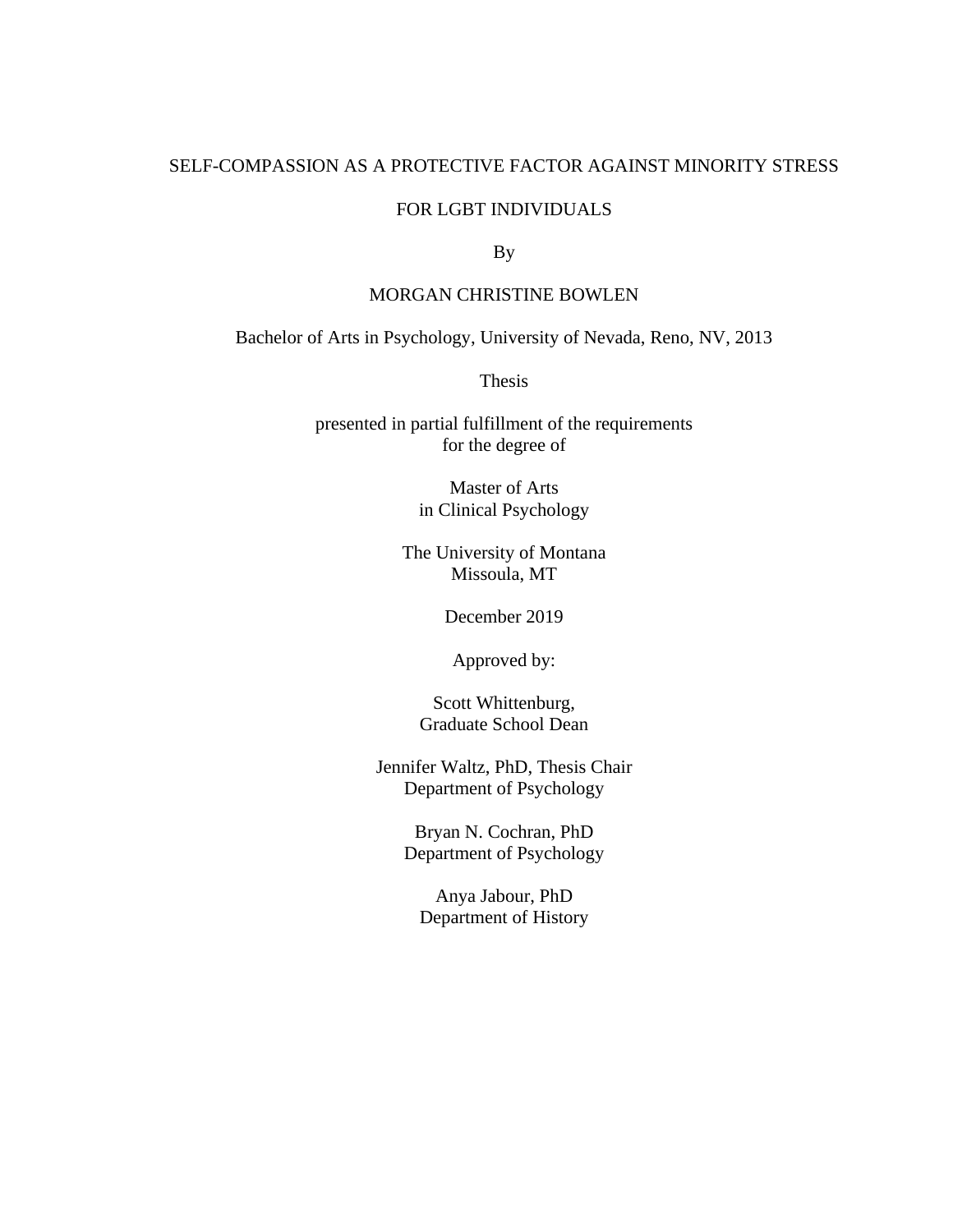# © COPYRIGHT

by

Morgan Christine Bowlen

2019

All Rights Reserved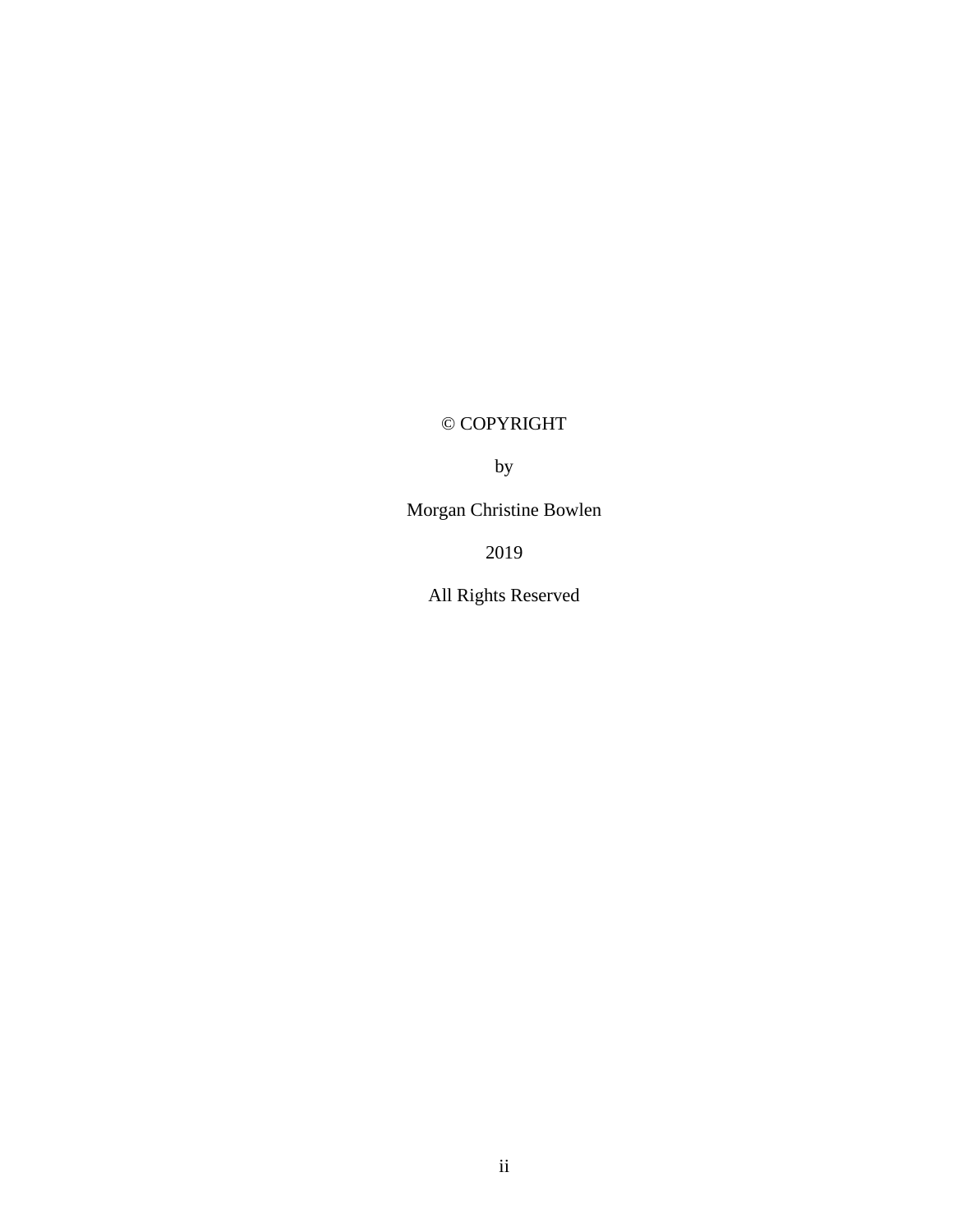Bowlen, Morgan C., M.A., Fall 2019 Major

*Clinical Psychology*

Self-Compassion as a Protective Factor Against Minority Stress for LGBT Individuals

Chairperson: Jennifer Waltz, PhD Co-Chairperson: Bryan Cochran, PhD Co-Chairperson: Anya Jabour, PhD

**Objectives**: Research has found that anxiety, mood, and substance use disorders are more prevalent in LGBT individuals than heterosexual individuals (Fergusson, Horwood, & Beautrais, 1999). An explanation for these differences has been put forward by Meyer (2003), the Minority Stress Model, which is a theoretical framework that proposes that individuals who occupy a stigmatized minority status, such as LGBT individuals, may experience increased stress on the basis of stigmatization associated with this status. Results from multiple studies support the relationship between mindfulness and coping skills, life satisfaction, and positive health outcomes for LGBT individuals (Crews & Crawford, 2015; Gayner et al.; Greene & Britton, 2015; Jennings & Tan, 2014; Lyons, 2016; Toomey & Anhalt, 2016). The current study extends this work to focus on a specific aspect of mindfulness, self-compassion. Self-compassion involves extending kindness toward the self, especially during times of difficulty. The aim of the current study is to explore self-compassion as a factor that may be related to coping with the effects of minority stress.

**Methods:** Participants ( $N = 558$ ; Mage = 22.4, SD = 5.4) were recruited for the study through online-based survey links. Participation in the study required that the respondents be at least 18 years old and identify as lesbian, gay, bisexual, queer, questioning, or with another nonheterosexual sexual identity, or a noncisgender gender identity. Participants responded to a general demographic questionnaire, the Daily Heterosexist Experiences Questionnaire, the Self-Compassion Scale, and the BBC Well Being Scale.

**Results:** Results indicated that facets of self-compassion (self-kindness and isolation) were significantly related to well-being. The tested moderators fell short of statistical significance (self-compassion as a moderator of the relationship between well-being and experiences of minority stress; self-coldness as a moderator of the relationship between well-being and experiences of minority stress; mindfulness as a moderator of the relationship between well-being and experiences of minority stress).

**Conclusion:** This is the first study of which we are aware that indicates an association between facets of self-compassion and well-being in a sample of LGBT individuals. These findings might inform clinical interventions for LGBT individuals that incorporate self-compassion.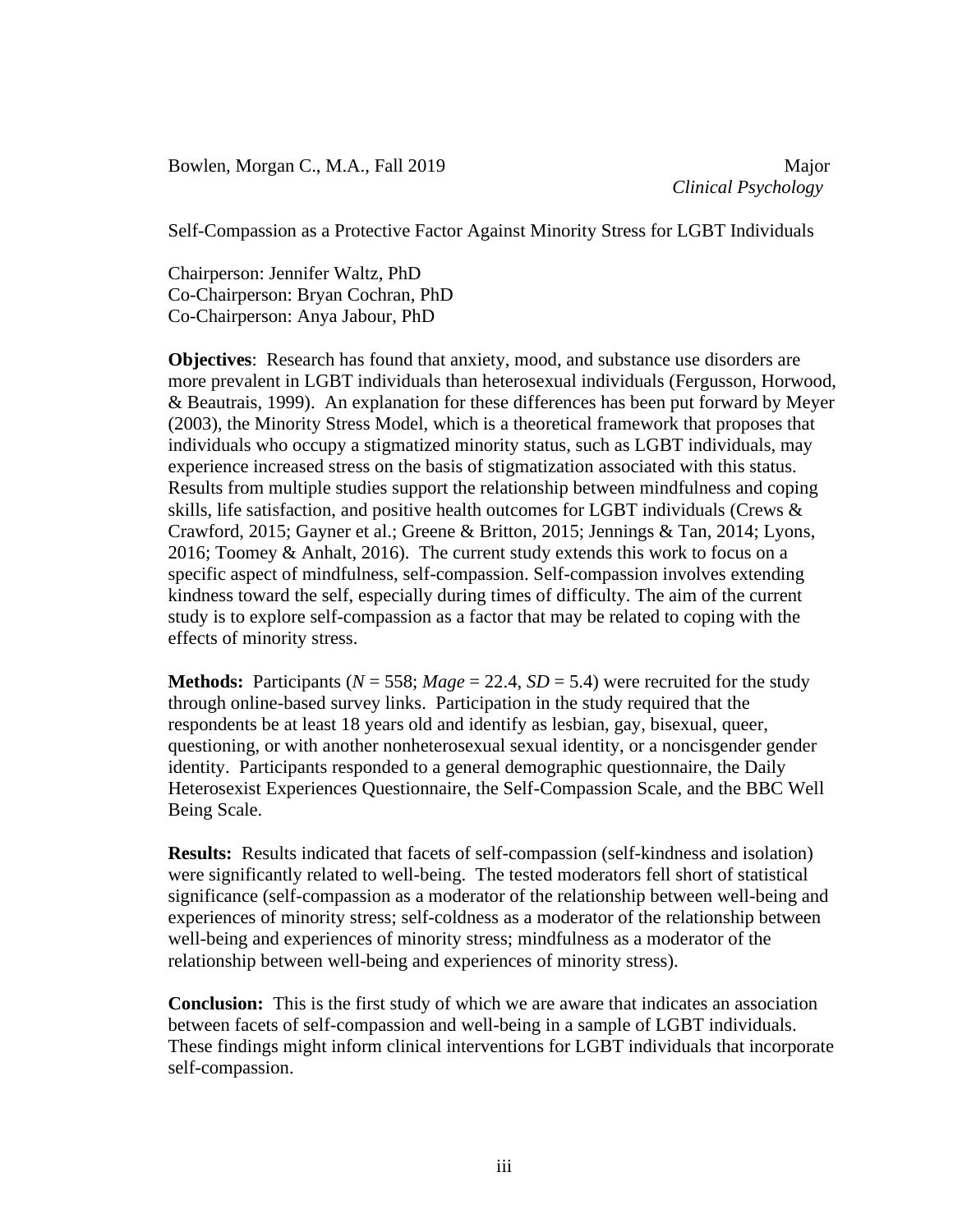# Self-Compassion as a Protective Factor Against Minority Stress for LGBT Individuals **Introduction**

#### **Minority Stress**

It has been posited that individuals who are sexual or gender identity minorities are more likely to experience negative health outcomes than others. Research has found that anxiety, mood, and substance use disorders are more prevalent in LGBT individuals than heterosexual individuals (Meyer, 2003), and that they report higher levels of hopelessness and depression (Fergusson, Horwood, & Beautrais, 1999). An explanation for these differences has been put forward by Meyer (2003), the Minority Stress Model, which is a theoretical framework that proposes that individuals who occupy a stigmatized minority status, such as LGBT individuals, may experience increased stress on the basis of stigmatization associated with this status. The Minority Stress Model proposes that there are multiple pathways by which an LGBT individual may experience distress on the basis of their sexual orientation or gender identity, and that a consideration of these pathways can assist in understanding the relationship between LGBT status and negative health outcomes (Meyer, 2003).

According to the Minority Stress Model, several types of stressors can affect an LGBT individual. These include external stressful events and conditions, such as discrimination or violence on the basis of one's sexual orientation or gender identity. In addition to actual stressful events, LGBT individuals may experience expectations that stressful events could occur, resulting in vigilance to detect them. Finally, LGBT individuals may internalize societal attitudes that stigmatize their minority identity.

The Minority Stress Model focuses on both distal and proximal stressors. It defines distal minority stressors as those that are externally imposed. These stressors are not necessarily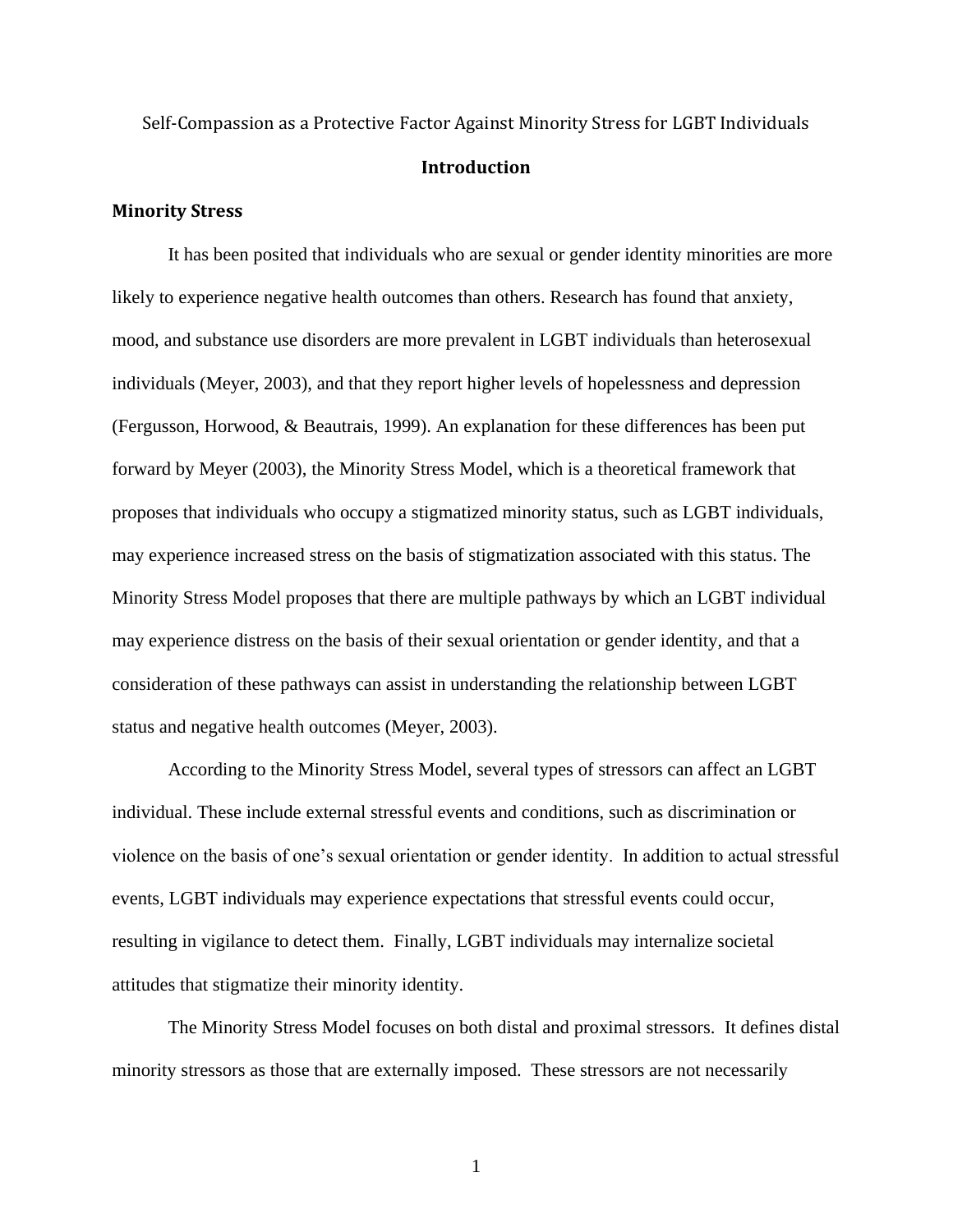related to how an LGBT individual views themself; rather, they are negative views that members of society may hold regarding an individual's LGBT status. Proximal minority stressors are defined as stressors that are more subjective and related to self-identity. An individual's selfidentity may be threatened by distal minority stressors, which can lead to less adaptive coping efforts. For example, a gay man whose identity is particularly salient for him may cope with discrimination by internalizing experiences of stigma and viewing himself and his LGBT status in a negative way. This may lead to shame around his identity, and contribute to the utilization of less healthy coping mechanisms (Meyer, 2003).

The Minority Stress Model posits that there are factors that can be protective, or those that will decrease the impact of minority stress experiences. These include social support, individual coping efforts, and characteristics of the individual's identity. Within the LGBT population, for example, it has been suggested that the hiding of one's sexual orientation may be related to negative psychological outcomes (DiPlacido, 1998). In addition, connection to the LGBT community, an aspect of social support, has been proposed as a factor that may mitigate the effects of minority stress (Meyer, 2003). A sense of community belongingness has been found to be associated with positive individual and social outcomes, and minority individuals who connect with others may experience affiliation that can enhance resilience in the face of minority stress (Baumeister & Leary, 1995; Branscombe, Schmitt, & Harvey, 1999; Crocker & Major, 1989; Miller & Major, 2000). Individual coping efforts may also mitigate the effects of minority stress (Meyer, 2003). These coping efforts may include whether or not an LGBT individual responds to themself with self-compassion, kindness, and understanding after experiencing victimization or discrimination on the basis of their identity.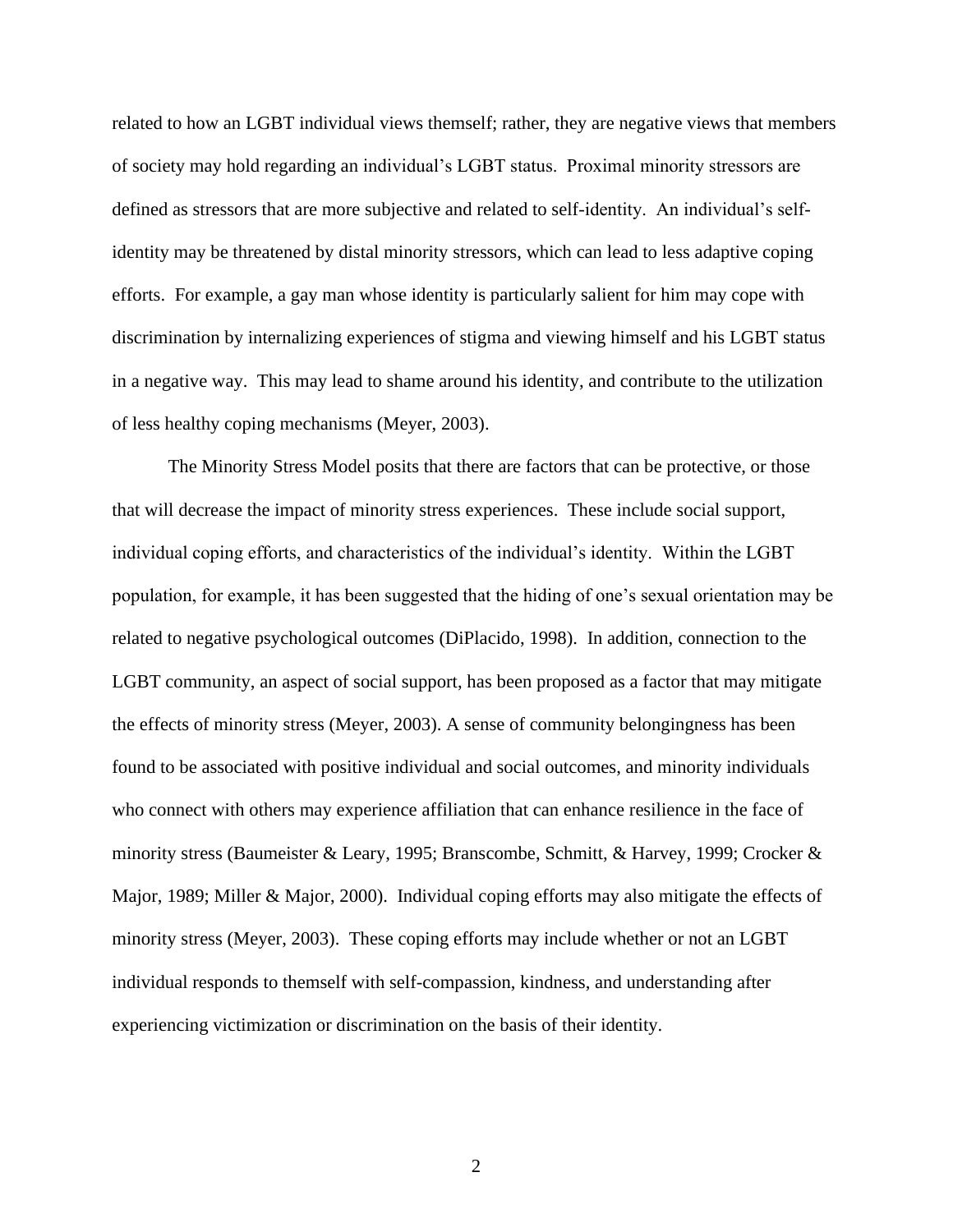Factors related to negative health outcomes and psychological difficulties for LGBT people can include challenges that are directly linked to sexual and gender minority status, such as discrimination and stigma, experiences of rejection from peers, family and other individuals, threats against physical integrity, and difficulty accessing resources due to minority status (Meyer, 2003). Experiences such as these may influence how LGBT individuals view themselves and the outside world, which can then affect psychological functioning and health outcomes. Due to this, it is important to continue to explore factors that may influence psychological difficulties and health outcomes for LGBT individuals. Identifying factors that are relevant and important to health outcomes may lead to more effective interventions and treatments.

### **Mindfulness**

Mindfulness has been defined as having two components, first, "…the self regulation of attention so it is maintained on immediate experience" and second, "…adopting a particular orientation toward one's experiences in the present moment, an orientation that is characterized by curiosity, openness, and acceptance" (Bishop et al., 2004, p. 232). An interest in mindfulness has arisen in the field of psychology over the past two decades, stemming from concepts that are found in practices connected to Buddhist philosophy (Epstein, 1995; Molino, 1998; Nisker, 1998; Rubin, 1996; Watson, Batchelor, & Claxton, 1999). This interest has led to a great deal of research on the benefits of being mindful (mindfulness), and on practices and interventions designed to help people cultivate mindfulness (mindfulness practices, mindfulness-based interventions- MBI). This body of research strongly supports a connection between mindfulness and a variety of positive health outcomes.

Without intervention, state mindfulness appears to be stable over time; however, individuals who engage in mindfulness practices over time have been seen to increase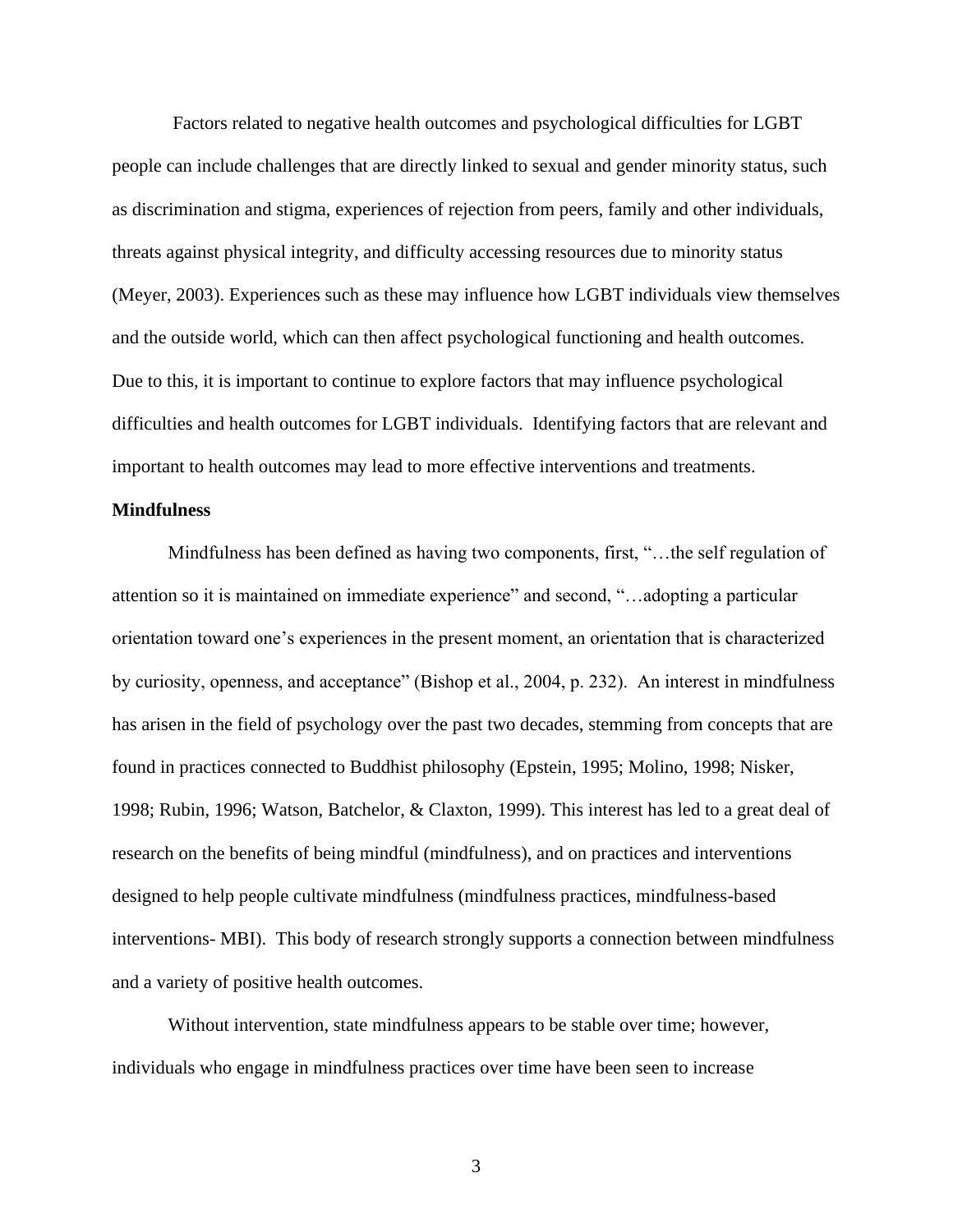mindfulness and to report benefits related to mental health outcomes. It is thought that by engaging in mindfulness practices repeatedly, an individual is better able to experience mindfulness in day-to-day life, along with associated health benefits (Kiken, Garland, Bluth, Palsson, & Gaylord, 2015). A number of mindfulness-based psychotherapeutic interventions have been developed and successfully tested, with the goal of increasing mindfulness and decreasing symptoms.

Research suggests that the degree to which one experiences day-to-day mindfulness may be related to the level of distress LGBT individuals experience in relation to discrimination. In a study conducted by Lyons (2016), data from 369 self-identified gay men were collected from a national longitudinal study. Measures used in the study included socio-demographic information, questions related to discrimination, dispositional mindfulness, psychological distress, and selfesteem. Hierarchical regressions were conducted to test the associations of these variables. Experiences of discrimination and dispositional mindfulness were the predictor variables, with distress and self-esteem as outcomes. It was found that individuals with lower dispositional mindfulness were significantly more likely to be distressed and to experience low self-esteem, particularly if they had experienced sexuality-based discrimination. Individuals with higher dispositional mindfulness were less likely to experience distress as a result of sexuality-based discrimination than those with lower dispositional mindfulness individuals. No differences were found in terms of self-esteem. These results suggest that mindfulness can offer protection against psychological distress related to sexuality-based discrimination.

An additional study conducted by Toomey and Anhalt (2016) looked at the relationship between sexual identity-related victimization, mindfulness, well-being, and academic achievement. The study examined whether mindfulness strategies buffered the associations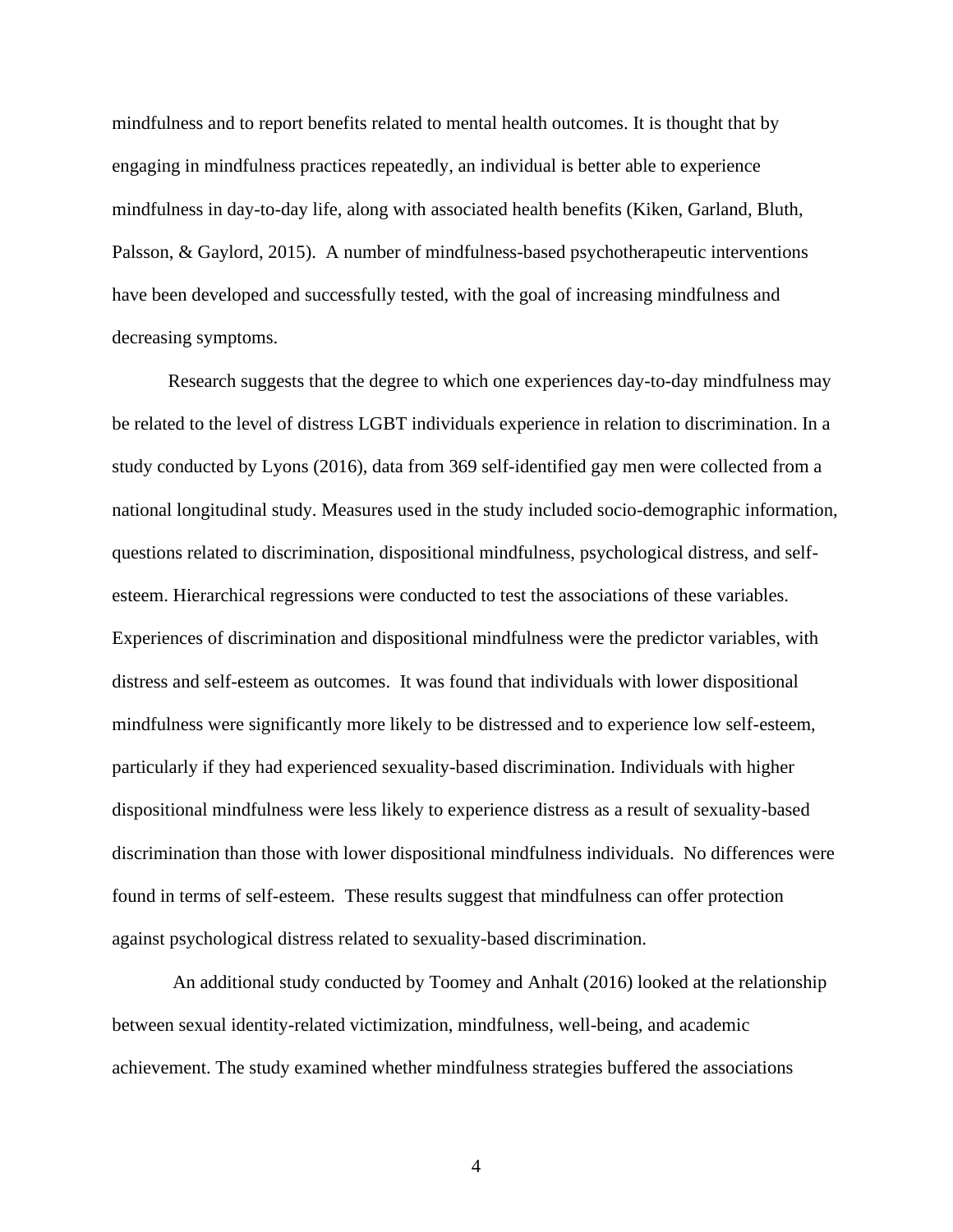between victimization related to sexual orientation and ethnicity, and depressive symptoms, selfesteem, and GPA. The sample included 236 Latina/o sexual minority youth who were enrolled in school and identified as lesbian, gay, bisexual, queer, or questioning. Structural equation modeling found that minority stress experiences were negatively associated with mindfulness, self-esteem, and GPA, while being positively associated with depressive symptoms. Mindfulness was positively associated with self-esteem and GPA, and negatively associated with depressive symptoms. These results suggest that mindfulness may be a protective factor against sexualitybased victimization that can relate to depressive symptoms and low self-esteem.

An LGBT individual may experience distressing emotions during and after an event of discrimination or victimization. These distressing emotions may make it difficult for the person to utilize adaptive coping resources or strategies. Research has shown that mindful awareness may be related to an increase in coping skills among LGBT individuals. Awareness refers to the idea that an individual can pay attention to thoughts, emotions, and behaviors through a nonjudgmental perspective. In a study conducted by Gayner et al. (2012) with self-identified gay males living with HIV, a mindfulness-based intervention was utilized to increase coping skills and positive affect. Individuals in the experimental group were taught mindfulness skills relating to awareness of their current experience, rather than focusing on thoughts and interpretations of experiences. The mindfulness intervention also included strategies for stress and pain. Individuals in the control group received treatment as usual. The results indicated that the treatment group had lower avoidance and higher positive affect at the end of treatment and at 6 months, compared to controls. This study suggests that mindfulness-based interventions may be beneficial for LGBT individuals who experience avoidance and negative affect in regards to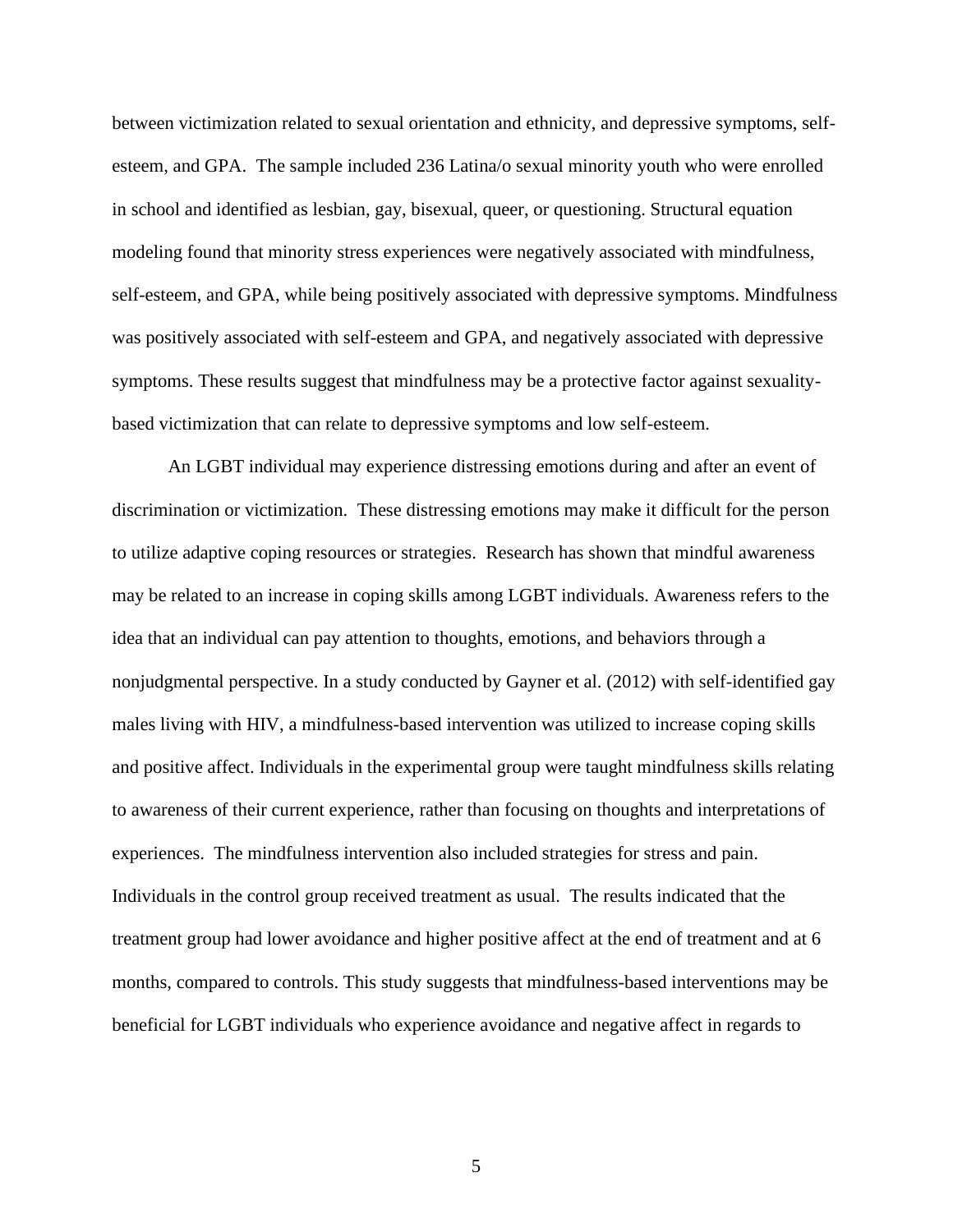positive HIV status, but may also apply more broadly to LGBT individuals who experience avoidance and negative affect.

#### **Self-Compassion**

In certain Buddhist traditions, it is suggested that mindfulness practice include not just awareness of present moment experience, but also the deliberate cultivation of feelings of compassion for self and others. The development of compassion is believed to lead to a greater awareness of interconnectedness between people, and to acceptance of self and others. Recently, research from a psychological perspective has begun to focus more on the concept of selfcompassion and its relationship to psychological distress and well-being (Bennett-Goleman, 2001; Brown, 1999; Rosenberg, 2000; Rutledge, 1997; Salzberg, 1997; Wallace, 1999).

Self-compassion is an aspect of mindfulness that involves acting in a compassionate, kind and accepting way toward the self; in particular, when one is having a difficult time, fails, or makes a mistake (Neff, 2003). It has been posited that self-compassion is comprised of three positive facets: self-kindness, common humanity, and mindfulness. Self-kindness entails extending kindness and understanding to oneself, rather than harsh self-criticism and judgment. For example, if a student fails an exam, they might respond with self-criticism (e.g. "I really screwed that up"). A more self-compassionate response might be "It's hard to study a lot and then not do as well as I wanted to." It is important to note that self-kindness is not the same as self-pity, blaming others, or not working hard toward goals. Rather, it involves acknowledging painful events in life with care, rather than criticism, directed toward the self.

The "common humanity" facet of self-compassion involves seeing one's experiences as part of the larger human experience, rather than as separating and isolating. It includes an awareness that suffering is universal, and that events that cause suffering are experienced by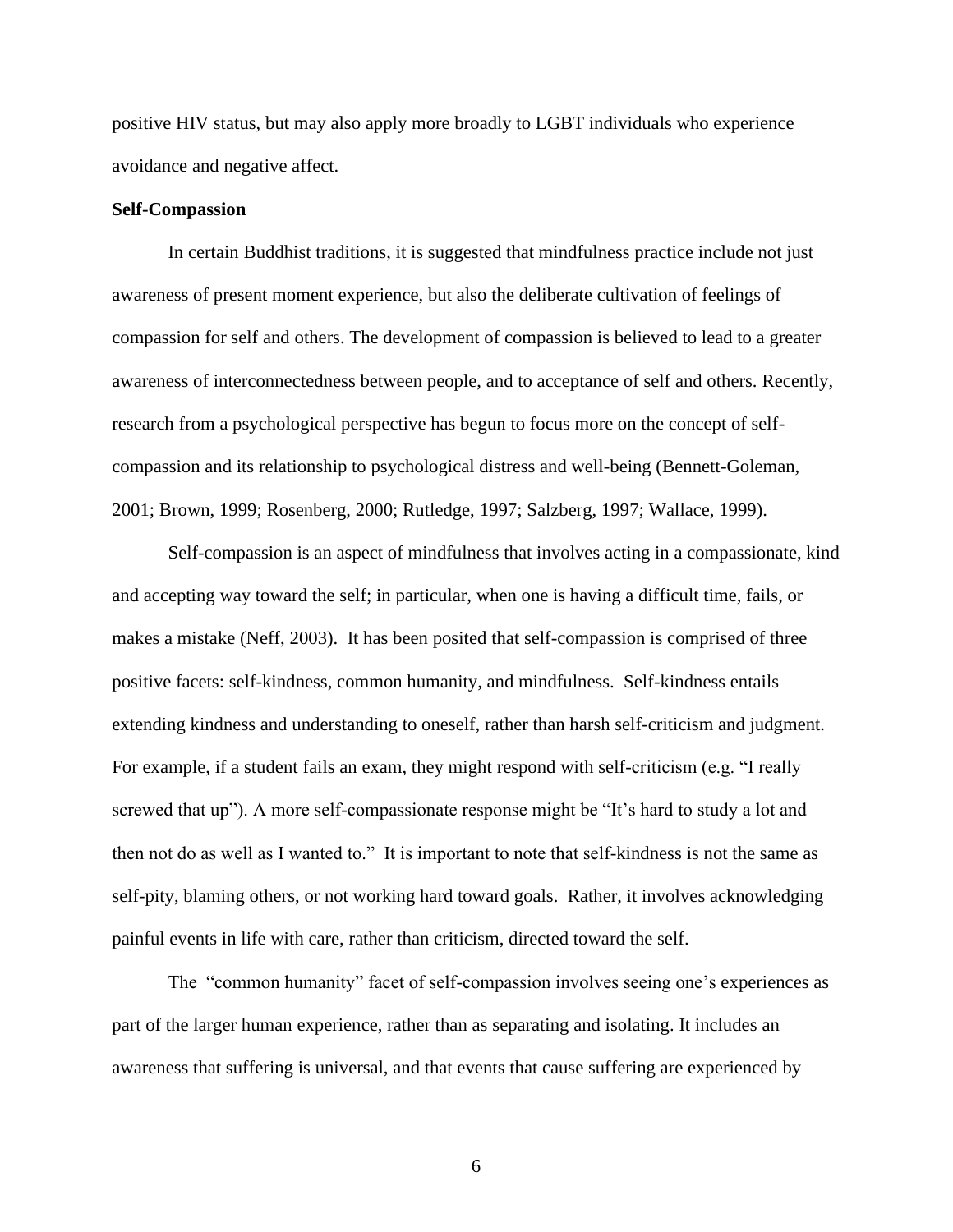everyone. Rather than thinking "That interaction didn't go well because I'm so messed up and no one will ever like me," a common humanity response might be "relationships can be really challenging for everyone." Maintaining awareness of the universality of suffering may help people to feel less alone and/or blameworthy during difficult times.

The "mindfulness" facet involves holding one's painful thoughts and feelings in balanced awareness, rather than over-identifying with these feelings (Neff, 2003). When painful feelings arise, people sometimes are completely immersed in those emotions and their actions are very much driven by those emotions. From a more mindful perspective, a person would be able to notice self-critical thoughts with some distance. They would be able to notice emotions such as anger toward the self as an emotion, not a fact.

Neff has also identified the opposites of each of these facets: self-judgment as opposed to self-kindness, isolation as opposed to common humanity, and over-identification as opposed to mindfulness. These each refer to the inverse of the behaviors described above, for example, responding to difficulties with self-criticism (self-judgment), feeling that one is uniquely flawed and pathologizing one's self for difficulties or failures, and becoming immersed in self-critical thoughts or feelings such as self-loathing, rather than being able to step back and notice them as thoughts and feelings (Neff, 2003; Brenner, Heath, Vogel, & Credé, 2017).

Currently, the Self Compassion Scale (SCS; Neff, 2003) is one of the primary measures used to assess self-compassion. It is conceptualized by the original authors to consist of 6 factors, each reflecting one of the facets described above, and one overall self-compassion factor. A recent study conducted by Brenner et al., (2017) set out to examine the validity of the 26-item Self Compassion Scale (SCS) and suggested instead that it is comprised of six specific factors and two (rather than one) general factors. It was found that 13 of the items on the SCS measure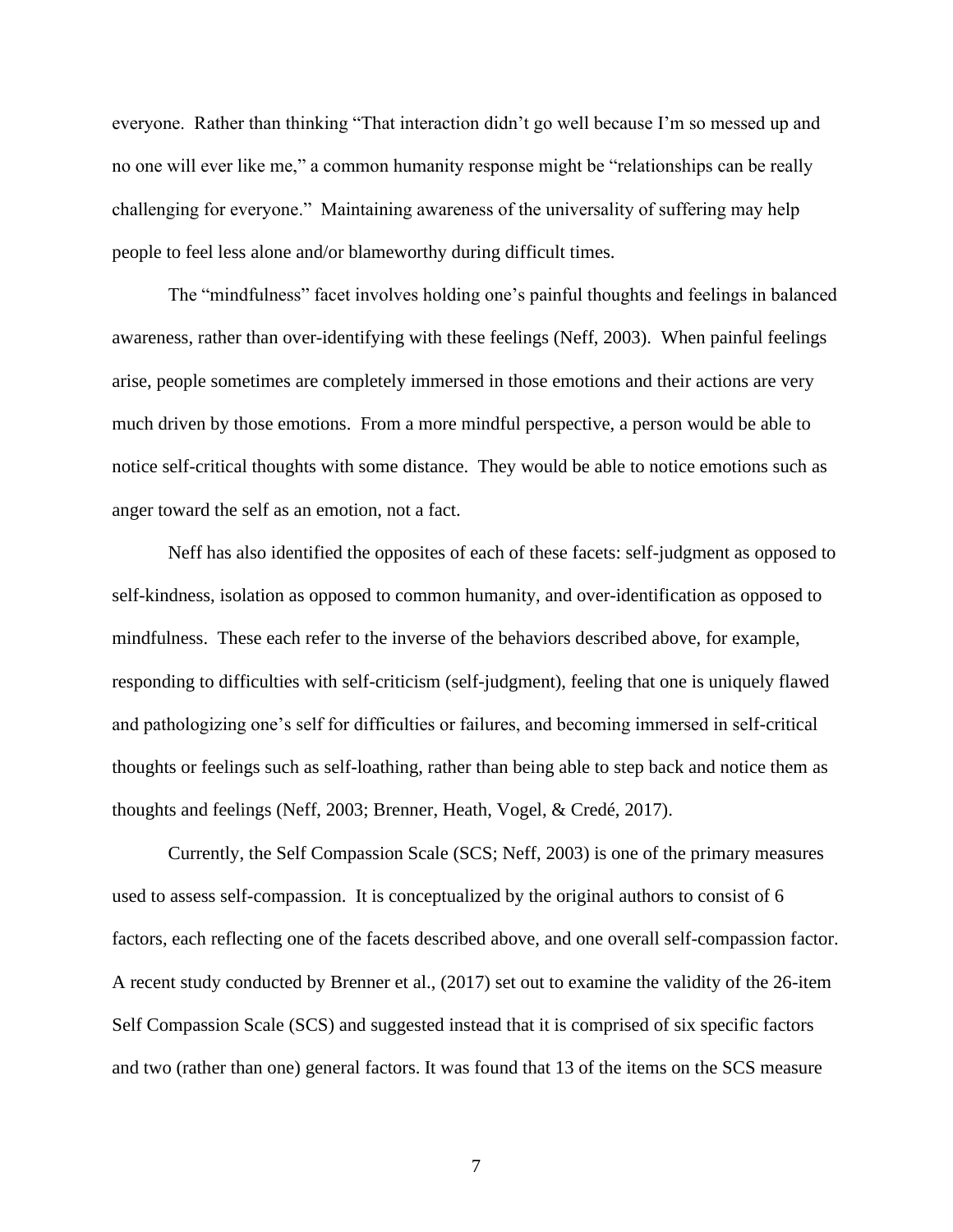appear to contribute to self-compassion, with the remaining 13 items contributing to selfcoldness. The self-coldness factor accounted for unique variance in depression, anxiety, and stress, whereas the self-compassion factor accounted for unique variance only in its association with depression (Brenner et al., 2017). Given these findings, it was recommended that researchers using the SCS consider measuring the self-compassion and self-coldness factors separately.

Responding with kindness directed toward the self, rather than self-judgment, may be particularly helpful for LGBT individuals who experience minority stress. Negative selfjudgments can lead to psychological difficulties and the concealment of one's identity for LGBT individuals. Practicing self-kindness could reduce the impact of discriminatory or otherwise hurtful events by preventing the additional pain of subsequent self-criticism, and instead allow for self-soothing, self-validation, or other affirming responses that may reduce painful emotions. This reduction of negative judgments could lead to more adaptive strategies of coping with difficult private events, or decreased arousal when experiencing minority stress.

People who are high on the self-compassion facet of "common humanity" tend to accept that suffering is a universal part of the human condition. They realize that all humans suffer rather than seeing themselves as uniquely flawed. When a difficult event happens, a person low in common humanity might think, "I'm so messed up," whereas someone high in common humanity might think, "hard things like this happen to everyone. It's not just me." Responding to distressing events with a sense of common humanity may be especially important for people experiencing minority stress. When something difficult happens, it may be very helpful for the individual to be able to be aware of how they are not alone in having such experiences, and that they are connected to others through such life struggles. For example, if an LGBT individual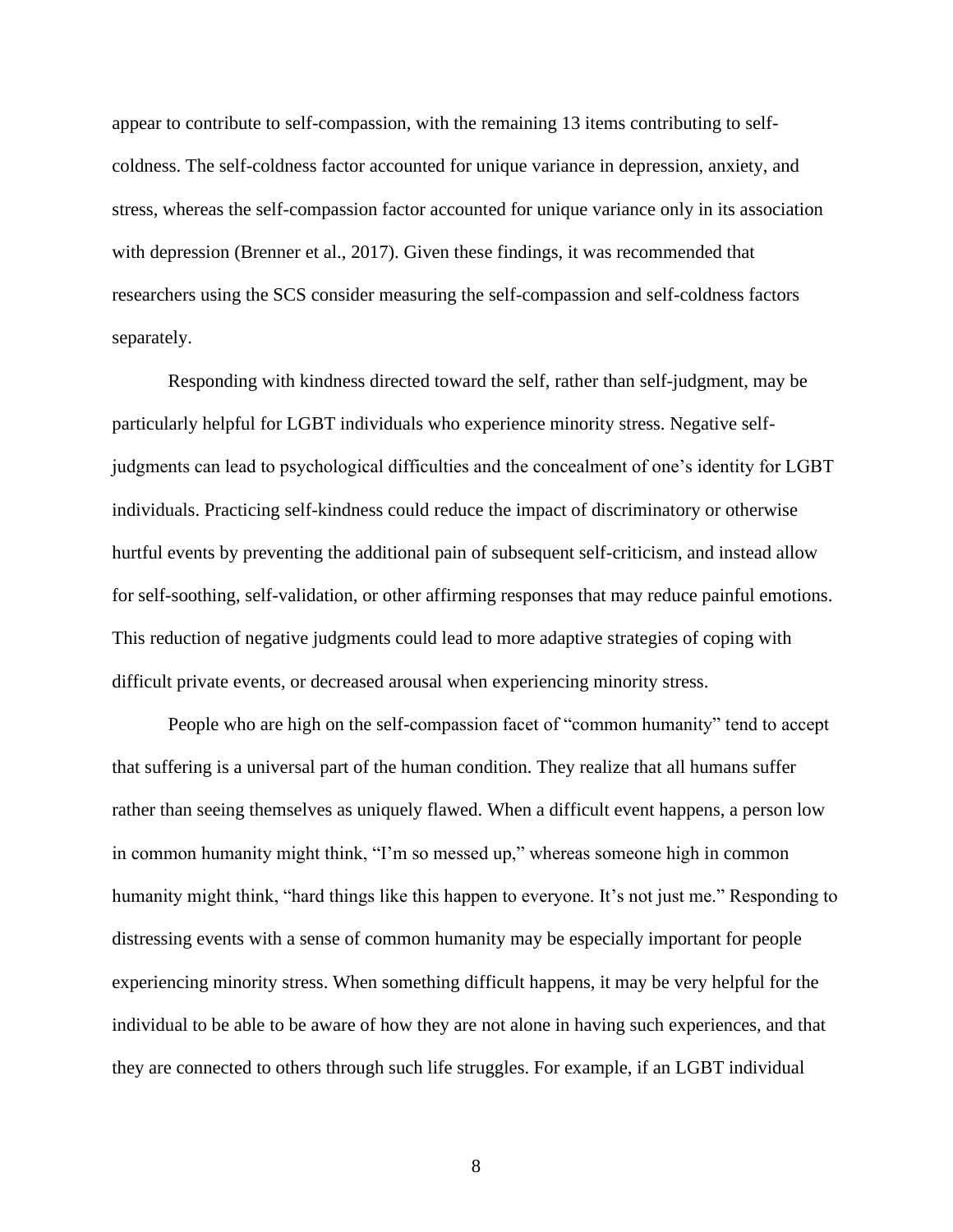experiences discrimination related to their sexual orientation or gender identity, it may be beneficial to hold in mind one's connection with others who go through similar, difficult experiences. Rather than responding from a place of "I'm alone and this painful thing happened because there's something wrong with me," the person would instead be able to respond with awareness that "many people have this kind of experience; I'm not to alone in this."

Over-identification with negative emotions and thoughts can be self-defeating for LGBT individuals. An LGBT individual may over-identify with feelings such as depression, anger, and shame that result from experiences of discrimination, and thus may feel a sense of hopelessness and lack of control regarding negative feeling states. For example, if a person feels hurt or sad after an experience of discrimination, it may be very important to be able to "step back" and notice the event that triggered that emotion, and what their subsequent emotions and thoughts are. The aim of noticing how thoughts and emotions are influenced by events is not to invalidate such experiences, but rather to help the person from becoming immersed in those thoughts and emotions in an unhelpful way. Gaining distance from thoughts and emotions can allow one to more consciously respond to the situation, and to avoid incorporating negative messages. Thus, not over-identifying with an emotion can move an individual from being overwhelmed by negative emotions, to observing them with openness and clarity.

Research supports the idea that self-compassion may serve as a protective factor for LGBT individuals. In a study conducted by Crews and Crawford (2015), self-identified lesbian women, gay men, and male and female bisexual participants were asked questions related to two constructs: level of "outness" (participants indicated how "out" they were in different areas of their lives), and measures of self-compassion (measured by Neff's Self-Compassion Scale). Results suggested that those who are totally out (defined as "no barriers as to who knows if they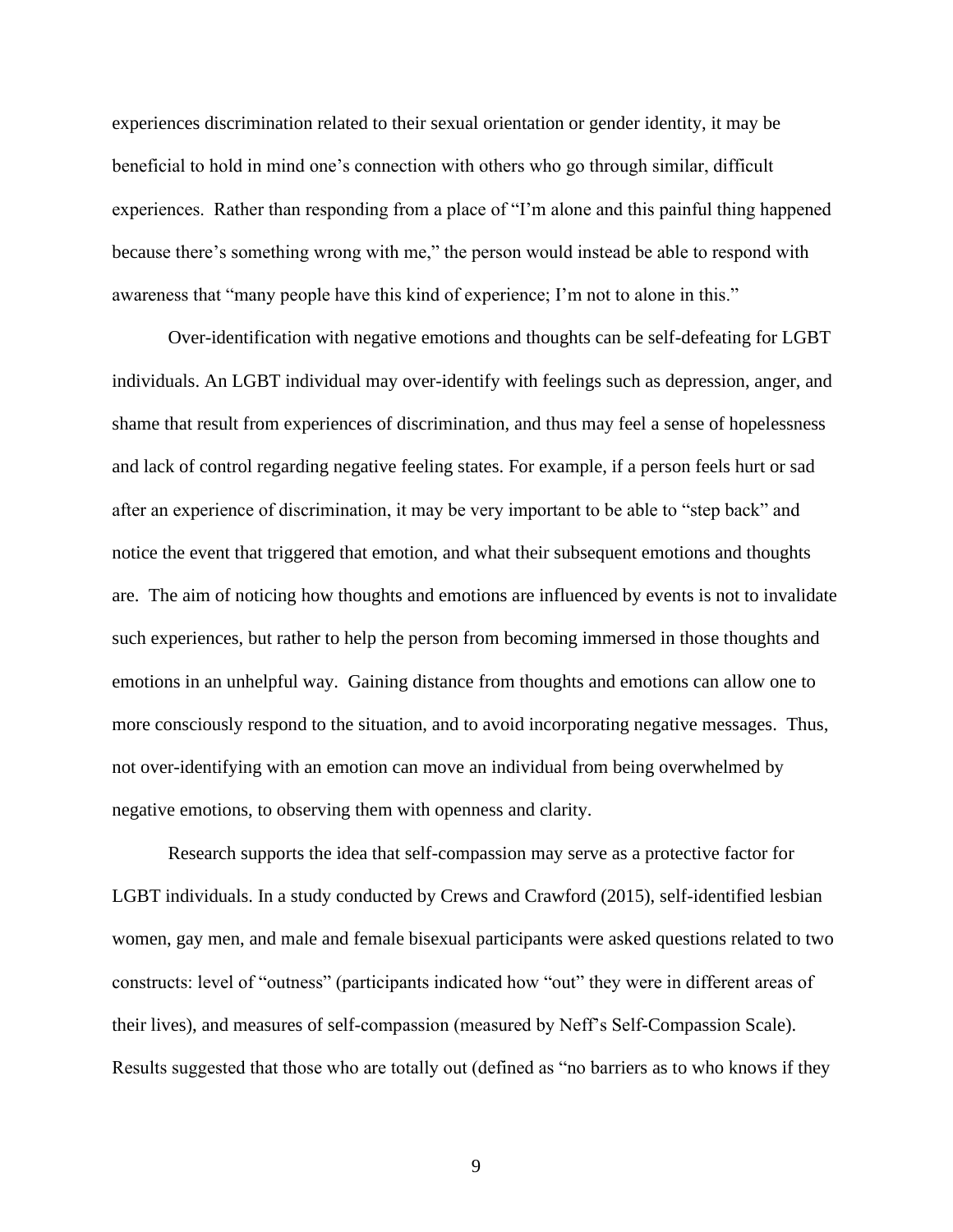are gay or lesbian") have higher self-compassion and sense of identification with others, while those who are not totally out (those who stated they were not out as gay or lesbian in all parts of their lives) have higher levels of judgment against themselves, and an increased sense of isolation. It was found that subscales of self-judgment and common humanity were significantly different between totally out and not totally out individuals. This study suggests that selfcompassion could be beneficial for LGBT individuals who may not feel prepared to "come out."

Results from an additional study conducted by Greene and Britton (2015) suggest that self-compassion may be related to more positive health outcomes in LGBT individuals. This study included participants who self-identified as lesbian, gay, bisexual, transgender, or queeridentified. Measures used included the Early Memories of Warmth and Safeness Scale, the Self-Compassion Scale-Short Form, the Personal Mastery Scale, and the Subjective Happiness Scale. It was found that subjective happiness was positively correlated with childhood warmth and safeness, self-compassion, and personal mastery. Additionally, it was found that self-compassion and personal mastery were positively correlated. Subjective happiness was significantly predicted by childhood warmth and safeness, self-compassion, and personal mastery. Personal mastery was found to contribute most to the prediction of subjective happiness, followed by selfcompassion, and childhood warmth and safety. Results suggested that childhood affirmation has a larger effect on happiness through self-compassion than personal mastery. This study suggests that self-compassion may be related to subjective happiness in LGBT individuals.

A study conducted by Jennings and Tan (2014) examined the potential relationship between self-compassion, openness and life satisfaction among LGBT individuals. Surveys were collected from participants who were recruited through gay and lesbian agencies in southern California. Measures used included demographic information, measures of openness,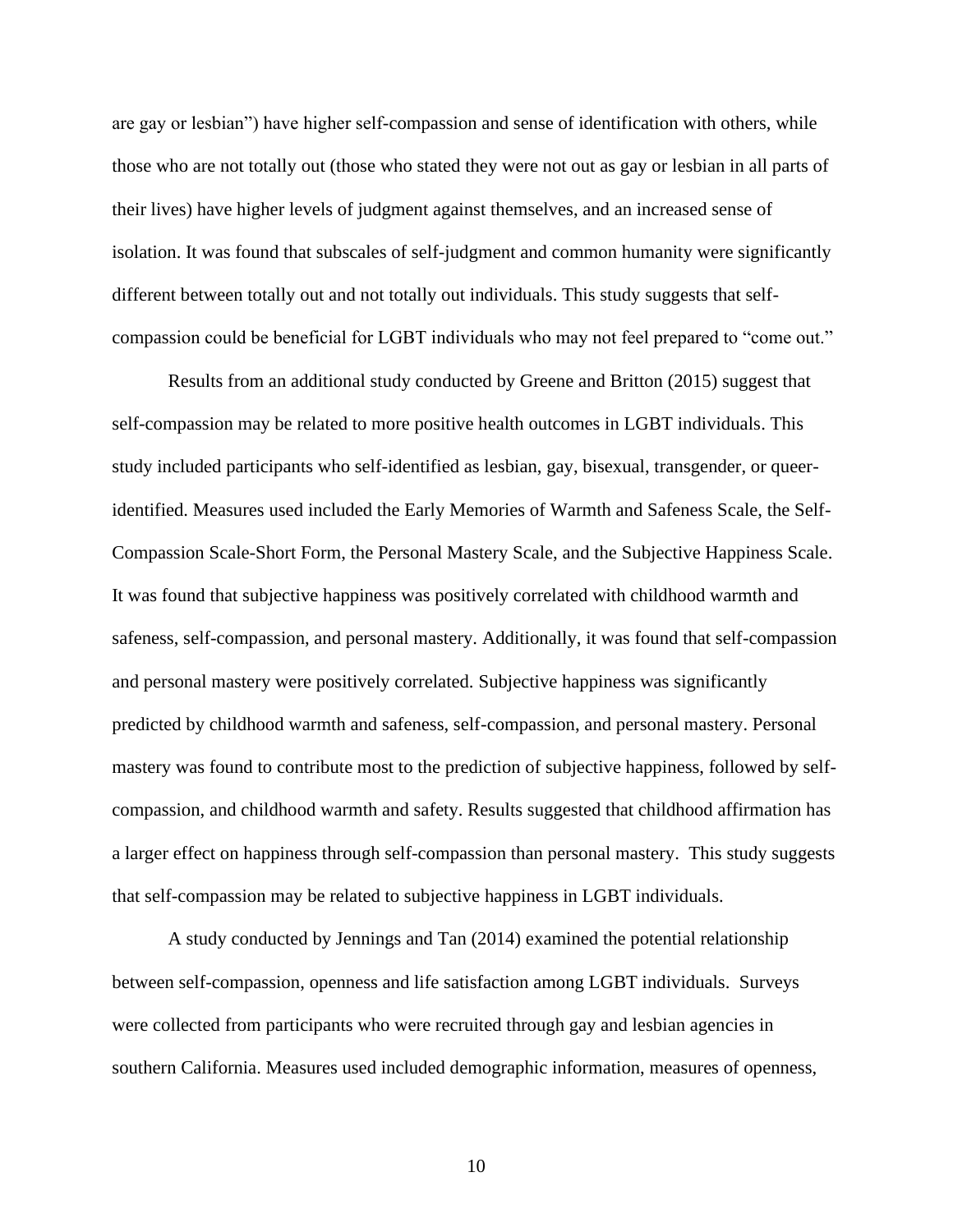the Satisfaction with Life Scale, and a self-compassion measure. It was found that selfcompassion was correlated with openness, satisfaction with life, and income. The results of this study indicated that self-compassion is a predictor of greater satisfaction with life. This study suggests that self-compassion can influence the feeling of satisfaction that LGBT individuals experience in their lives.

#### **Current Study**

The purpose of the current study is to examine the moderating role of self-compassion in the relationship of sexuality and gender identity-based minority stress on well-being in an adult sample of LGBT individuals. Previous studies have shown that mindfulness and self-compassion are related to distress and well-being for LGBT individuals. The purpose of the current study is to examine these relationships from the perspective of the minority stress model. To our knowledge, this is the first study examining mindfulness and self-compassion in relation to minority stress in an LGBT population. Drawing on recent studies of the composition of the construct of self-compassion, this study examined both self-compassion and self-coldness, based on the psychometric data reported by Brenner et al. (2017).

#### **Hypotheses**

1) Self-compassion, 2) self-coldness, and 3) mindfulness will each moderate the association between minority stress and well-being in a sample of LGBT individuals. 4) Subscales of self-compassion were explored to determine those that best predict well-being in a sample of LGBT individuals.

#### **Methods**

#### **Participants**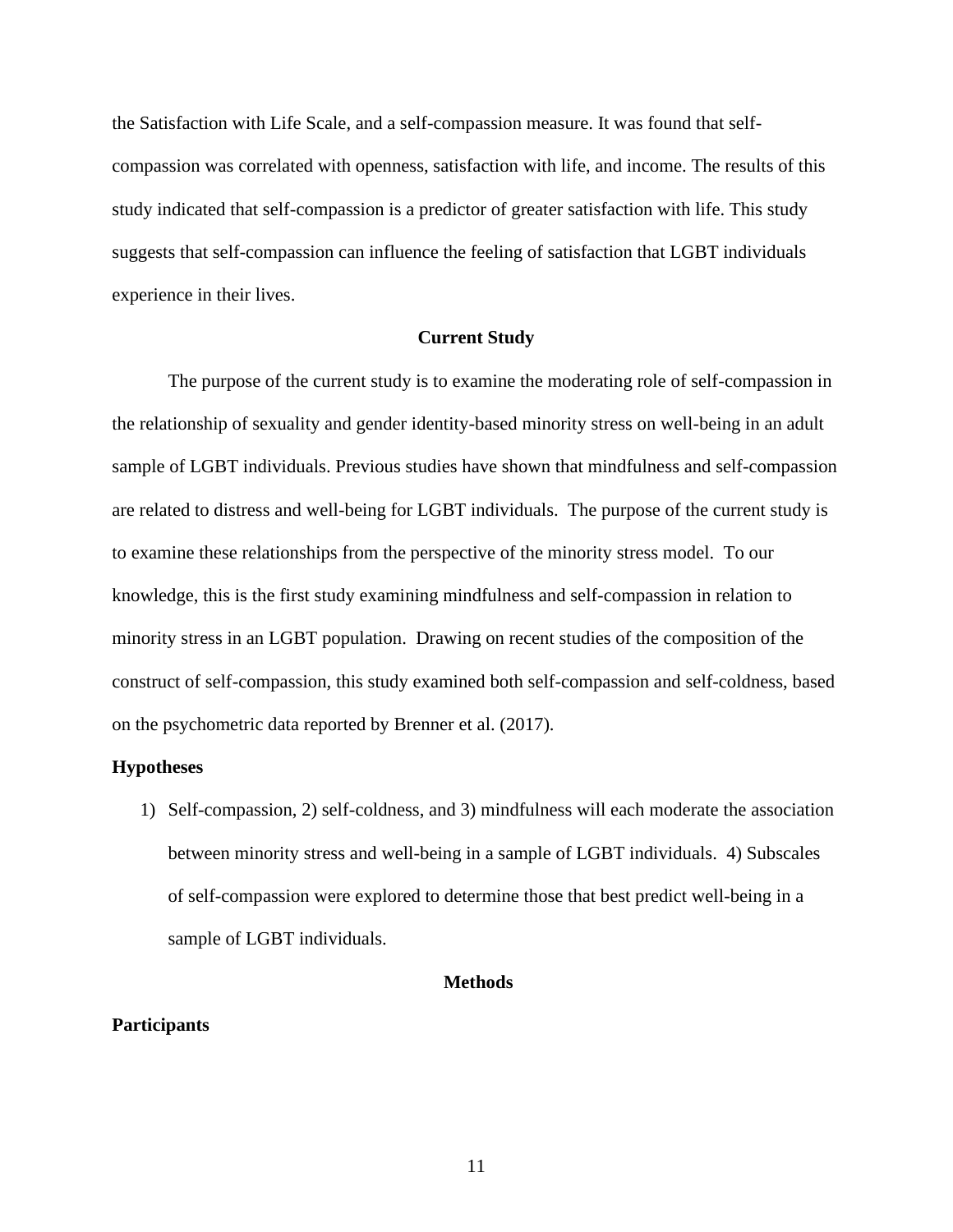After obtaining Institutional Review Board (IRB) approval, participants were recruited from online-based survey links, Facebook groups, and online listservs, Participation in the study required that the respondents be (a) at least 18 years old and (b) identify as lesbian, gay, bisexual, queer, questioning, or with another nonheterosexual sexual identity, or a noncisgender gender identity.

A power analysis, using  $G^*$ Power 3.1 software, with a medium effect size (r=.15) at the .02 alpha level with power set at .80, was used to determine that the number of participants should be 137 to provide adequate power for the current study. A medium effect size was chosen based on research measuring similar relationships between self-compassion and wellbeing (Neff et al., 2007).

Recruitment exceeded expectations, and 558 individuals participated in the study (53.6% gender minority individuals and 46.4% cisgender individuals). The ethnic breakdown of the sample was 79.7% white, 0.5% Native American, 2.5% Hispanic/Latino or Chicano, 1.1% Asian/Pacific Islander, .2% Middle Eastern, 13.8% multiracial, 2.0% Black/African-American, and .2% chose not to respond to this question. The mean age of the sample was relatively young  $(M = 22.4)$ . Regarding missing data, if fewer than 20% of the data points in a subscale were missing, the missing data point(s) was filled in by the average of the other data points in the subscale.

#### Table 1

| Variable                    | Frequency | Percent |
|-----------------------------|-----------|---------|
| Gender Identity             |           |         |
| Gender minority individuals | 299       | 53.6%   |
| Cisgender individuals       | 259       | 46.4%   |
| Man                         | 70        |         |
| Woman                       | 333       |         |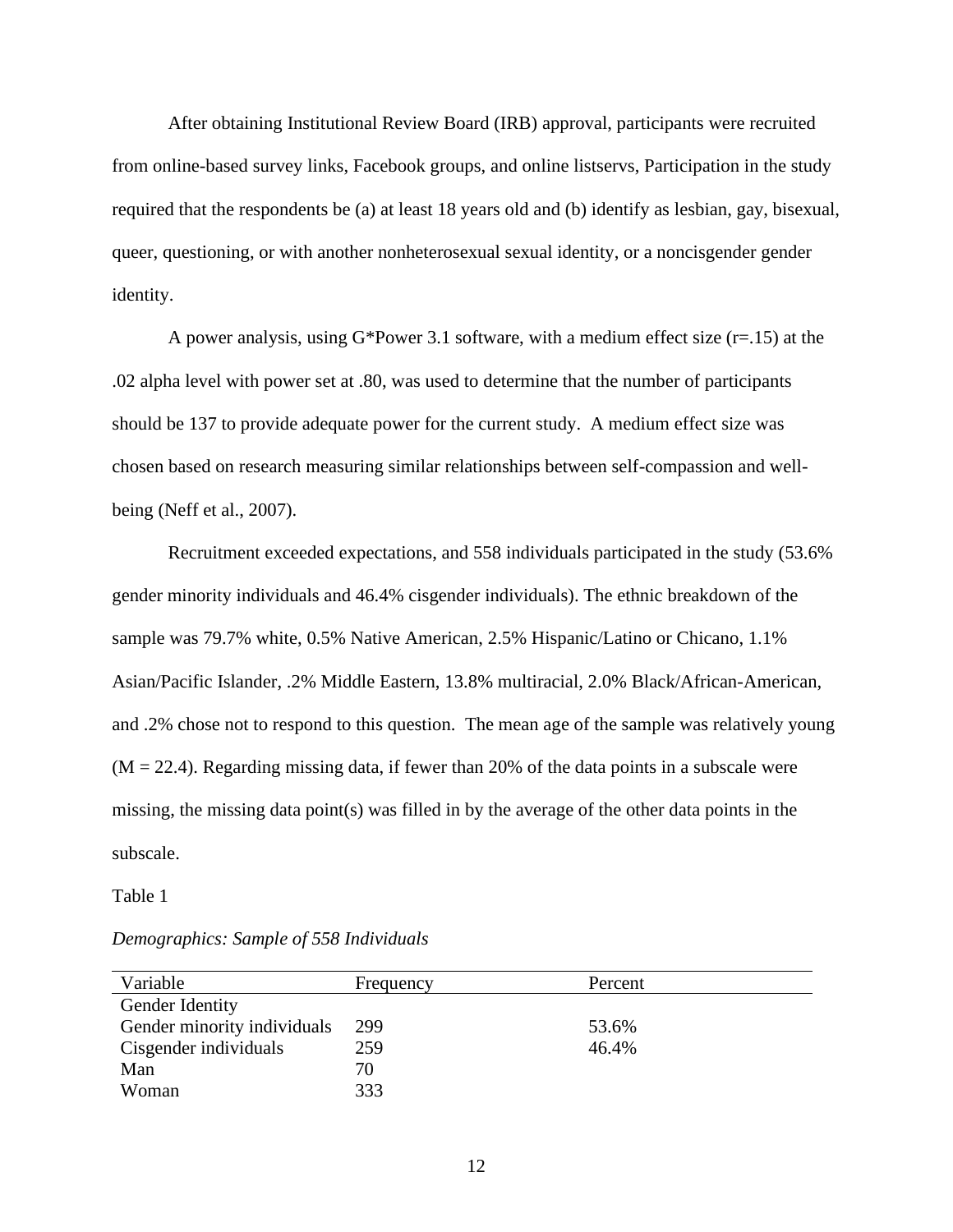| 558                     | 18   | 55   | 22.35        | 5.40      |
|-------------------------|------|------|--------------|-----------|
| ${\bf N}$               | Min. | Max. | $\mathbf{M}$ | <b>SD</b> |
| Age                     |      |      |              |           |
|                         |      |      |              |           |
| West                    |      | 158  | 28.3%        |           |
| South                   |      | 158  | 28.3%        |           |
| Midwest                 |      | 127  | 22.8%        |           |
| Northeast               |      | 115  | 20.6%        |           |
| Location                |      |      |              |           |
| Did not specify         |      | 1    | 0.2%         |           |
| Another sexual identity |      | 14   | 2.5%         |           |
| Asexual                 |      | 28   | 5.0%         |           |
| Questioning             |      | 9    | 1.6%         |           |
| Queer                   |      | 55   | 9.9%         |           |
| Pansexual               |      | 33   | 5.9%         |           |
| Straight/Heterosexual   |      | 3    | 0.5%         |           |
| <b>Bisexual</b>         |      | 153  | 27.4%        |           |
| Lesbian                 |      | 228  | 40.9%        |           |
| Gay                     |      | 34   | 6.1%         |           |
| Sexual Identity         |      |      |              |           |
| Another gender          |      | 36   |              |           |
| Agender                 |      | 36   |              |           |
| Genderqueer             |      | 51   |              |           |
| Non-binary              |      | 201  |              |           |
| Transgender             |      | 109  |              |           |

### **Materials**

Participants were asked to give consent prior to participation. Consent was given by clicking a box on the first page of the survey, which indicated that the participant read and understood the statements of participant rights and could withdraw from the study at any time. Respondents completed demographic information first (e.g. sexual orientation, gender identity, age, relationship status, race/ethnicity). The remaining measures included in the survey were counterbalanced by varying the order of administration.

Self-compassion, Self-coldness, Facets of Self-compassion. Self-compassion and related constructs were measured with the Self-Compassion Scale (SCS) (Neff, 2003). This 26-item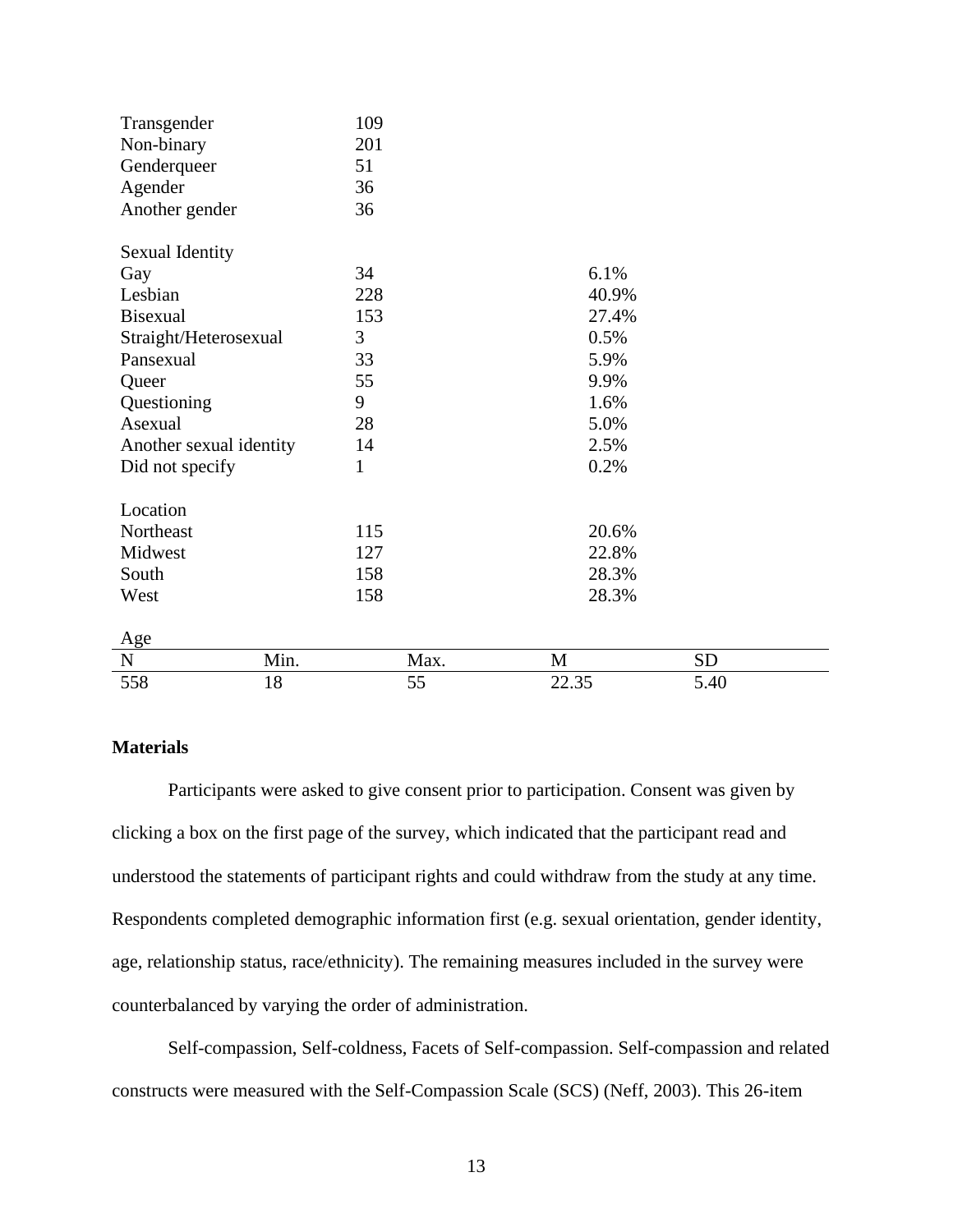measure includes self-compassion items related to self-kindness versus self-judgment, common humanity versus isolation, and mindfulness versus over-identification (Neff, 2003a). The scale measures how individuals typically act towards themselves in difficult times. Items are rated on a 5-point scale from "almost never" to "almost always." The self-compassion scale was separated into two components: self-compassion and self-coldness, utilizing subscales developed by Brenner et al. (2017). Overall internal consistency of the SCS is .92, while the internal consistency of the individual subscales are as follows: self-kindness, .78; self-judgment, .77; common humanity, .80; isolation, .79; mindfulness, .75; over-identification, .81. Test-retest reliability for the SCS is .91 (see Appendix F). Cronbach's alpha for the self-compassion scale in the current study was .89, while internal consistency for the subscales were as follows: selfkindness = .85; common humanity = .73; and mindfulness = .74. Cronbach's alpha for the selfcoldness scale in the current study was .88, while internal consistency for the subscales were as follows: self-judgment =  $.85$ ; isolation =  $.74$ ; and over-identification =  $.71$ .

Minority Stress. Experiences of day-to-day minority stress were measured with the Daily Heterosexist Experiences Questionnaire (DHEQ; Balsam, Beadnell, & Molina, 2012). This scale is a self-report measure that assesses unique aspects of minority stress for LGBT individuals. The DHEQ is composed of 50 items and has an overall internal consistency of .92 (see Appendix B). Cronbach's alpha for the DHEQ in this study was .90.

Well-being. Well-being was measured with the BBC Well-being Scale (BBC) (Kinderman, Schwannauer, Pontin, & Tai, 2011). This measure includes 24 items related to wellbeing based on a three-factor model including psychological well-being, physical health, and relationships. Respondents are asked to answer each question on a 1 (not at all) to 4 (extremely) Likert scale, with scores of 4 reflecting higher well-being. Overall internal consistency of the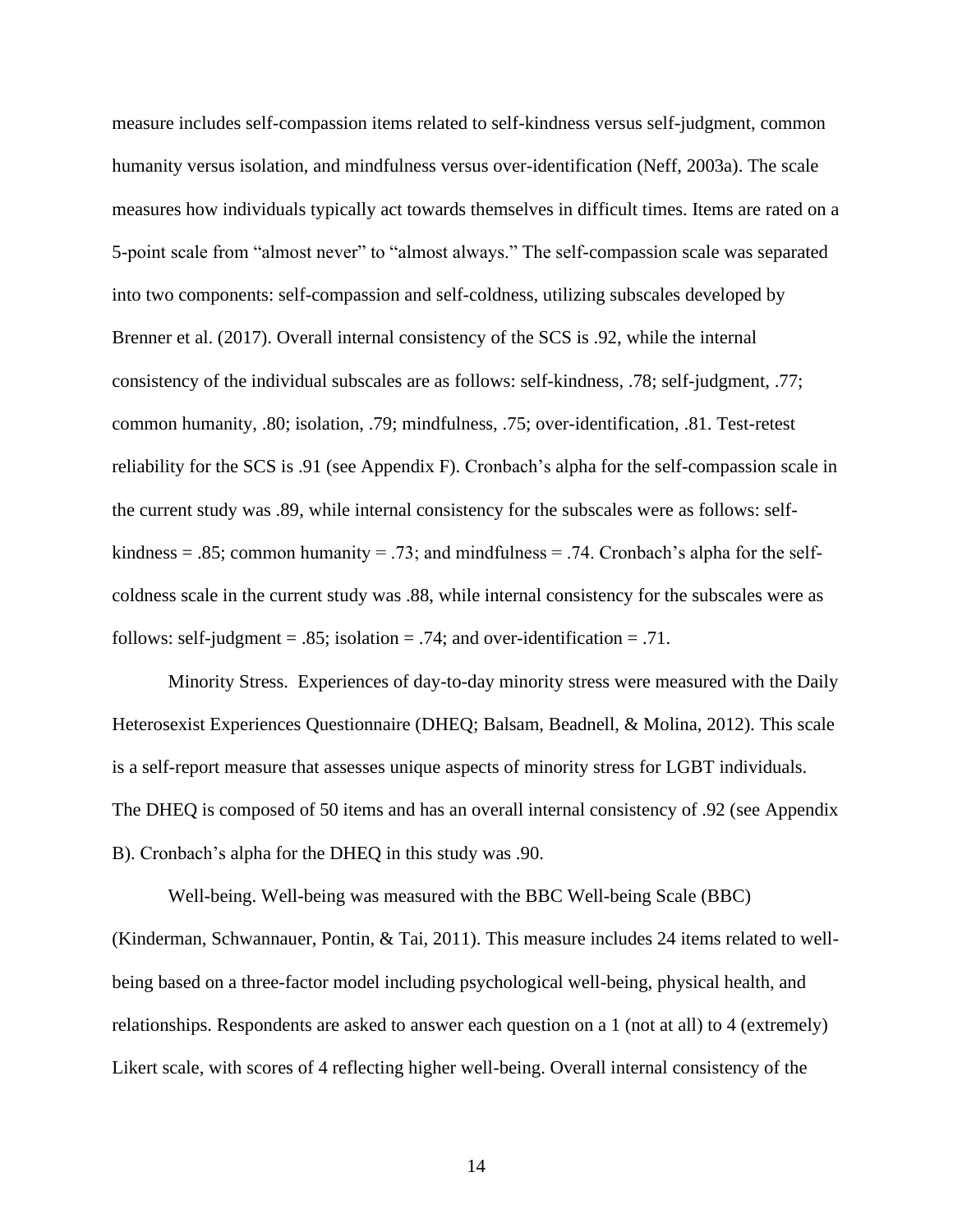BBC Well-being Scale is .96 (see Appendix D). Cronbach's alpha for the BBC in this study was .91.

Mindfulness was measured with a short version of the Five Facet Mindfulness Questionnaire (FFMQ-15) (Baer, Carmody, & Hunsinger, 2012). This scale is a self-report measure that assesses the dispositional tendency to be mindful in daily life. Respondents are asked to answer each question on a 1 (never or very rarely true) to 5 (very often or always true) Likert scale. Overall internal consistency of the abbreviated Five Facet Mindfulness Questionnaire Scale ranges from .80 to .85 (see Appendix G). Cronbach's alpha for the FFMQ-15 in this study was .74.

#### Table 2

| Scale                          | $\alpha$ |
|--------------------------------|----------|
| Self-Compassion Scale          | .89      |
| Self-Kindness                  | .85      |
| <b>Common Humanity</b>         | .73      |
| <b>Mindfulness</b>             | .74      |
| Self-Coldness Scale            | .88      |
| Self-Judgment                  | .85      |
| Isolation                      | .74      |
| Over-Identification            | .71      |
| Daily Heterosexist Experiences | .90      |
| Well-Being                     | .91      |
| Mindfulness                    | .74      |

#### *Reliability Analyses of the SCS, DHEQ, BBC, and FFMQ-15*

*Note.* SCS = Self-Compassion Scale; DHEQ = Daily Heterosexist Experiences Questionnaire; BBC = BBC Well Being Scale; FFMQ-15 = Five Facet Mindfulness Questionnaire

Four additional measures were included for examination in a separate study (measures of

outness and concealment, perceived connectedness to the LGBT community, psychological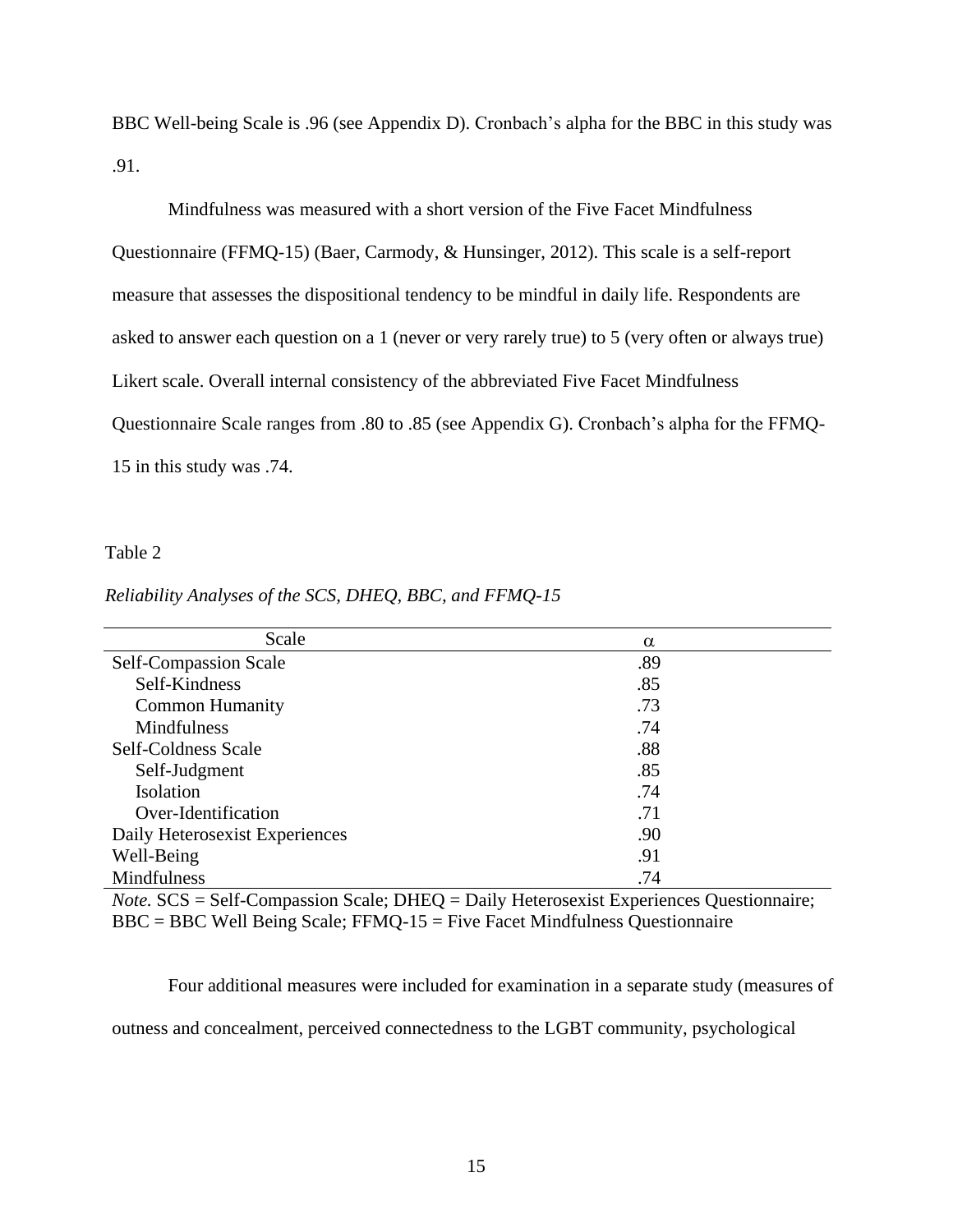distress, and substance use). In order to ensure that responding to these additional measures did not influence responses to the primary questionnaires, they were placed at the end of the survey.

Outness and concealment were measured with the Nebraska Outness Scale (NOS; Meidlinger & Hope, 2014), which includes 10 items that ask what percent of people in a certain group (e.g., members of immediate family, people at work/school) are aware of the respondents' sexual orientation and/or gender identity (NOS-D), and how often they conceal their sexual orientation and/or gender identity when interacting with members of certain groups (e.g., members of immediate family, people at work/school; NOS-C). Respondents are asked to answer each question on an 11- point Likert scale ranging from "0% - none" to "100% - all" for the NOS-D, and from "never" to "always" for the NOS-C. Both subscales and the full scale showed good internal reliability with .89 for the full scale NOS, .80 for the NOS-C, and .82 for the NOS-D. Overall internal consistency for the NOS ranges from .87 to .92 (see Appendix I).

Perceived connectedness to the LGBT community was measured with the Psychological Sense of LGBT Community Scale (PSOC-LGBT; Lin & Israel, 2012). This measure includes 10 items designed to assess the degree to which LGBT individuals report feelings of belonging to and being able to depend on their local LGBT community, as well as the degree to which they believe an LGBT community exists in their local area. Additionally, questions were modified from the 8-item Connectedness to the LGBT Community Scale (Frost & Meyer, 2012; see Appendix J) to assess respondents' feelings of connection to their city/town's LGBT community and to the online LGBT community.

Psychological distress was measured with the Kessler Psychological Distress Scale (K10; Kessler et al., 2002). This measure includes 10 items related to symptoms of anxiety and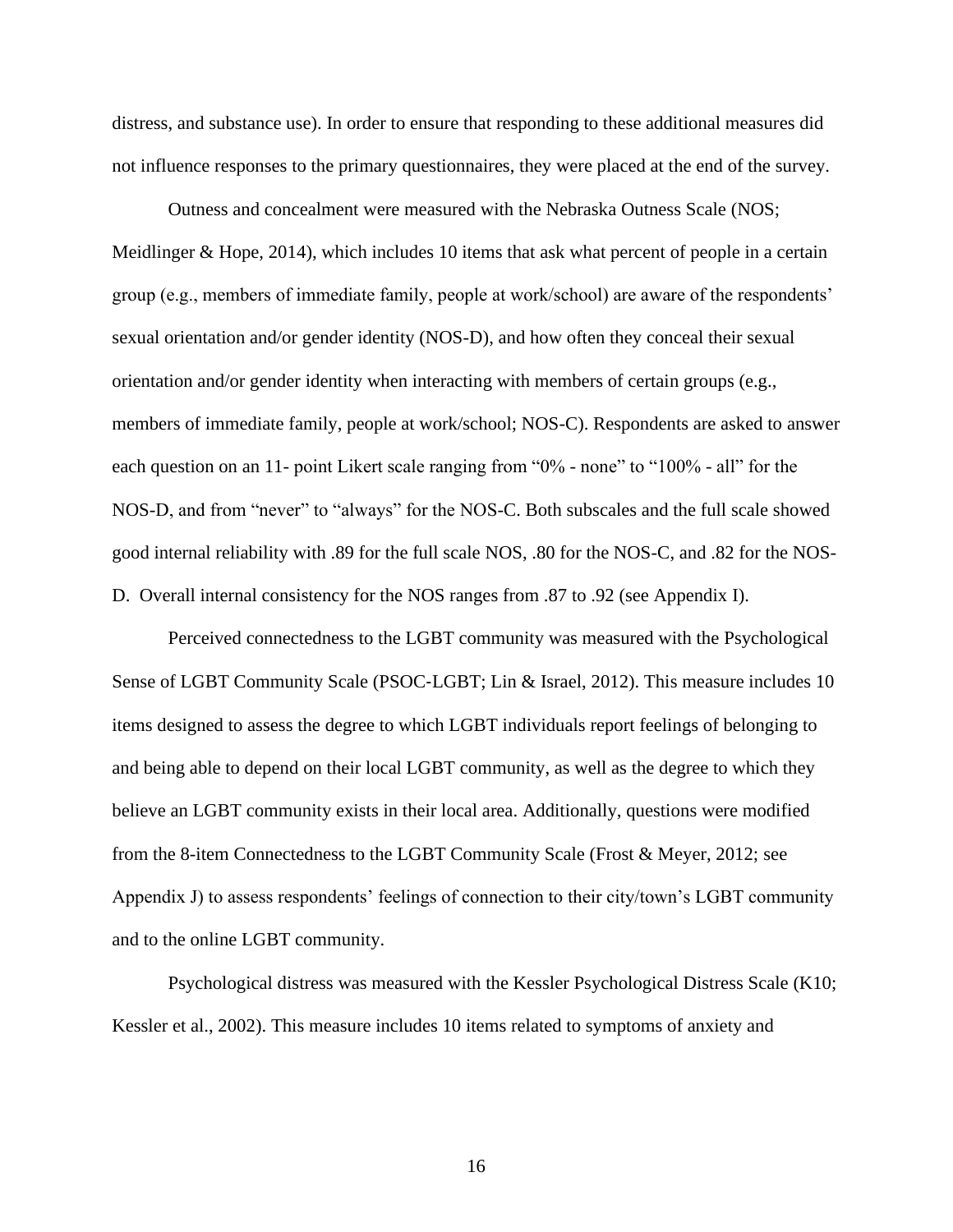depression, rated on a 5-point scale from "none of the time" to "all of the time." Test-retest reliability for the K10 ranges from .42 to .74 (see Appendix C).

Substance use behaviors were measured with two questions derived from the National Survey on Drug Use and Health (Center for Behavioral Health Statistics and Quality, 2018). Respondents are asked to answer on how many days in the past month they consumed an alcoholic beverage or used drugs, in order to assess the extent of participants' substance use behaviors (see Appendix C).

#### **Procedure**

Participants who followed the link to the study were directed to a page outlining the nature of the study. The link included a space for participants to confirm their informed consent to participate in the study. After completion of the survey, participants had the option to provide their email address, which was not connected to their survey data, in order to enter a raffle to win one of 3 \$50 gift cards.

#### **Results**

Pearson correlations were conducted to test the relationships between sexuality and gender-based minority stress (DHEQ) with well-being (BBC), as well as self-compassion (SCS) and self-coldness (SCS-C) with well-being (BBC). A Pearson correlation was also conducted to test the relationship between mindfulness (FFMQ-15) and well-being (BBC) (see Table 4). There were significant positive correlations between self-compassion and well-being, and mindfulness and well-being. Meanwhile, there were significant negative correlations between sexuality and gender-based minority stress and well-being, and self-coldness and well-being.

Table 3

*Descriptive Statistics of the SCS, DHEQ, BBC, and FFMQ-15*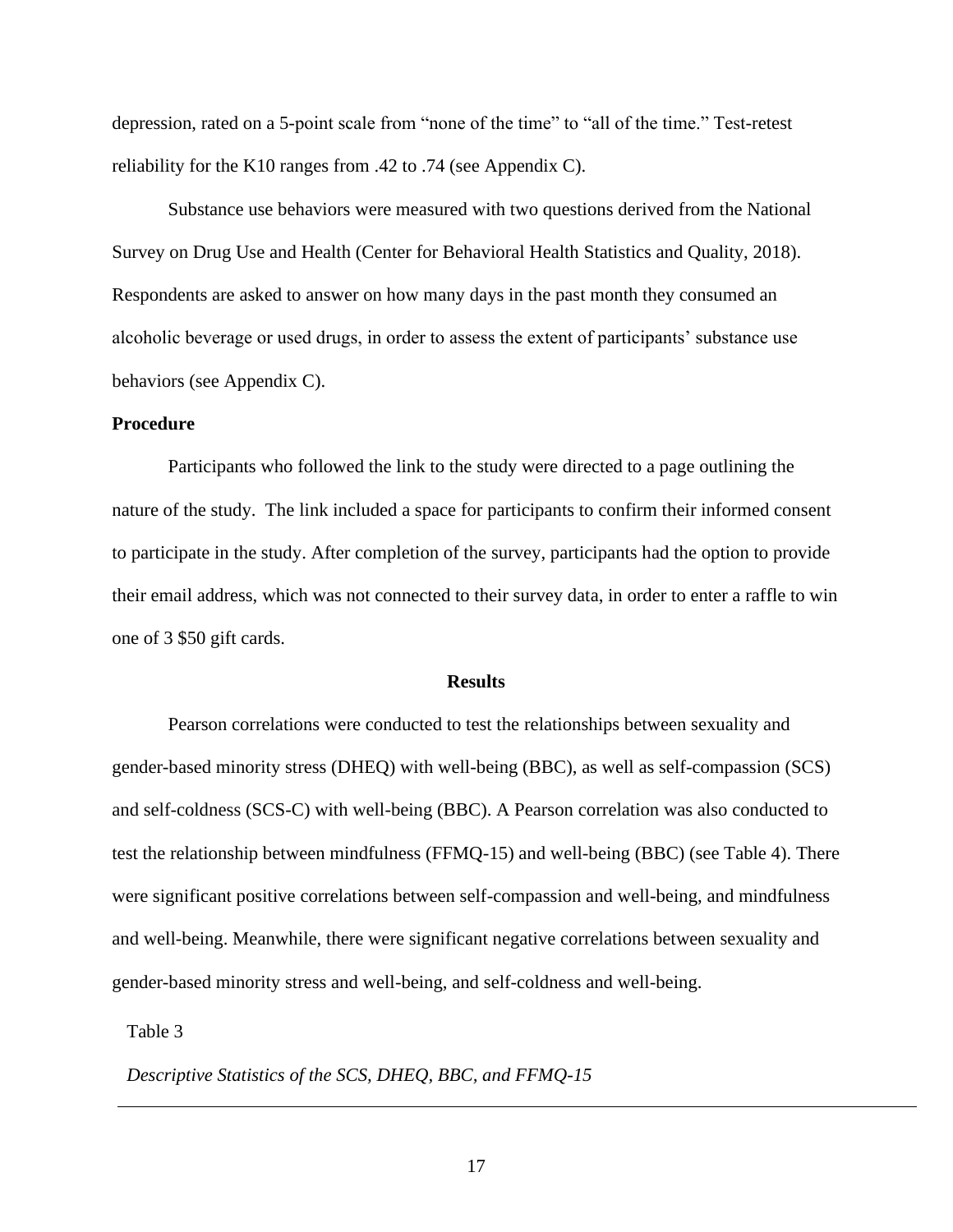| Variable                           | $\boldsymbol{M}$ | SD  |
|------------------------------------|------------------|-----|
| <b>Self-Compassion Scale Total</b> | 2.61             | .71 |
| $SCS - Self-Kindness$              | 2.53             | .86 |
| $SCS - Common Humanity$            | 2.54             | .85 |
| $SCS - Mindfulness$                | 2.79             | .79 |
| Self-Coldness Scale Total          | 3.75             | .72 |
| $SCS - Self-Judgment$              | 3.72             | .89 |
| $SCS - Isolation$                  | 3.70             | .87 |
| $SCS - Over-Hentification$         | 3.82             | .79 |
| Daily Heterosexist Experiences     | 2.03             | .47 |
| Well-Being                         | 2.84             | .66 |
| Mindfulness                        | 2.84             | .56 |

*Note.* SCS = Self-Compassion Scale; DHEQ = Daily Heterosexist Experiences Questionnaire; BBC = BBC Well Being Scale; FFMQ-15 = Five Facet Mindfulness Questionnaire

#### Table 4

### *Correlation Matrix for the SCS, DHEQ, BBC and FFMQ-15*

| Scales               | <b>SCS</b> | <b>SK</b> | <b>CH</b> | M         | SCS-      | <b>SJ</b> | <b>Iso</b> | <b>OI</b>  | <b>DHE</b> | <b>BBC</b> | <b>FFM</b> |
|----------------------|------------|-----------|-----------|-----------|-----------|-----------|------------|------------|------------|------------|------------|
|                      |            |           |           |           | C         |           |            |            | ( )        |            | $Q-15$     |
| <b>SCS</b>           |            |           |           |           |           |           |            |            |            |            |            |
| <b>SK</b>            | $.887**$   |           |           |           |           |           |            |            |            |            |            |
| <b>CH</b>            | .797**     | $.510**$  |           |           |           |           |            |            |            |            |            |
| M                    | $.872**$   | $.695**$  | $.574**$  |           |           |           |            |            |            |            |            |
| SCS-C                | $-.670**$  | $-.666**$ | $-.451**$ | $-.576**$ |           |           |            |            |            |            |            |
| <b>SJ</b>            | $-.678**$  | $-.758**$ | $-.381**$ | $-.549**$ | $.884**$  |           |            |            |            |            |            |
| <b>Iso</b>           | $-481**$   | $-.427**$ | $-.401**$ | $-.399**$ | $.814**$  | $.557**$  |            |            |            |            |            |
| O <sub>I</sub>       | $-.500**$  | $-437**$  | $-.355**$ | $-.492**$ | $.819**$  | $.600**$  | $.525**$   |            |            |            |            |
| <b>DHEQ</b>          | $-166**$   | $-.215**$ | $-.040$   | $-.151**$ | $.314**$  | $.303**$  | $.250**$   | $.229**$   |            |            |            |
| <b>BBC</b>           | $.545**$   | $.548**$  | $.365**$  | $.462**$  | $-.575**$ | $-.543**$ | $-0.482**$ | $-0.406**$ | $-.370**$  |            |            |
| <b>FFMQ</b><br>$-15$ | $.509**$   | $.531**$  | $.306**$  | .442**    | $-.553**$ | $-.515**$ | $-.397**$  | $-.477**$  | $-.233**$  | $.533**$   |            |

 $SCS = Self-Compassion Scale; SK = Self-Kindness; CH = Common Humanity; M = Mindfulness; SCS-C = Self$ Coldness Scale; SJ = Self Judgment; Iso = Isolation; OI = Over-Identification; DHEQ = Daily Heterosexist Experiences Questionnaire; BBC = BBC Well Being Scale; FFMQ-15 = Five Facet Mindfulness Questionnaire  $*_{p}$  < .05

Simultaneous multiple regression was conducted to determine the best linear combination

of the components of self-compassion (self-kindness, self-judgment, common humanity,

isolation, mindfulness, over-identification) for predicting well-being. The components of self-

 $*^*p < .01$ .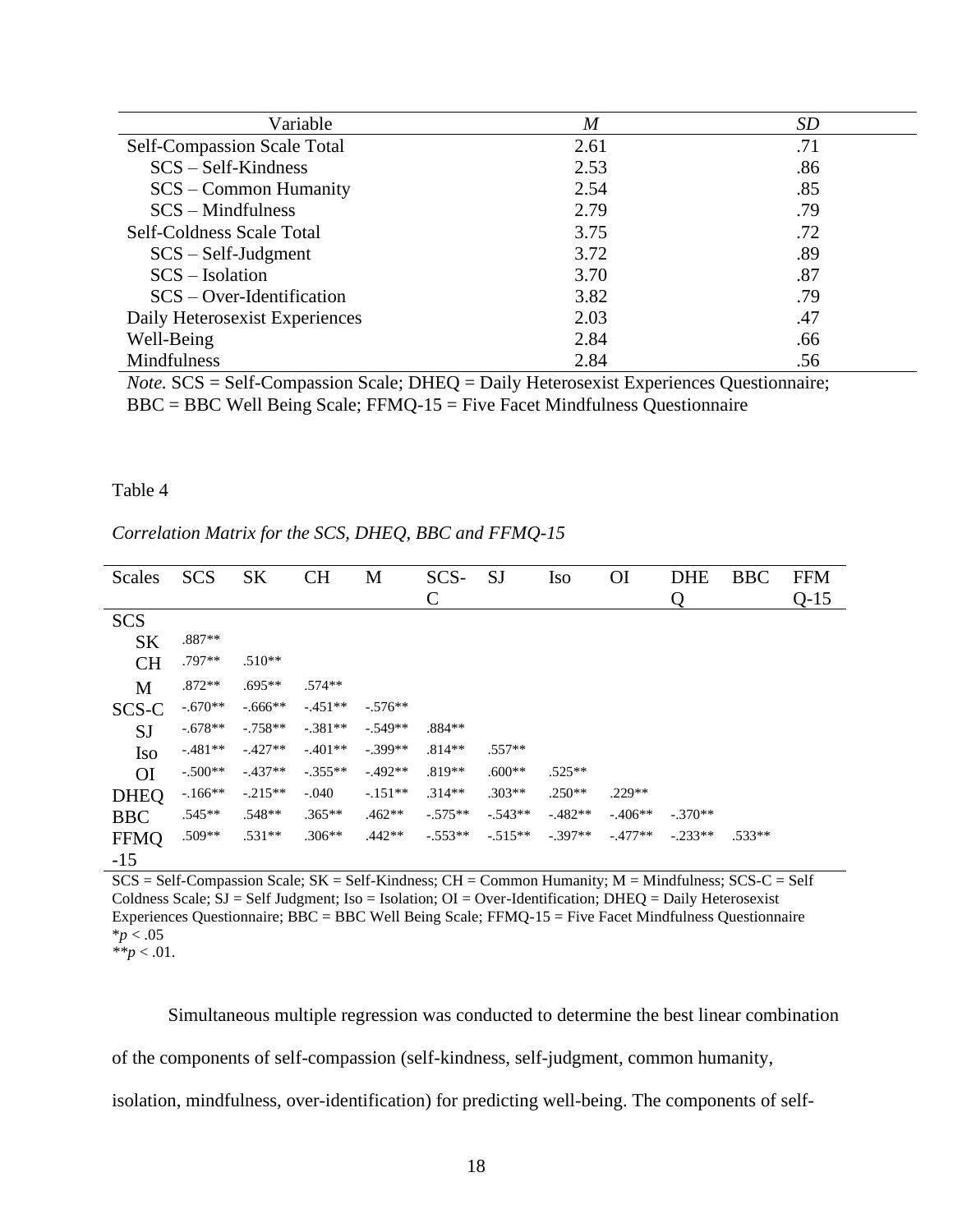judgment, common humanity, mindfulness, and over-identification were eliminated from the analysis in the interest of correcting for multicollinearity. The components of self-kindness and isolation were left in the model as predictor variables; while well-being was the dependent variable. The means, standard deviations, and intercorrelations can be found in Table 5. This combination of variables significantly predicted well-being  $F(2,555) = 166.81$ , p < .001, with both variables significantly contributing to the prediction. The adjusted *R* squared value was .37. This indicates that 37% of the variance in well-being was explained by the model. According to Cohen (1988), this is a large effect. The beta weights, presented in Table 6, suggest that selfkindness contributes most to predicting well-being and that isolation also contributes to this prediction.

Table 5

*Means, Standard Deviations, and Intercorrelations for Well-Being and Predictor Variables (N = 558)*

| Variable           | M    | <b>SD</b> |         | 2                        |
|--------------------|------|-----------|---------|--------------------------|
| Well-Being         | 2.84 | .66       | $.55**$ | $-48**$                  |
| Predictor variable |      |           |         |                          |
| 1. Self-kindness   | 2.53 | .86       | -       | $-43**$                  |
| 2. Isolation       | 3.71 | .87       | $-43**$ | $\overline{\phantom{0}}$ |

 $*<sub>p</sub> < .05; **<sub>p</sub> < .001.$ 

#### Table 6

*Simultaneous Multiple Regression Analysis Summary for Self-Kindness and Isolation Predicting Well-Being (N = 558)*

| . | -- | $- -$ |  |
|---|----|-------|--|
|   |    |       |  |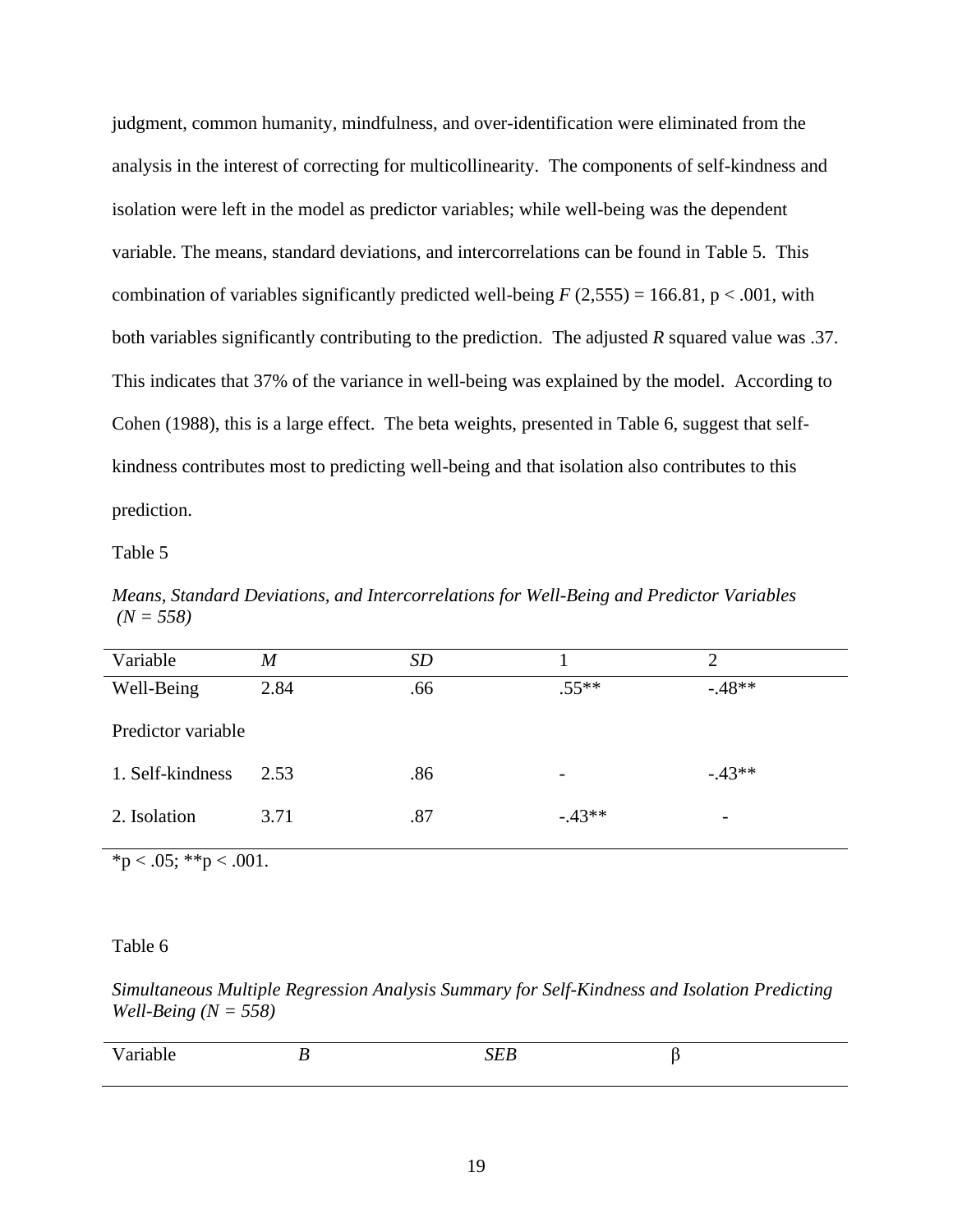| Self-Kindness    | .319    | .028 | $.419**$  |
|------------------|---------|------|-----------|
| <b>Isolation</b> | $-.228$ | .028 | $-.303**$ |
| Constant         | 2.88    | .151 |           |

*\*\*p* < .001. Note.  $R^2 = .38$ ; F (2,555) = 166.81, p < .001 \**p* < .05

Simultaneous multiple regression was conducted to test three hypothesized models. In the first model, self-compassion (SCS) was tested as a moderator of the relationship between wellbeing (BBC) and experiences of minority stress (DHEQ). This interaction was not statistically significant,  $F(3, 554) = 30.04$ ,  $p = .40$ ,  $R^2 = .14$ . In the second model, self-coldness (SCS) was tested as a moderator of the relationship between well-being (BBC) and experiences of minority stress (DHEQ). This interaction was not statistically significant,  $F(3, 554) = 33.22$ ,  $p = .88$ ,  $R^2 =$ .15. In the third model, mindfulness (FFMQ-15) was tested as a moderator of the relationship between well-being (BBC) and experiences of minority stress (DHEQ). This interaction was not statistically significant,  $F(3, 554) = 29.80, p = .73, R^2 = .13$ .

#### **Discussion**

The purpose of this study was to expand our understanding of how engaging in selfcompassion may serve as a buffer against negative mental health outcomes related to experiences of minority stress that LGBT individuals face. The focus of this study was to explore possible interactions between the constructs of self-compassion, self-coldness, and mindfulness with measures of well-being and experiences of sexuality and gender-based experiences of minority stress, in addition to exploring how specific facets of self-compassion (self-kindness, common humanity, mindfulness) and self-coldness (self-judgment, isolation, overidentification) relate to well-being and minority stress. The results of the study did not support the notion that selfcoldness, self-compassion, and mindfulness serve as moderators between experiences of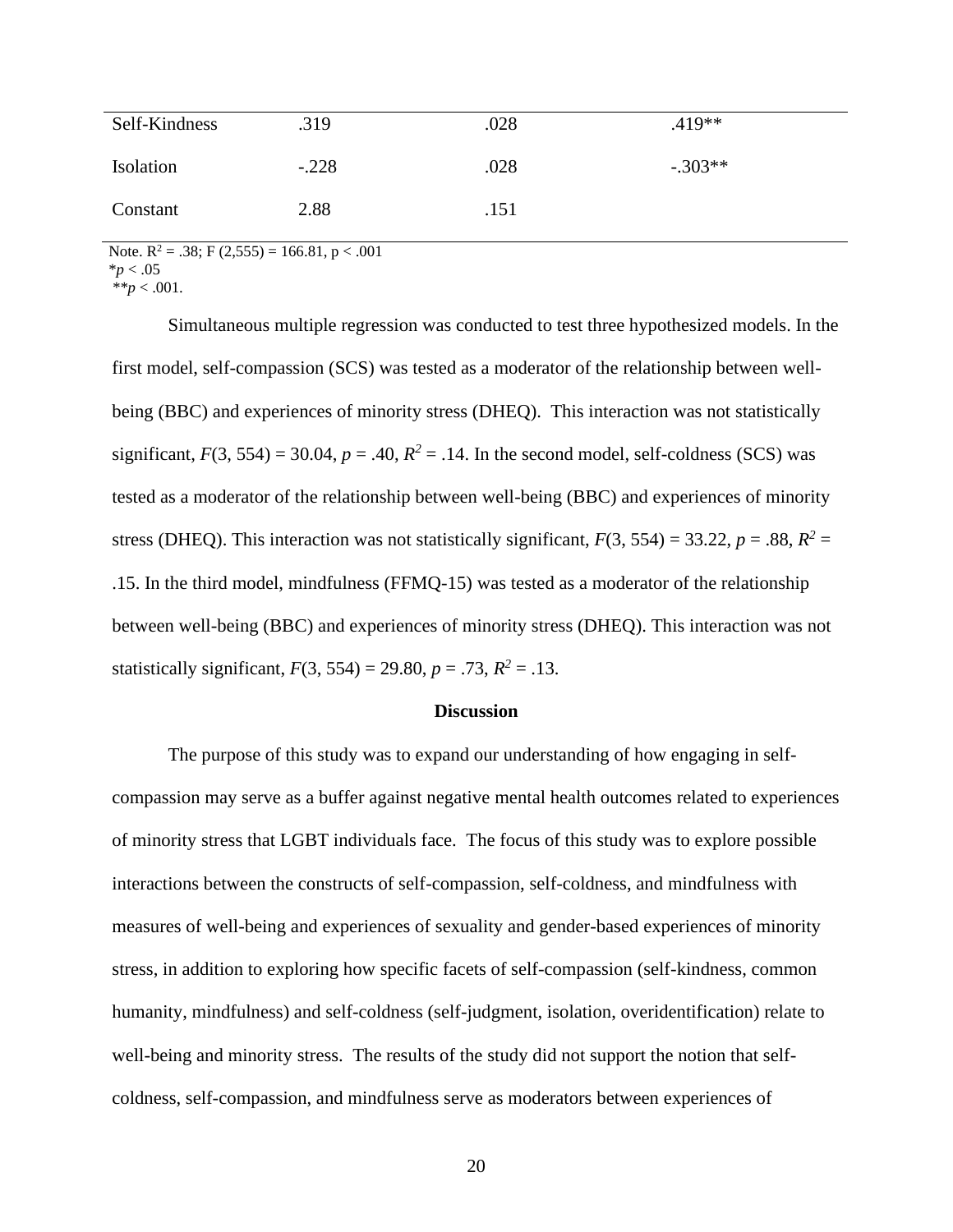minority stress and well-being, though the self-kindness and isolation facets of self-compassion were found to be significant predictors of well-being.

While having a tendency to be kind toward oneself when experiencing hardships may be a useful coping strategy to employ, it may be that the effects of minority stress are damaging to the extent that self-compassion cannot fully mitigate the effects of minority stress on well-being for LGBT individuals. It may be that because self-compassion is generally thought to be helpful at times when a person feels self-critical (e.g. being harshly judgmental of oneself after making a mistake) that this strategy does not mitigate the effects of minority stress. Experiences of minority stress involve external events, such as someone else making hurtful statements or doing harm to the minority individual. It may be that other coping mechanisms are needed at these times, such as using a cognitive coping style. For example, following an experience of minority stress, an LGBT individual may benefit from reminding themselves that the event is due to issues of the other person or people involved, for example, driven by prejudicial attitudes. It may also be that self-compassion does not mitigate the effects of minority stress due to feelings of injustice related to such experiences. For example, it may be useful for an LGBT individual to experience feelings of justifiable anger following an experience of minority stress. Such feelings of anger could allow the individual to feel empowered, which could then contribute to adaptive ways of coping, such as standing up for oneself, thinking clearly about the other person's basis of behavior in prejudice, or taking other productive action.

Additionally, in the current study, we chose to look at well-being in particular, due to the established relationship between well-being and minority stress in the literature. However, it may be that the chosen measure of well-being did not fully tap into psychological distress that LGBT individuals experience. Future research would benefit from further exploring the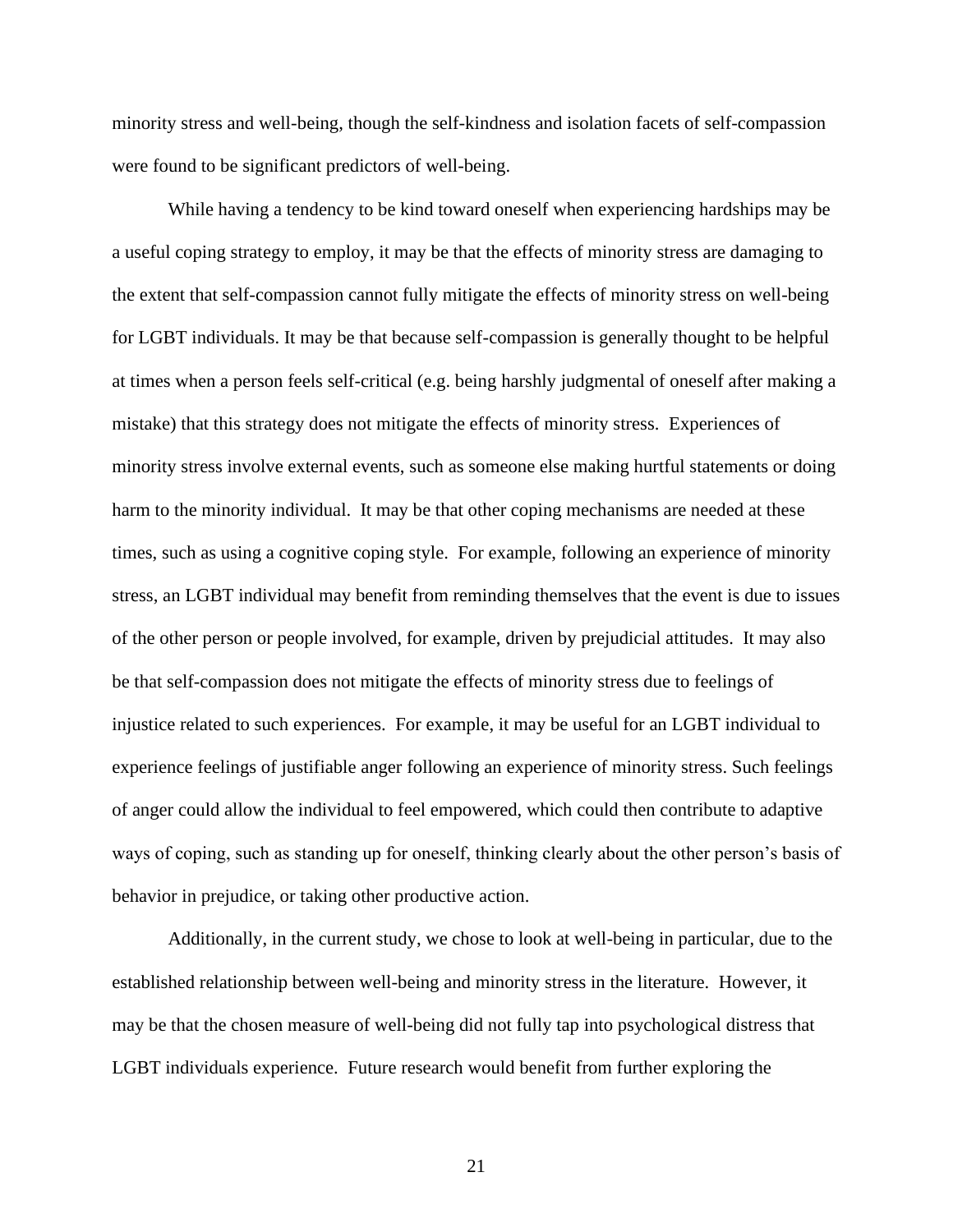relationships between minority stress, self-compassion, and psychological distress in particular, to examine whether these relationships can be elucidated through focusing on psychological distress specifically, rather than overall well-being.

While previous studies looked at the relationship between self-compassion and wellbeing, they did not examine the relationship between specific *components* of self-compassion, minority stress, and well-being. Examining these relationships is important in clarifying the specific components of self-compassion that may play a role in the relationship between wellbeing and minority stress, as this can be beneficial in exploring ways of coping that can mitigate negative mental health outcomes that can result from experiences of minority stress. The findings from this study suggest that the components of self-kindness and isolation are related to wellbeing.

Working to extend kindness to the self in the face of difficulties was found to significantly predict well-being. Self-kindness as a predictor of well-being is important to consider in the context of experiences of minority stress that LGBT individuals may face. Individuals who have a tendency to extend kindness toward themselves when experiencing difficulties may allow them to effectively cope with difficult experiences, and thus may be less likely to experience negative health outcomes following those experiences. For example, a selfcompassionate response to an experience of minority stress could include a statement to oneself such as "I'm feeling pain from that situation and I'm going to extend love and gentleness toward myself in this moment." Extending kindness toward oneself may be particularly difficult for LGBT individuals due to feelings of shame about their gender or sexual identity. Additionally, LGBT individuals may have experienced criticism about their gender or sexual identity from others in their lives and/or from societal messages, which may make it difficult to generate self-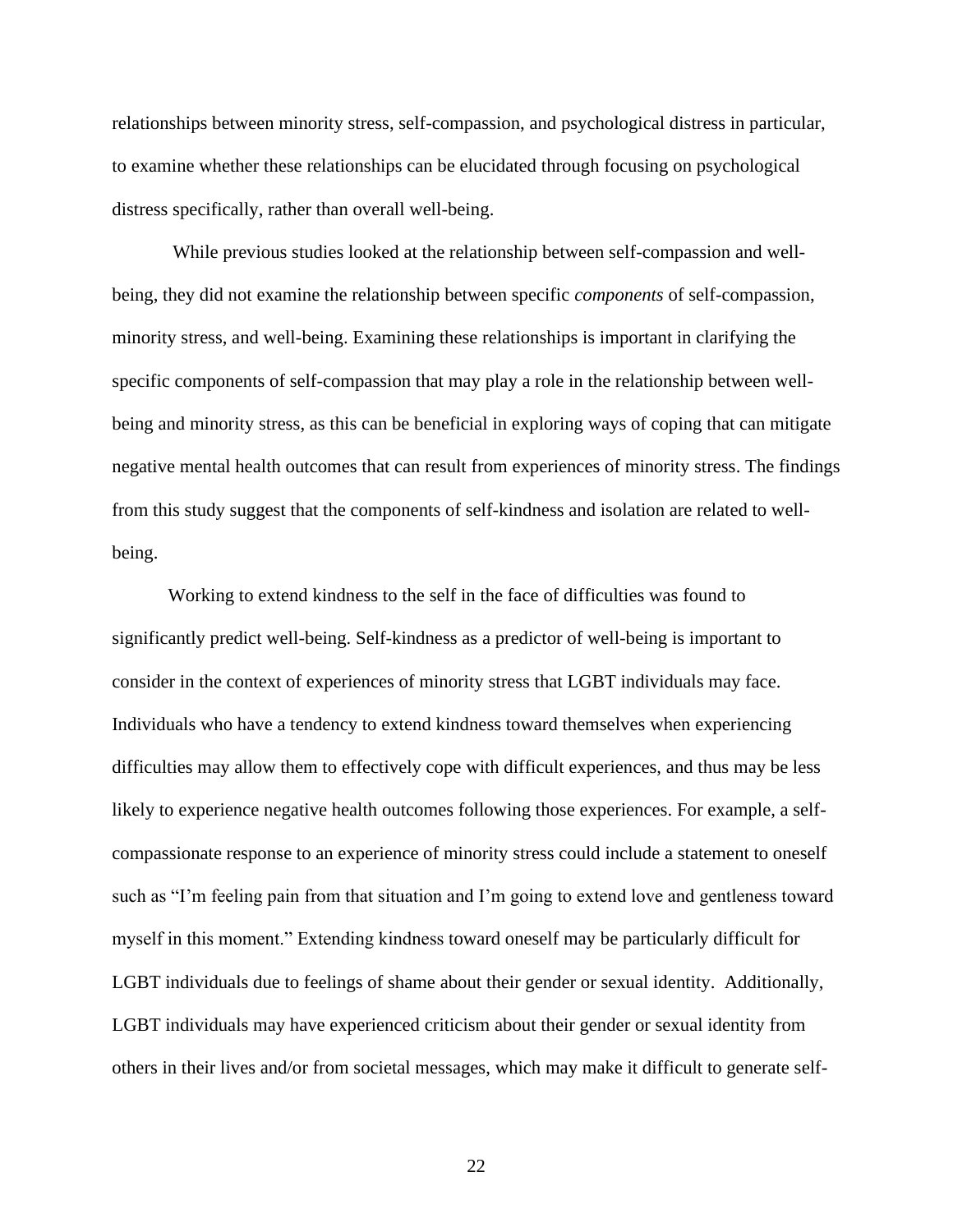kindness toward themselves, particularly when experiencing difficulties resulting from minority stress. LGBT individuals who are able to extend kindness toward themselves in the face of minority stress may thus experience a greater sense of well-being that can mitigate the effects of minority stress on mental health outcomes.

Additionally, isolation was found to significantly predict well-being, and these were inversely related. The isolation component of self-compassion is conceptualized as feeling uniquely flawed or to blame in the context of making a mistake and/or experiencing difficulties. While it may lessen self-judgment for an individual to realize that suffering and personal failures are shared with others (Neff, 2003a), this strategy may be less useful after experiences of minority stress, as these events are externally based. Following an experience of minority stress, an LGBT individual may make attributions regarding why the experience occurred (e.g. whether the event was "their fault" versus "the fault of the other person"). LGBT individuals who experience feelings of self-blame regarding their minority status may wrongly attribute experiences of minority stress to something that is "their own fault," which may contribute to negative health outcomes. Additionally, feeling uniquely flawed and isolated may be a particularly salient experience for LGBT individuals. The minority status of LGBT individuals may contribute to feeling uniquely flawed and isolated for various reasons, including, but not limited to, experiencing minority stress, concealing one's identity, and having difficulty finding others who share similar experiences to one's own. For LGBT individuals who conceal their identity or who are not completely out, feelings of being uniquely flawed and isolated may be particularly strong, as they may feel they cannot be authentic in their day-to-day lives and in their relationships with others. LGBT individuals conceal their gender and/or sexual identity for a multitude of reasons, including the need to keep themselves safe from discrimination and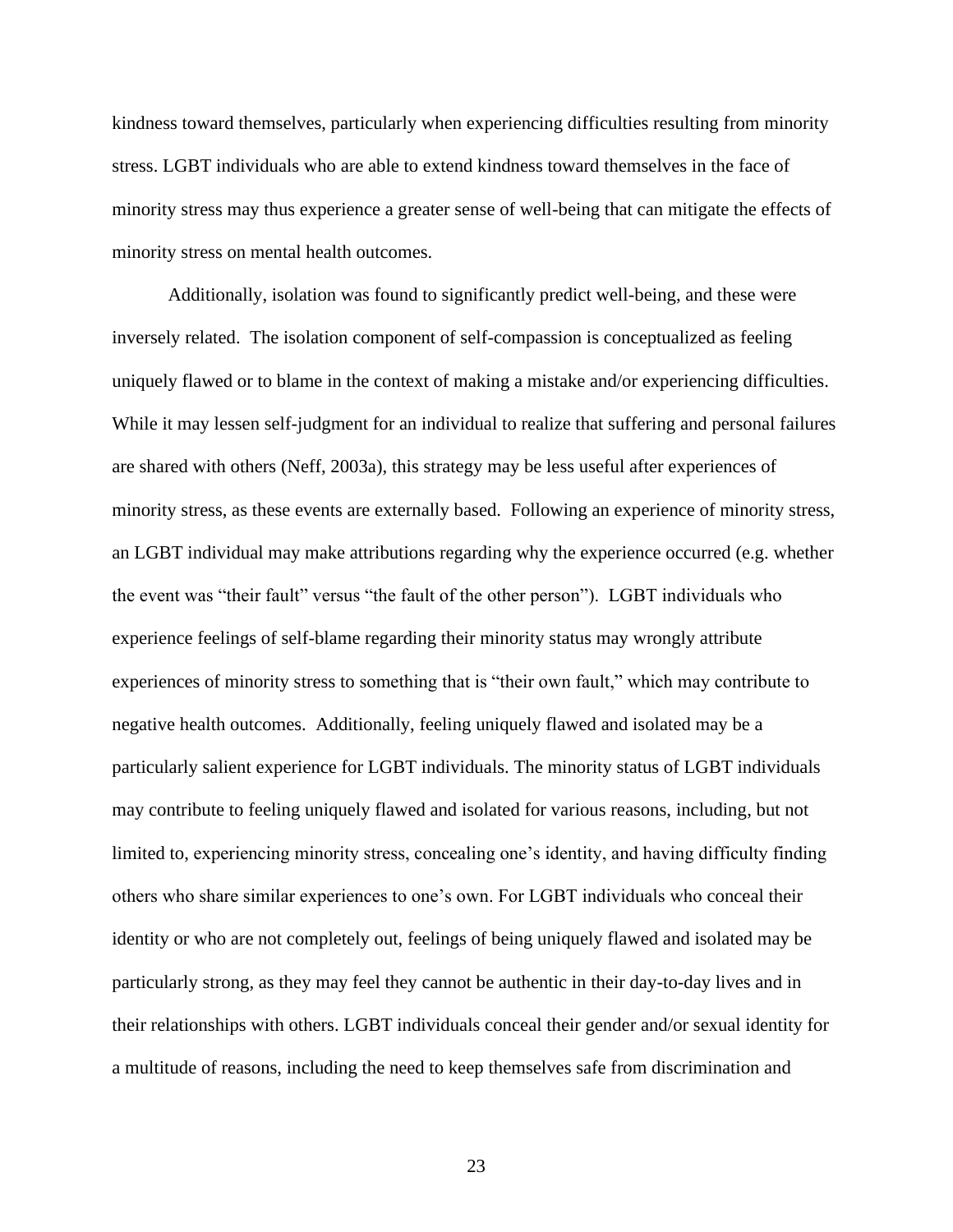harassment, the threat of losing a job, housing, and/or support from friends and family, and feelings of shame associated with their identity. To conceal one's own gender and/or sexual identity often results in LGBT individuals being unable to access support networks, which may contribute to negative mental health outcomes that are seen in this population. Further, LGBT individuals may experience worse health outcomes if they do not experience themselves to be part of a group. LGBT individuals who do not experience themselves as a part of a community may miss out on feelings of support and connection with others, which may contribute to negative health outcomes. While feelings of connectedness to the community were not analyzed in the current study, it may be useful to explore this area in future studies.

LGBT individuals also may experience stigma and shame as a result of their minority identity status, which can further intensify feelings of isolation. In our Western society, to be a minority individual is often equated with being "different," which can contribute to feelings of isolation for individuals who occupy a minority status, and also may contribute to a tendency to negatively compare themselves to others who occupy a majority status. Such comparisons can contribute to feelings of shame that LGBT individuals may experience, which can be further intensified by the knowledge that individuals in the "majority" are granted privileges (e.g. acceptance in society and from others in their lives, freedom from fear and consequences of discrimination and harassment) that are often not accessible to individuals who occupy a minority status.

In the current sample, the relationship between self-compassion and well-being was driven primarily by individuals' levels of isolation (inverse relationship) and self-kindness (positive relationship), though significant correlations were found between all components of self-compassion and well-being. This study adds to the literature by demonstrating that there is a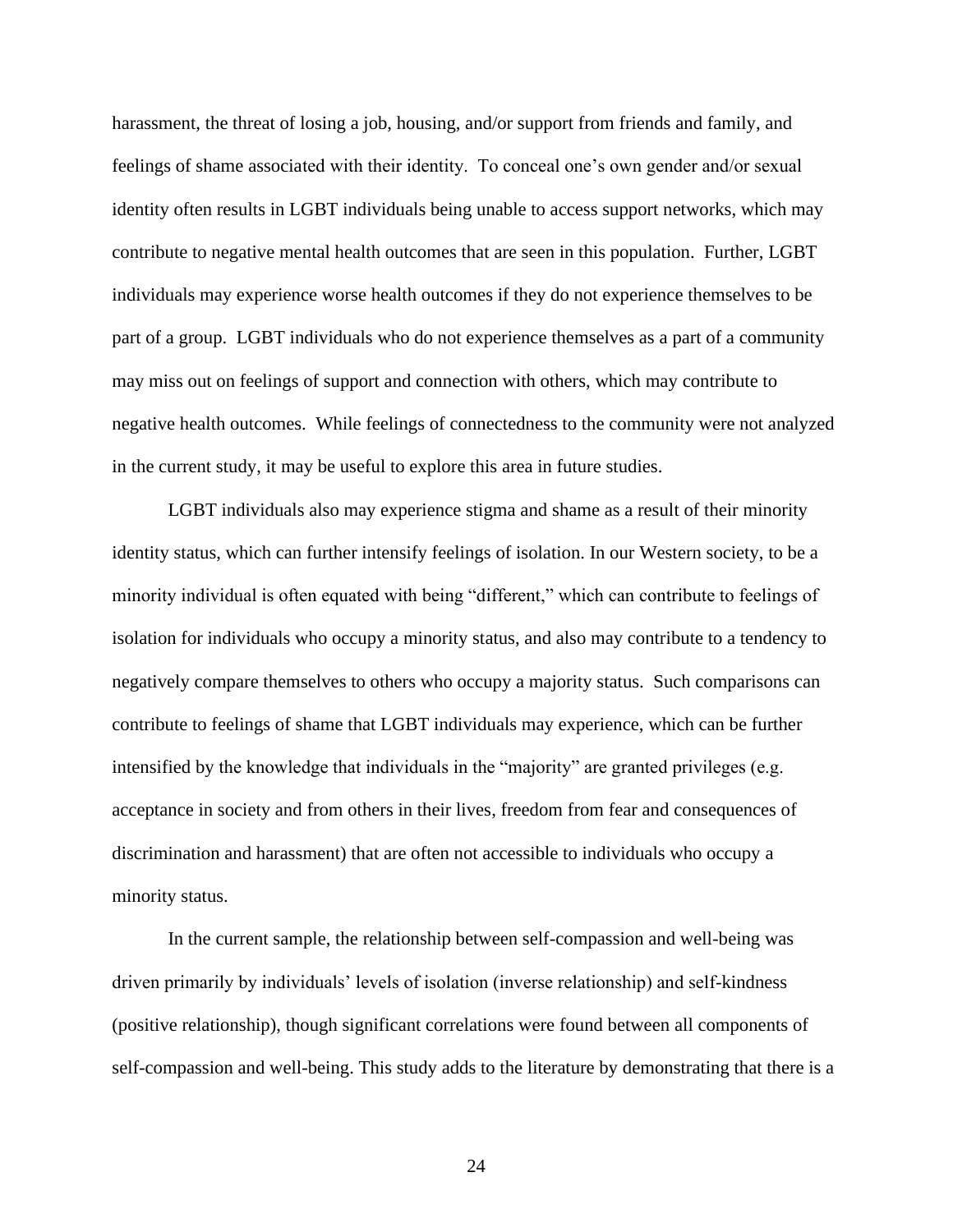significant relationship between self-compassion and well-being for LGBT individuals. Thus, interventions aimed at mitigating the harmful effects of minority stress may benefit from targeting self-compassion.

More research is needed to determine the specific facets and factors that promote coping skills and positive health outcomes for LGBT individuals. Self-compassion represents an area that may be applicable to LGBT individuals who experience difficulties coping with experiences of minority stress, particularly focusing on the facets of self-kindness and isolation. The facets of self-compassion, including mindfulness, common humanity, and self-kindness, represent areas that an LGBT individual may continue to struggle with throughout their lives. Research that continues to parse out specific facets of self-compassion may bring us closer to an understanding of which facets are effective for specific populations or characteristics of individuals.

#### **Limitations**

There were several limitations of the current study. First, the study was limited by relying on correlational statistics; thus, causality cannot be determined. Second, the study relied entirely on self-report, which may be subject to inaccuracy if respondents lack insight into their own ways of responding. Third, because the sample was collected online, it may have contributed to a "snowball sample" effect, in which participants of the study may have disseminated the survey to individuals in their lives with similar characteristics as their own. Additionally, because data were collected entirely online, it is possible that the participants have characteristics that may not fully represent the characteristics of the population (i.e. greater comfort in sharing about difficult experiences online, motivation to communicate about experiences online, etc.). The online nature of the current study may also be a limitation due to only including respondents who have the desire to complete a survey on the topic, and who are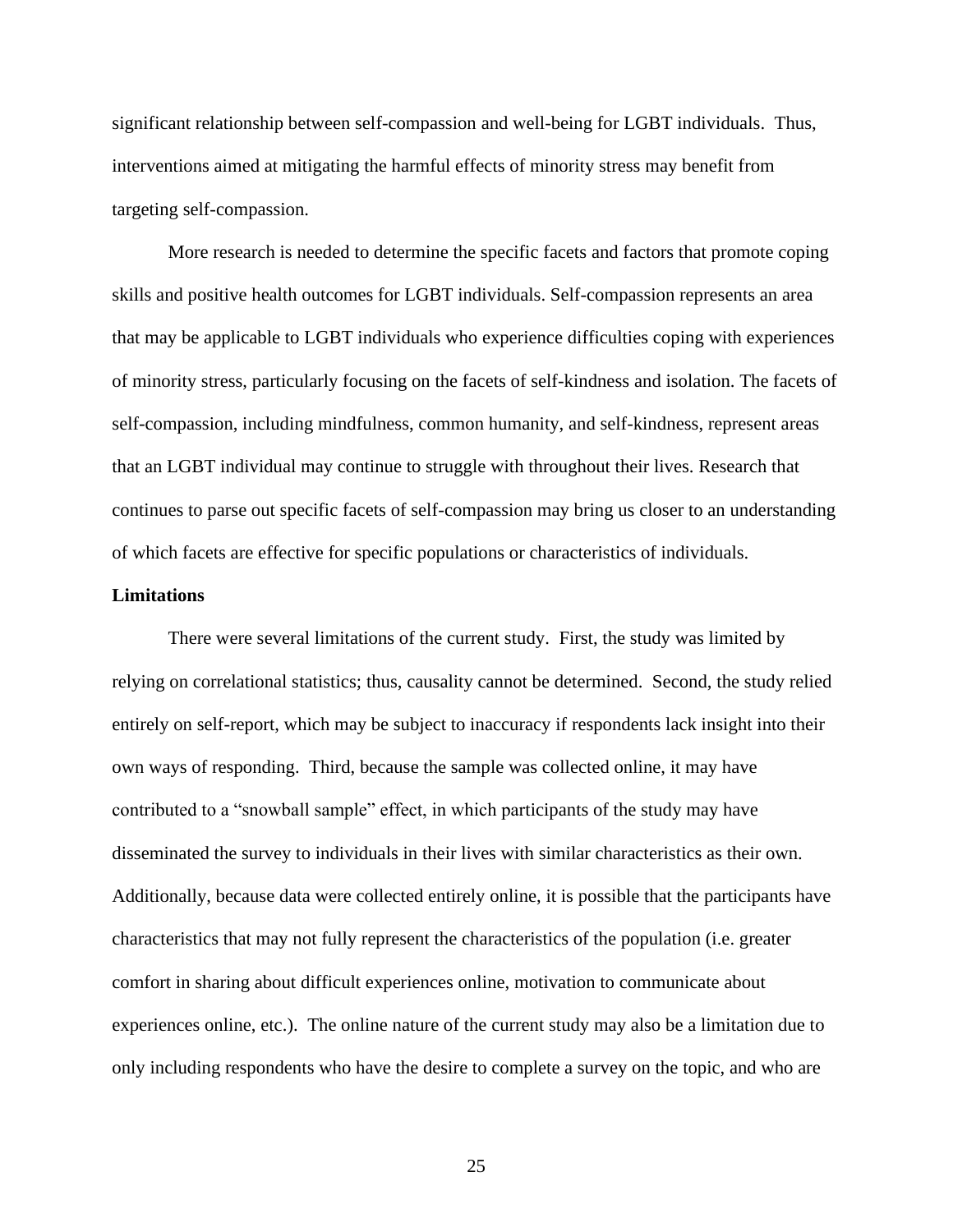willing and/or have the time and resources to complete the study. Additionally, because data were collected online, it is difficult to ensure that respondents actually met the inclusion criteria, and testing conditions were unable to be controlled. The relatively young mean age of the sample  $(M = 22.4)$  may also serve as a limitation, such that the data collected may not fully represent the experiences of middle-aged and elder LGBT individuals.

#### **Future Directions**

Future studies would benefit from including more diverse samples and utilizing an experimental design. Further exploration into the relationships between self-compassion, wellbeing, and minority stress could be continued by conducting self-compassion inductions in a randomized controlled trial design to see whether changes on self-compassion are able to produce changes in individuals' levels of distress related to experiences of minority stress. Clarifying the relationships between specific facets of self-compassion, psychological distress, and minority stress may further underscore the importance of utilizing self-compassion for LGBT individuals who experience difficulties coping with minority stress that may contribute to negative mental health outcomes that are seen in this population.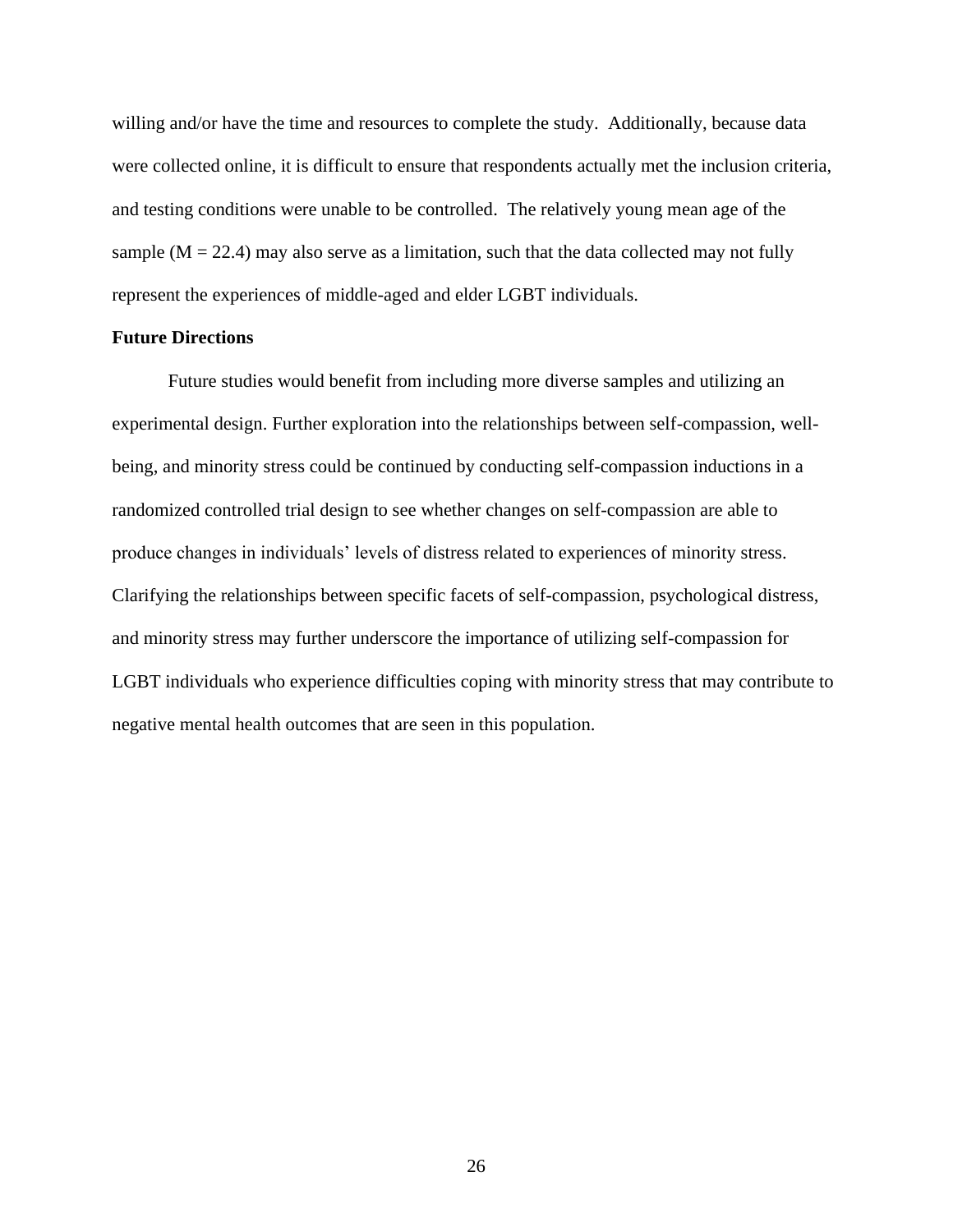#### References

- Baer, R. A., Carmody, J., & Hunsinger, M. (2012). Weekly change in mindfulness and perceived stress in a mindfulness-based stress reduction program. *Journal of Clinical Psychology*, *68*(7), 755-765.
- Baer, R. A., Smith, G. T., Hopkins, J., Krietemeyer, J., & Toney, L. (2006). Using selfreport assessment methods to explore facets of mindfulness. *Assessment, 13*(1).
- Balsam, K. F., Beadnell, B., & Molina, Y. (2013). The daily heterosexist experiences questionnaire: Measuring minority stress among lesbian, gay, bisexual, and transgender adults. *Measurement and Evaluation in Counseling and Development, 46*(1), 3-25.
- Baumeister, R. F., & Leary, M. R. (1995). The need to belong: Desire for interpersonal attachments as a fundamental human motivation. *Psychological Bulletin*, *117*, 497–529.
- Bennett-Goleman, T. (2001). *Emotional alchemy: How the mind can heal the heart*. New York: Three Rivers Press.
- Bishop, S. R., Lau, M., Shapiro, S., Carlson, L., Anderson, N. D., Carmody, J., (2004). Mindfulness: A proposed operational definition. *Clinical Psychology*, *11*(3).
- Branscombe, N. R., Schmitt, M. T., & Harvey, R. (1999). Perceiving pervasive discrimination among African Americans: Implications for group identification and well-being. *Journal of Personality and Social Psychology*, *77*, 135–149.
- Brenner, R. E., Heath, P. J., Vogel, D. L., & Credé, M. (2017). Two is more valid than one: Examining the factor structure of the self-compassion scale (SCS). *Journal of Counseling Psychology.*

Brown, B. (1999). *Soul without shame: A guide to liberating yourself from the judge within*.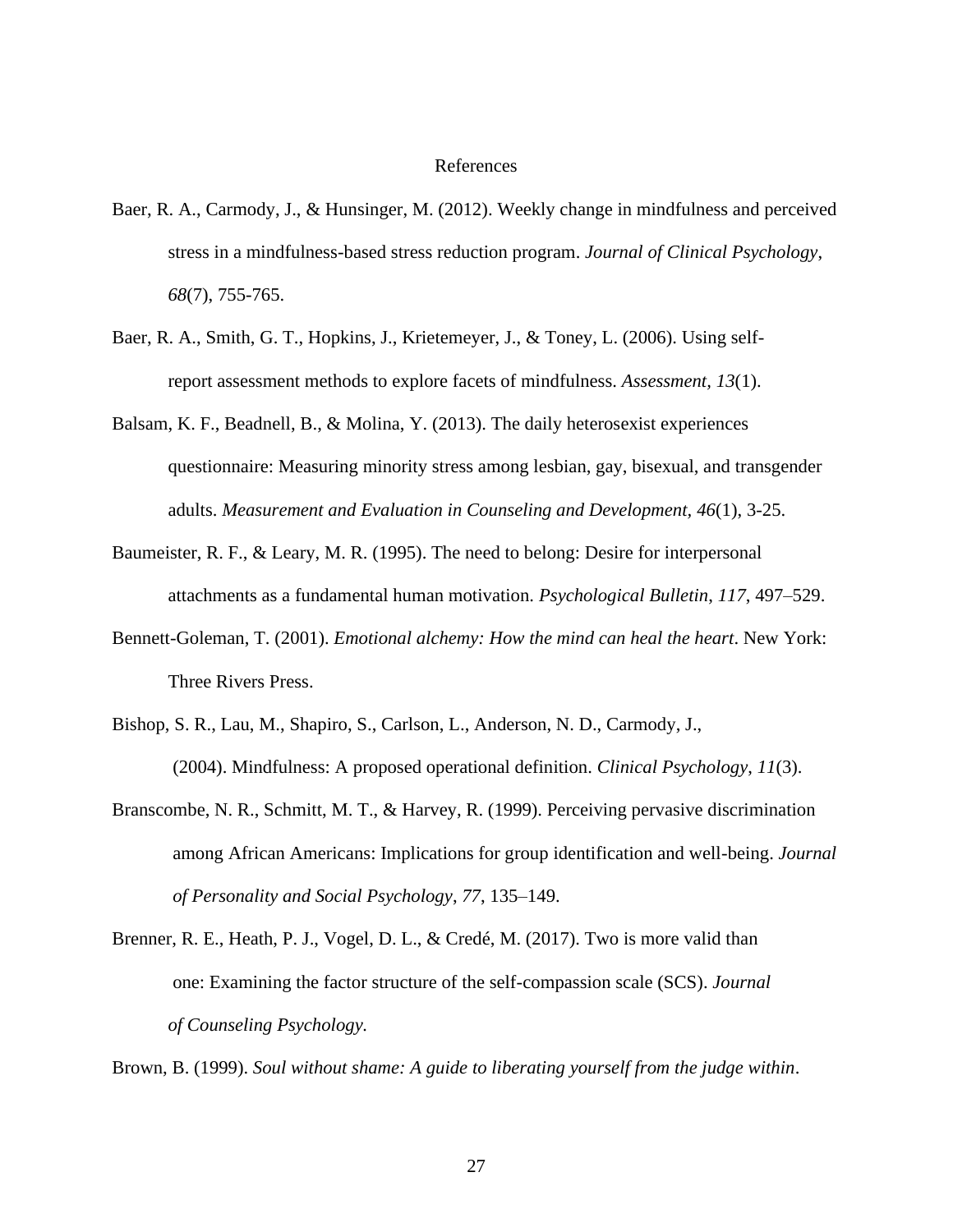Boston: Shambala.

- Brown, T. N., Sellers, S. L., Brown, K. T., & Jackson, J. (1999). Race, ethnicity, and culture in the sociology of mental health. In C. S. Aneshensel & J. C. Phelan (Eds.), *Handbook of the sociology of mental health* (pp. 167–182). New York: Kluwer Academic/Plenum.
- Center for Behavioral Health Statistics and Quality. (2018). *2019 National Survey on Drug Use and Health (NSDUH): CAI Specifications for Programming (English Version).*  Substance Abuse and Mental Health Services Administration, Rockville, MD.
- Chiesa, A., & Malinowski, P. (2011). Mindfulness-based approaches: Are they all the same? *Journal of Clinical Psychology*, *67*(4).
- Cohen, J. (1988). *Statistical power analysis for the behavioral sciences* (2nd ed.). Hillsdale, NJ: Lawrence Earlbaum Associates.
- Crews, D., & Crawford, M. (2015). Exploring the role of being out on a queer person's self-compassion. *Journal of Gay & Lesbian Social Services: The Quarterly Journal of Community & Clinical Practice, 27*(2).
- Crocker, J., & Major, B. (1989). Social stigma and self-esteem: The self-protective properties of stigma. *Psychological Review*, *96*, 608–630.
- DiPlacido, J. (1998). Minority stress among lesbians, gay men, and bisexuals: A consequence of heterosexism, homophobia, and stigmatization. *Stigma and Sexual Orientation: Understanding Prejudice Against Lesbians, Gay Men, and Bisexuals*, *4*, 138-159.
- Epstein, M. D. (1995). *Thoughts without a thinker*. New York: Basic Books.
- Fergusson, D. M., Horwood, L. J., & Beautrais, A. L. (1999). Is sexual orientation related to mental health problems and suicidality in young people? *Archives of General*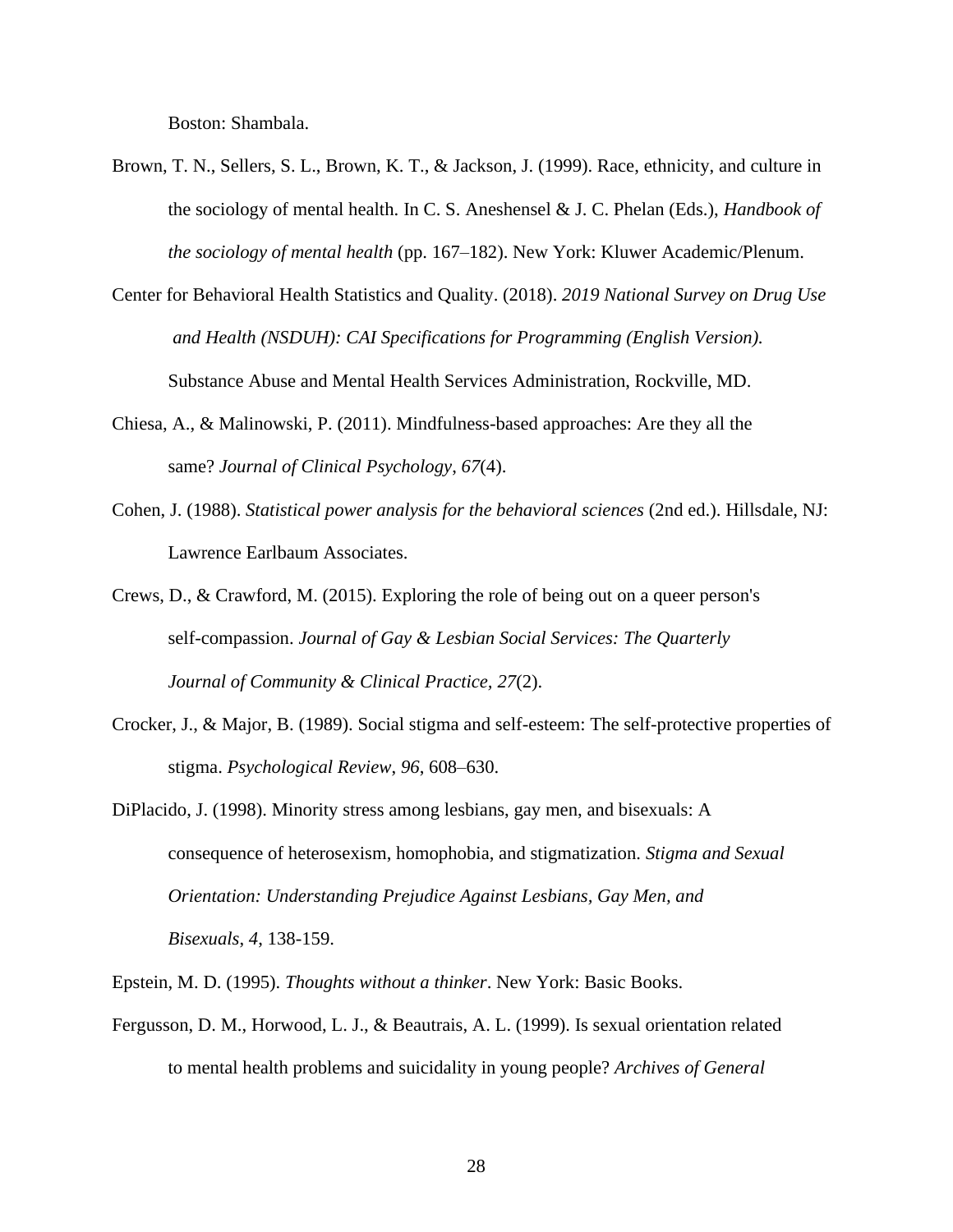*Psychiatry, 56*.

- Frost, D. M., & Meyer, I. H. (2012). Measuring community connectedness among diverse sexual minority populations. *Journal of Sex Research*, *49*(1), 36-49.
- Gayner, B., Esplen, M. J., DeRoche, P., Wong, J., Bishop, S., Kavanagh, L., & Butler, K. (2012). A randomized controlled trial of mindfulness-based stress reduction to manage affective symptoms and improve quality of life in gay men living with HIV. *Journal of Behavioral Medicine, 35*(3).
- Greene, D. C., & Britton, P. J. (2015). Predicting adult LGBTQ happiness: Impact of childhood affirmation, self-compassion, and personal mastery. *Journal of LGBT Issues in Counseling, 9*(3).
- Hayes, S. C., Wilson, K. G., Gifford, E. V., Follette, V. M., & Strosahl, K. (1996). Experiential avoidance and behavioral disorders: A functional dimensional approach to diagnosis and treatment. *Journal of Consulting and Clinical Psychology, 64*.
- Jennings, L. K., & Tan, P. P. (2014). Self-compassion and life satisfaction in gay men. *Psychological Reports, 115*(3).
- Joeng, J. R., & Turner, S. L. (2015). Mediators between self-criticism and depression: Fear of compassion, self-compassion, and importance to others. *Journal of Counseling Psychology*, *62*, 453– 463.
- Kabat-Zinn, J. (1982). An outpatients program in behavioural medicine for chronic pain patients based on the practice of mindfulness meditation: Preliminary considerations and preliminary results. *General Hospital Psychiatry*, *4*(1).

Kessler, R. C., Andrews, G., Colpe, L. J., Hiripi, E., Mroczek, D. K., Normand, S.T., Zaslavsky,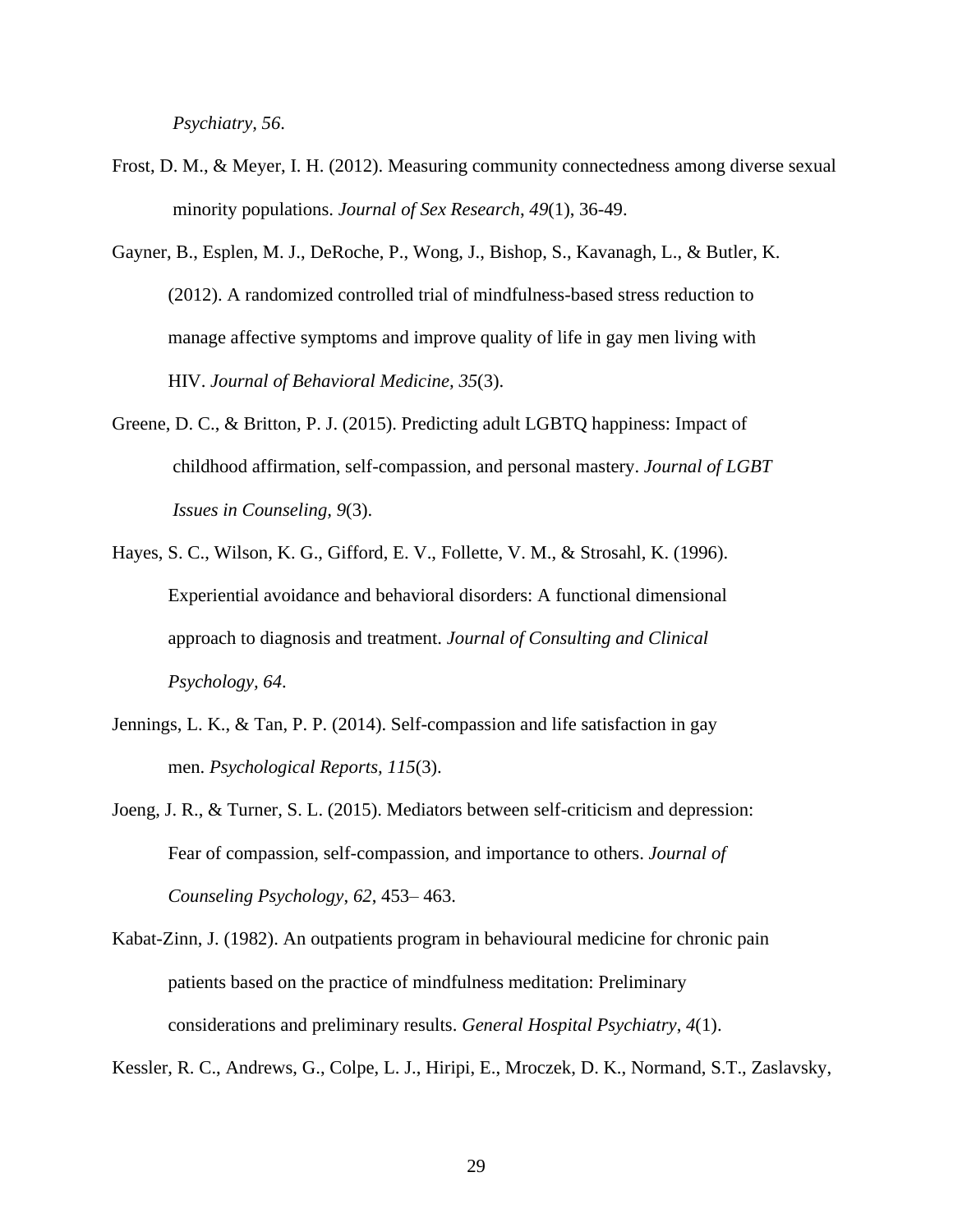A. M. (2002). Short screening scales to monitor population prevalences and trends in non-specific psychological distress. *Psychological Medicine, 32*(6), 959-976. doi:http://dx.doi.org.weblib.lib.umt.edu:8080/10.1017/S0033291702006074

- Kiken, L. G., Garland, E. L., Bluth, K., Palsson, O. S., & Gaylord, S. A. (2015). From a state to a trait: Trajectories of state mindfulness in meditation during intervention predict changes in trait mindfulness. *Personality and Individual Differences, 81*, 41-46.
- Kinderman, P., Schwannauer, M., Pontin, E., & Tai, S. (2011). The development and validation of a general measure of well-being: The BBC well-being scale. *Quality of Life Research*, *20*, 1035–1042.
- Liao, K. Y. H., Kashubeck-West, S., Weng, C. Y., & Deitz, C. (2015). Testing a mediation framework for the link between perceived discrimination and psychological distress among sexual minority individuals. Journal of Counseling Psychology, *62*, 226 –241.
- Lin, Y., & Israel, T. (2012). Development and validation of a psychological sense of LGBT community scale. *Journal of Community Psychology, 40*(5), 573-587. doi:http://dx.doi.org.weblib.lib.umt.edu:8080/10.1002/jcop.21483
- Linehan, M. (1993). *Skills training manual for treating borderline personality disorder*. New York, NY: Gilford Press.
- Lyons, A. (2016). Mindfulness attenuates the impact of discrimination on the mental health of middle-aged and older gay men. *Psychology of Sexual Orientation and Gender Diversity, 3*(2).

MacBeth, A., & Gumley, A. (2012). Exploring compassion: A meta analysis of the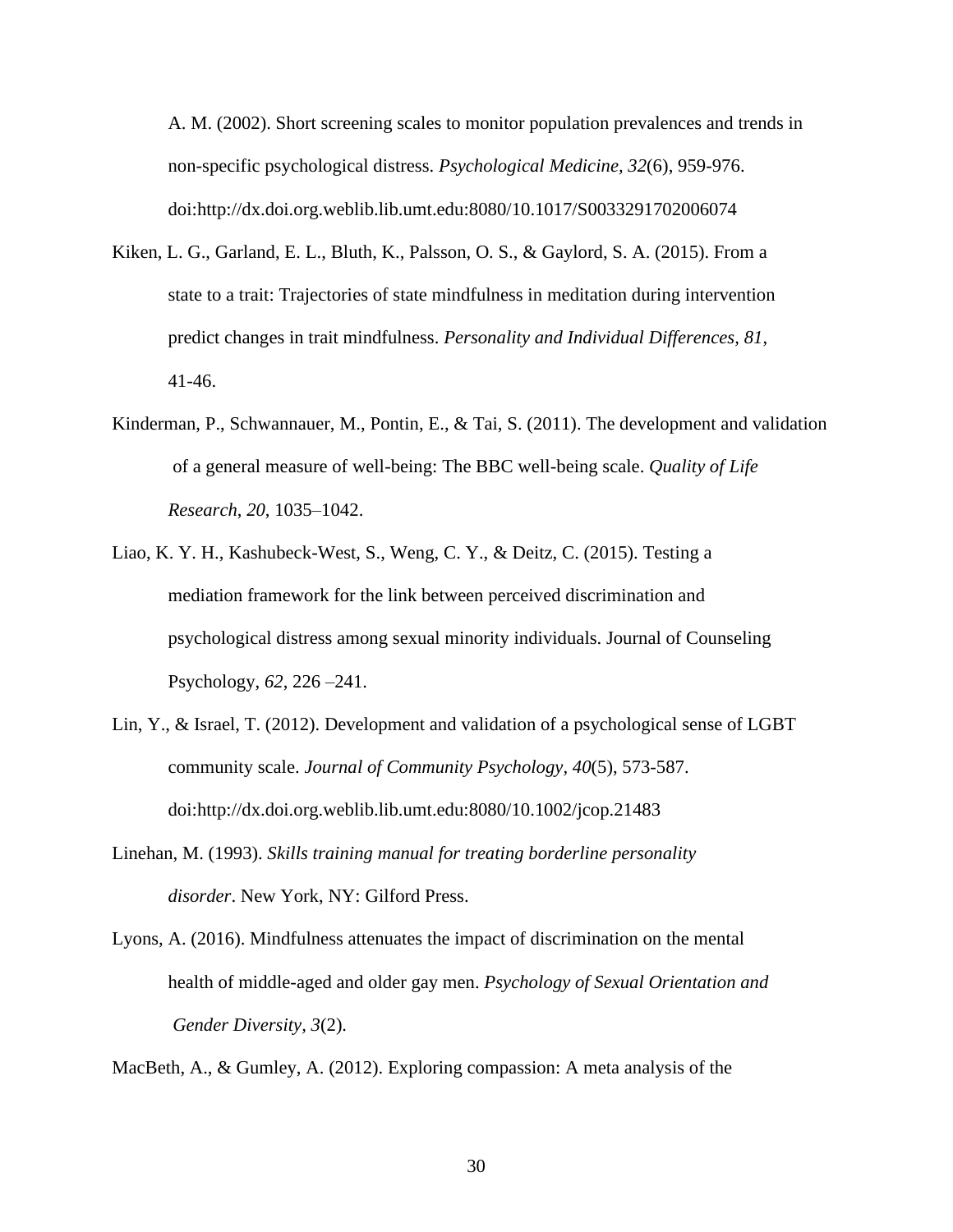association between self-compassion and psychopathology. *Clinical Psychology Review*, *32*, 545–552.

- Meidlinger, P. C., & Hope, D. A. (2014). Differentiating disclosure and concealment in measurement of outness for sexual minorities: The nebraska outness scale. *Psychology of Sexual Orientation and Gender Diversity, 1*(4), 489-497. doi:http://dx.doi.org.weblib.lib.umt.edu:8080/10.1037/sgd0000080
- Meyer, I. H. (2003). Prejudice, social stress, and mental health in lesbian, gay, and bisexual populations: Conceptual issues and research evidence. *Psychological Bulletin, 129*(5), 674-697.
- Miller, C. T., & Major, B. (2000). Coping with stigma and prejudice. In T. F. Heatherton, R. E. Kleck, M. R. Hebl, & J. G. Hull (Eds.), *The social psychology of stigma* (pp. 243–272). New York: Guilford Press.
- Molino, A. (Ed). (1998). *The couch and the tree: Dialogues in psychoanalysis and Buddhism*. New York: North Point Press.
- Neff, K.D. (2003). Self-compassion: An alternative conceptualization of a healthy attitude toward oneself. *Self and Identity*, *2*.
- Neff, K. D., Rude, S. S., & Kirkpatrick, K. (2007). An examination of self-compassion in relation to positive psychological functioning and personality traits. *Journal of Research in Personality*, *41*, 908–916.
- Nisker, W. (1998). *Buddha's nature*. New York: Bantam.
- Rosenberg, M. B. (2000). *Nonviolent communication: A language of compassion*. Encinitas, CA: PuddleDancer Press.

Rubin, J. B. (1996). *Psychotherapy and Buddhism: Toward an integration*. New York: Plenum.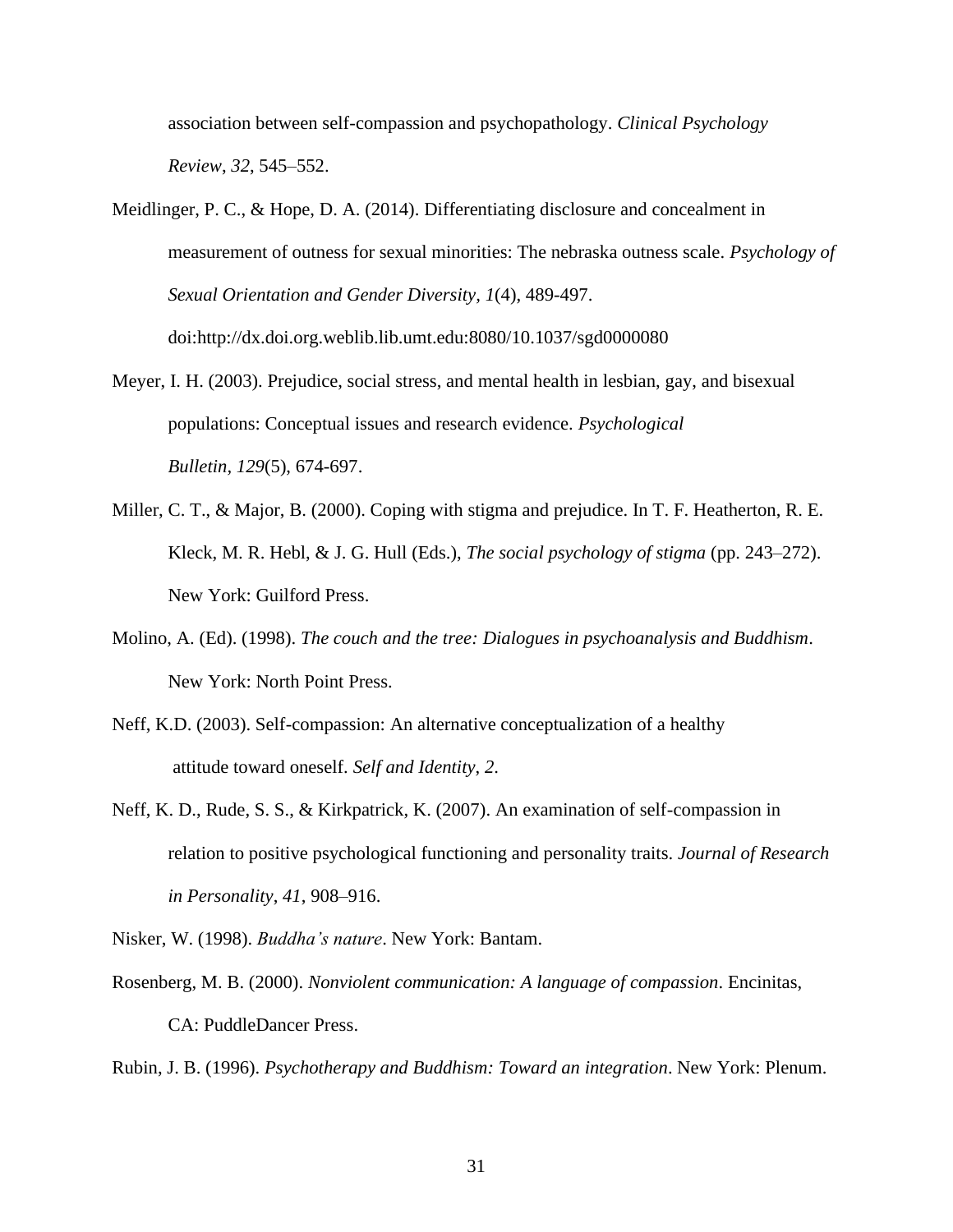Rutledge, T. (1997). *The self-forgiveness handbook: A practical and empowering guide*. Oakland, CA: New Harbinger Publications.

Salzberg, S. (1997). *Lovingkindness: The revolutionary art of happiness*. Boston: Shambala.

- Toomey, R. B., & Anhalt, K. (2016). Mindfulness as a coping strategy for bias-based school victimization among Latina/o sexual minority youth. *Psychology of Sexual Orientation and Gender Diversity, 3*(4).
- Van Dam, N. T., Shepperd, S. C., Forsyth, J. P., & Earleywine, M. (2010). Selfcompassion is a better predictor than mindfulness of symptom severity and quality of life in mixed anxiety and depression. *Journal of Anxiety Disorders*, *25*(1).
- Wallace, B. A. (1999). *Boundless heart: The four immeasurables*. Ithaca, NY: Snow Lion Publications.
- Watson, G., Batchelor, S., & Claxton, G. (Eds.). (1999). *The psychology of awakening*. Boston: Red Wheel/Weiser.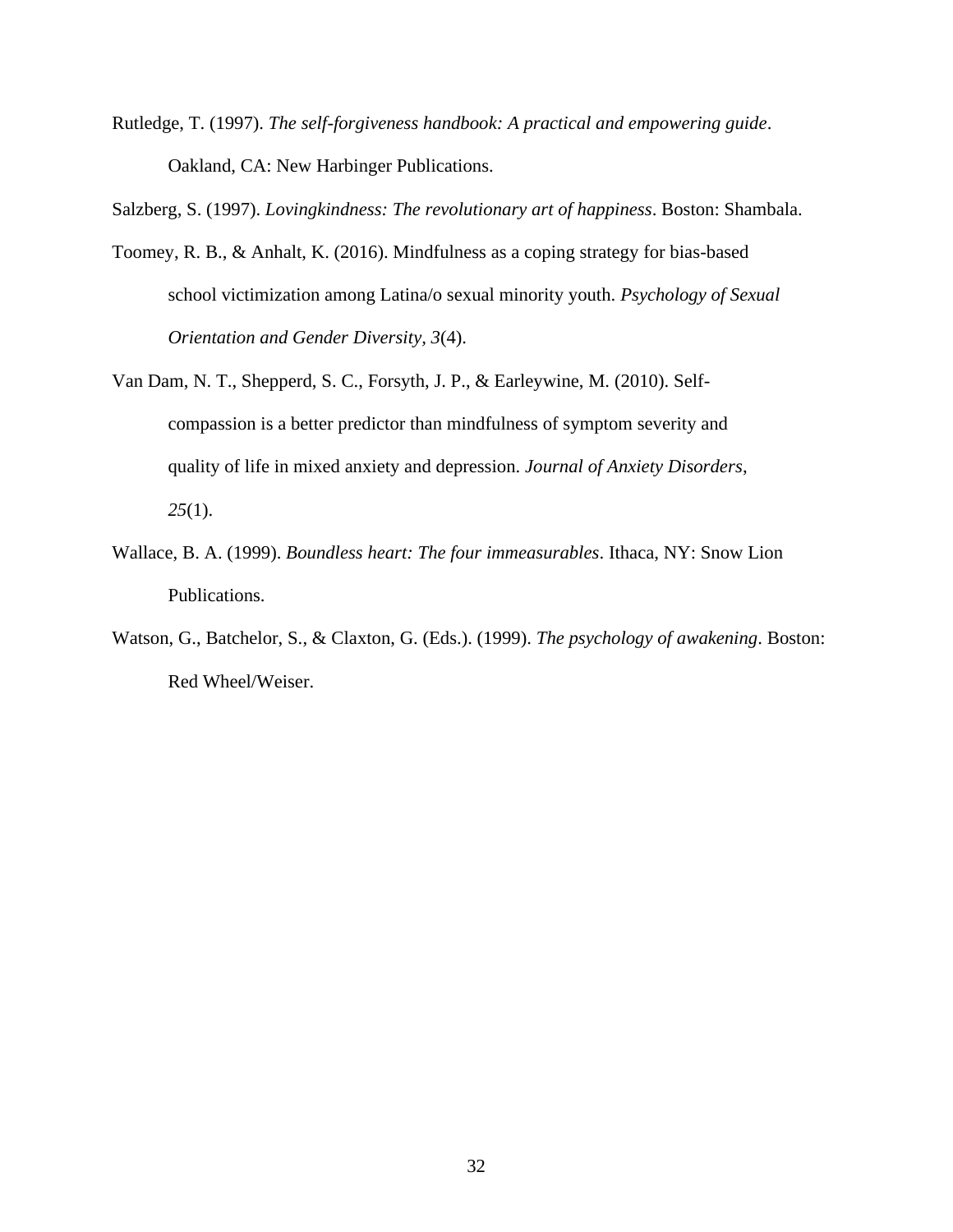### Appendix A

### Demographic Information

Before we begin, we would like to gather some information about who you are, as well as how

you describe your gender identity and sexual orientation.

- 1. What is your age? \_\_\_\_\_\_\_\_
- 2. Do you consider yourself LGBTQIA+ or part of the queer or transgender spectrum?
	- a. Yes
	- b. No
- 3. Do you reside in the United States?
	- a. Yes
	- b. No
- 4. In which state do you currently live? Please enter the full name or two-letter abbreviation.
	- a.  $\qquad \qquad$
- 5. What type of location do you live in?
	- a. City or Urban community
	- b. Rural community
	- c. Suburban community
	- d. Other (please specify): \_\_\_\_\_\_\_
- 6. How would you describe your gender? (Please select all that apply)
	- a. Man
	- b. Woman
	- c. Transgender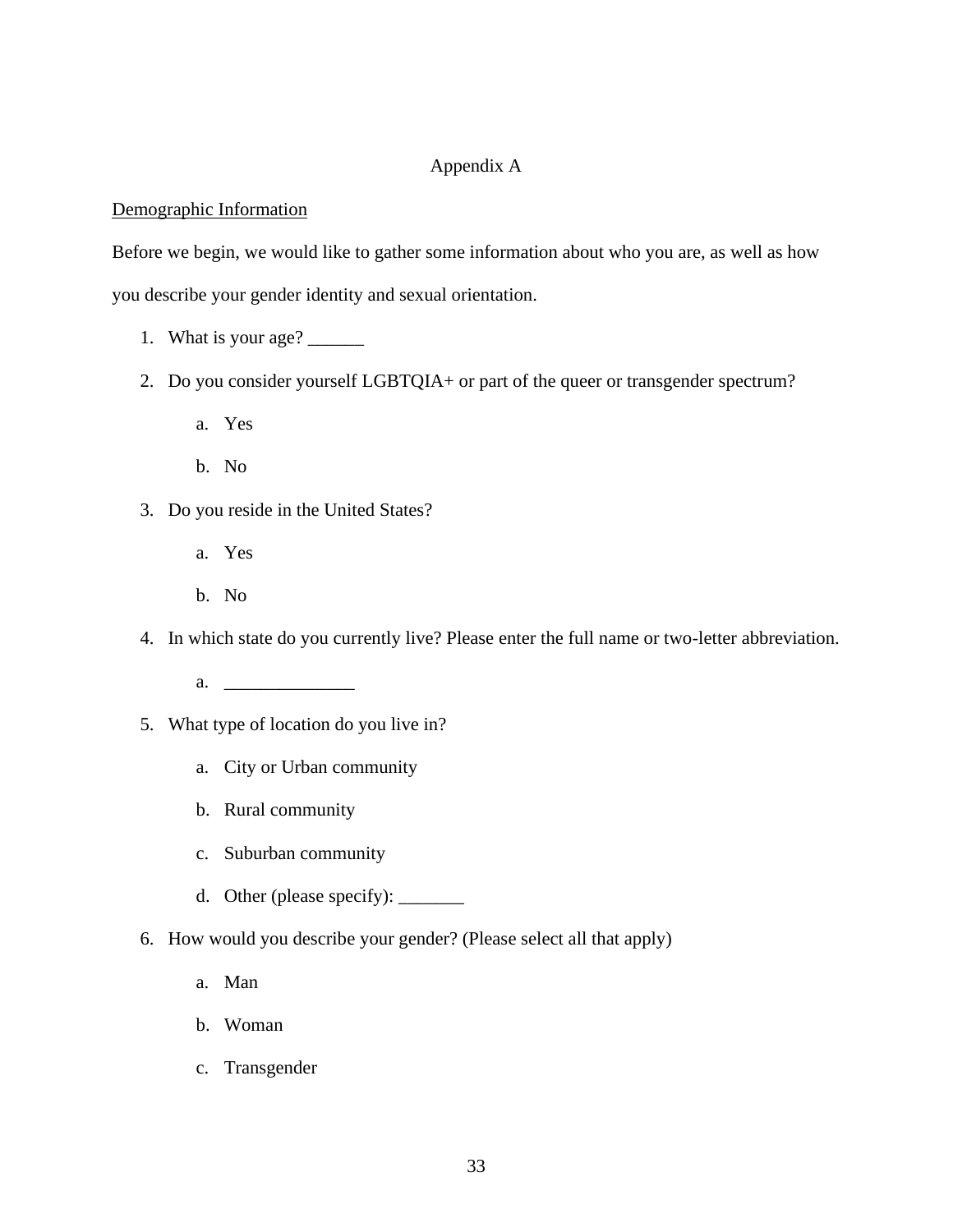- d. Non-binary
- e. Genderqueer
- f. Intersex
- g. Agender
- h. Another gender \_\_\_\_\_\_\_\_\_\_
- 7. What group(s) do you belong to? (Please select all that apply)
	- a. Black/African-American
	- b. Asian or Pacific Islander
	- c. European-American/White/Caucasian
	- d. Latino, Hispanic, or Chicano
	- e. Native-American/American-Indian
	- f. Multi-racial
	- g. Other: \_\_\_\_\_\_\_\_\_\_\_\_\_
- 8. What was your assigned sex at birth?
	- a. Male
	- b. Female
	- c. Intersex
- 9. What is your current sexual identity?
	- a. Gay
	- b. Lesbian
	- c. Bisexual
	- d. Straight/Heterosexual
	- e. Pansexual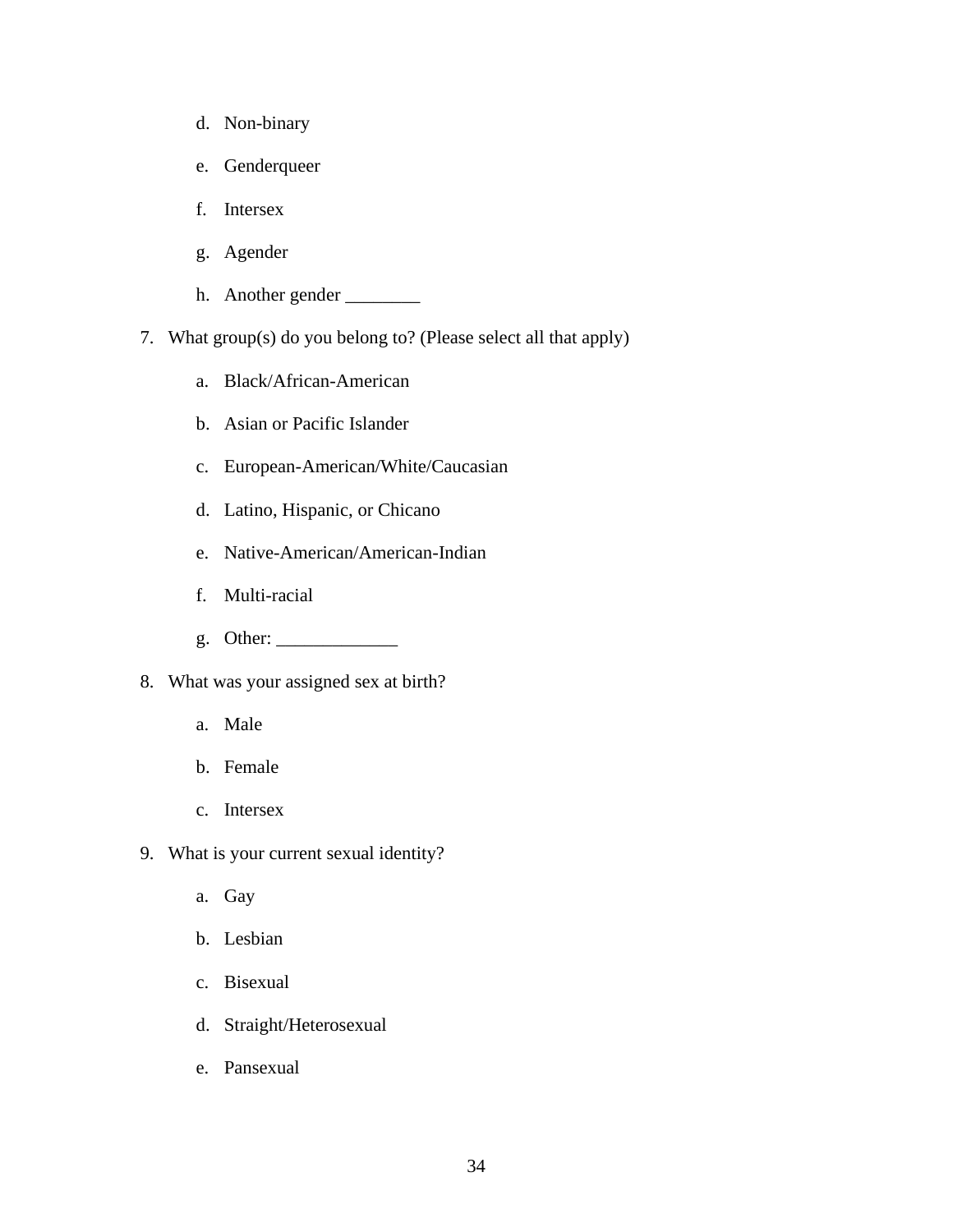- f. Queer
- g. Questioning
- h. Asexual
- i. Another sexual identity
- 10. What is your highest level of education?
	- a. Middle school, some high school.
	- b. High school degree, or equivalent (i.e., GED)
	- c. Some college, no degree
	- d. Associate's
	- e. Bachelor's
	- f. Graduate degree/professional degree (M.S./M.A., Ph.D., M.D., J.D., etc.)
- 11. What is your current relationship status?
	- a. Married/domestic partner with same sex partner
	- b. Married/domestic partner with opposite sex partner
	- c. Married/domestic partner with non-binary partner
	- d. Dating same sex partner(s) only
	- e. Dating opposite sex partner(s) only
	- f. Dating non-binary partner(s) only
	- g. Dating same and opposite sex partners
	- h. Dating same sex, opposite sex, and nonbinary partners
	- i. Committed relationship with same sex partner
	- j. Committed relationship with opposite sex partner
	- k. Committed relationship with nonbinary partner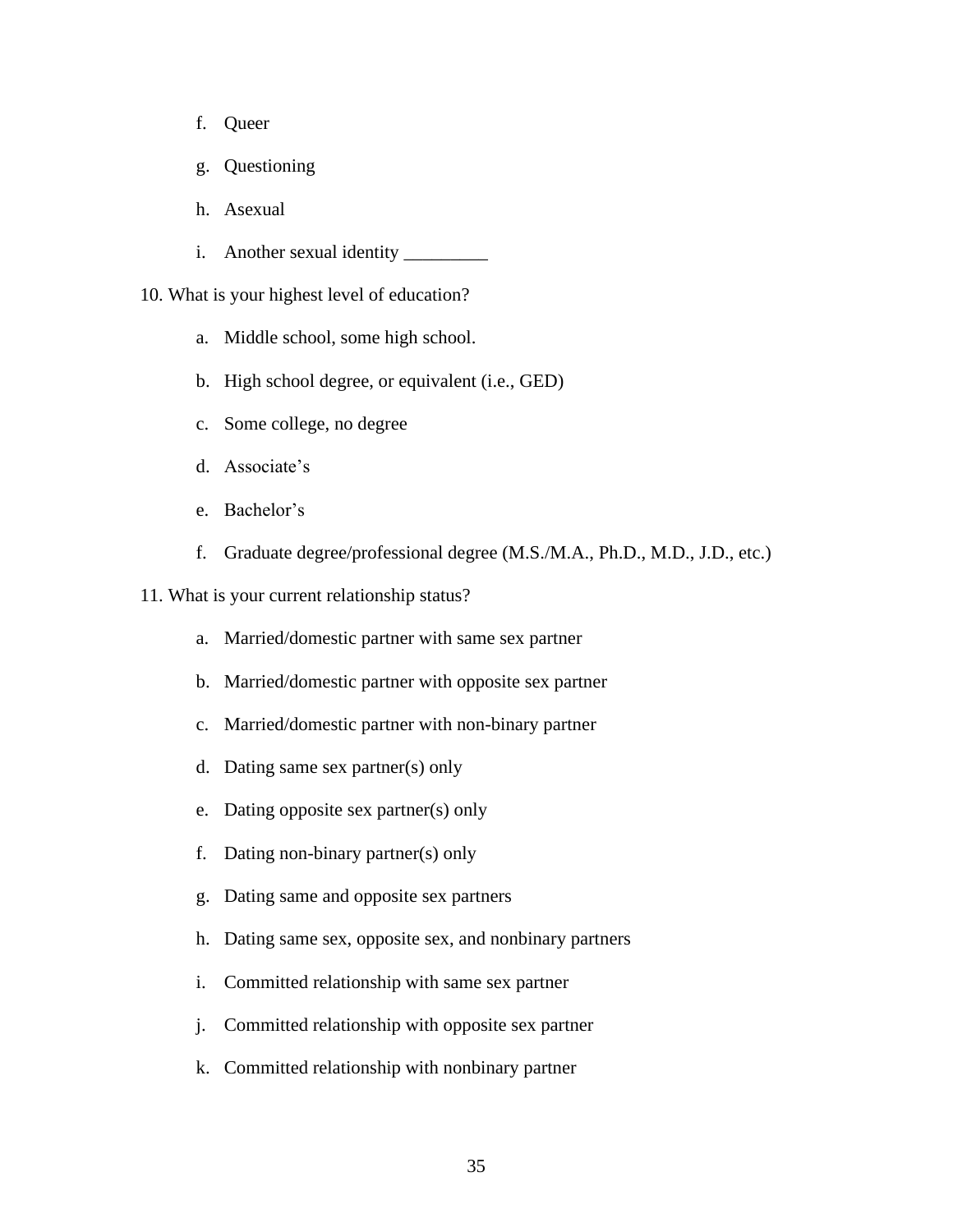- l. Single (not currently dating)
- 12. What is your yearly income (estimations or expected incomes are okay)?
	- a. \_\_\_\_\_\_\_\_\_\_\_\_\_\_\_\_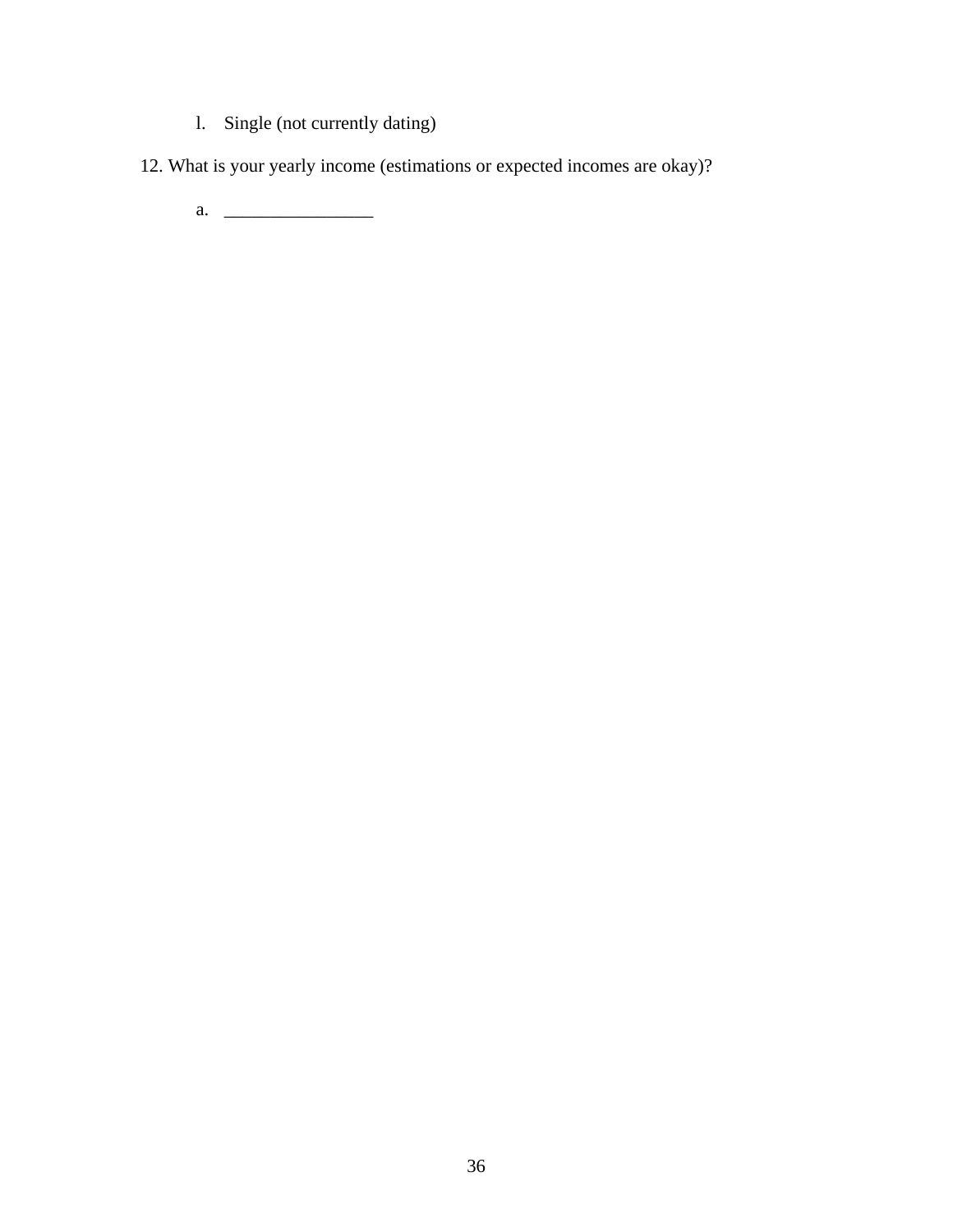### Appendix B

Daily Heterosexist Experiences Questionnaire (DHEQ)

The following is a list of experiences that LGBT people sometimes have. Please read each one

carefully, and then respond to the following question: How much has this problem distressed or

bothered you during the past 12 months?

0= Did not happen/not applicable to me

1= It happened, and it bothered me NOT AT ALL

2= It happened, and it bothered me A LITTLE BIT

3= It happened, and it bothered me MODERATELY

4= It happened, and it bothered me QUITE A BIT

5= It happened, and it bothered me EXTREMELY

Skip Question

1. Difficulty finding a partner because you are LGBT

2. Difficulty finding LGBT friends

3. Having very few people you can talk to about being LGBT

4. Watching what you say and do around heterosexual people

5. Hearing about LGBT people you know being treated unfairly

6. Hearing about LGBT people you don't know being treated unfairly

7. Hearing about hate crimes (e.g., vandalism, physical or sexual assault) that happened to LGBT people you don't know

8. Being called names such as "fag" or "dyke"

9. Hearing other people being called names such as "fag" or "dyke"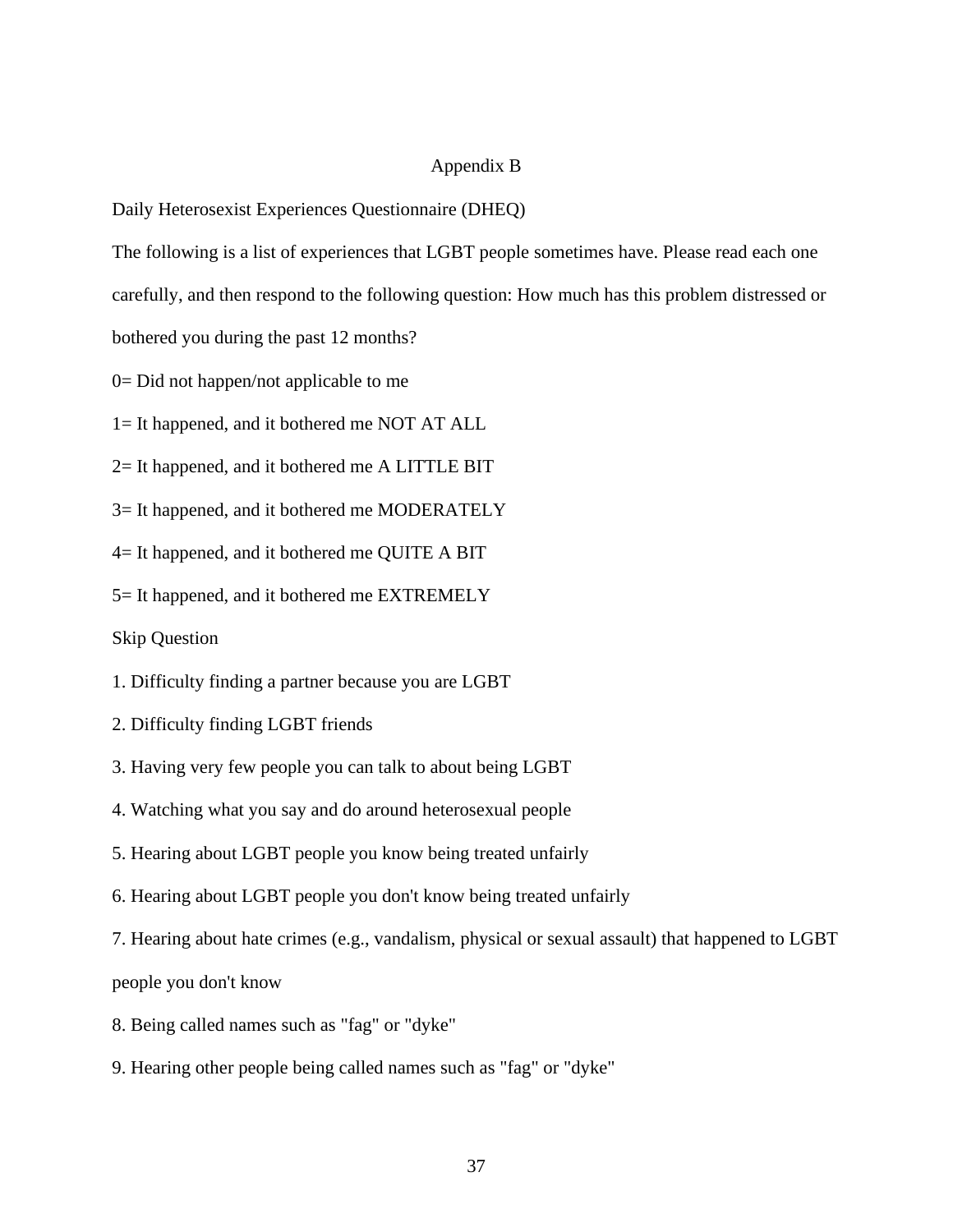- 10. Hearing someone make jokes about LGBT people
- 11. Family members not accepting your partner as a part of the family
- 12. Your family avoiding talking about your LGBT identity
- 13. Your children being rejected by other children because you are LGBT
- 14. Your children being verbally harassed because you are LGBT
- 15. Feeling like you don't fit in with other LGBT people
- 16. Pretending that you have an opposite-sex partner
- 17. Pretending that you are heterosexual
- 18. Hiding your relationship from other people
- 19. People staring at you when you are out in public because you are LGBT
- 20. Worry about getting HIV/AIDS
- 21. Constantly having to think about "safe sex"
- 22. Feeling invisible in the LGBT community because of your gender expression
- 23. Being harassed in public because of your gender expression
- 24. Being harassed in bathrooms because of your gender expression
- 25. Being rejected by your mother for being LGBT
- 26. Being rejected by your father for being LGBT
- 27. Being rejected by a sibling or siblings because you are LGBT
- 28. Being rejected by other relatives because you are LGBT
- 29. Being verbally harassed by strangers because you are LGBT
- 30. Being verbally harassed by people you know because you are LGBT
- 31. Being treated unfairly in stores or restaurants because you are LGBT
- 32. People laughing at you or making jokes at your expense because you are LGBT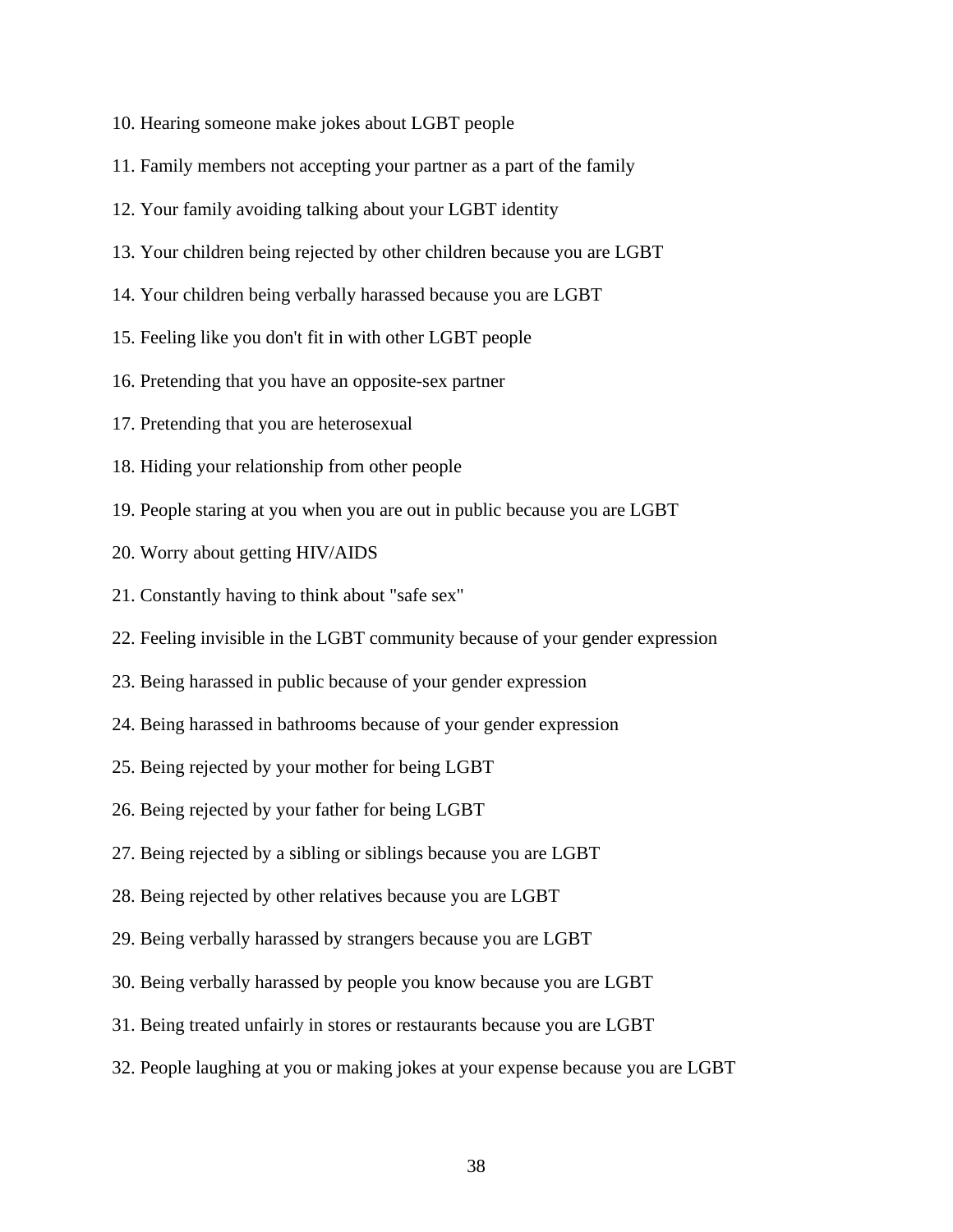33. Hearing politicians say negative things about LGBT people

34. Avoiding talking about your current or past relationships when you are at work

35. Hiding part of your life from other people

36. Feeling like you don't fit into the LGBT community because of your gender expression

37. Difficulty finding clothes that you are comfortable wearing because of your gender expression

38. Being misunderstood by people because of your gender expression

39. Being treated unfairly by teachers or administrators at your children's school because you are LGBT

40. People assuming you are heterosexual because you have children

41. Being treated unfairly by parents of other children because you are LGBT

42. Difficulty finding other LGBT families for you and your children to socialize with

43. Being punched, hit, kicked, or beaten because you are LGBT

44. Being assaulted with a weapon because you are LGBT

45. Being raped or sexually assaulted because you are LGBT

46. Having objects thrown at you because you are LGBT

47. Worrying about infecting others with HIV

48. Other people assuming that you are HIV positive because you are LGBT

49. Discussing HIV status with potential partners

50. Worrying about your friends who have HIV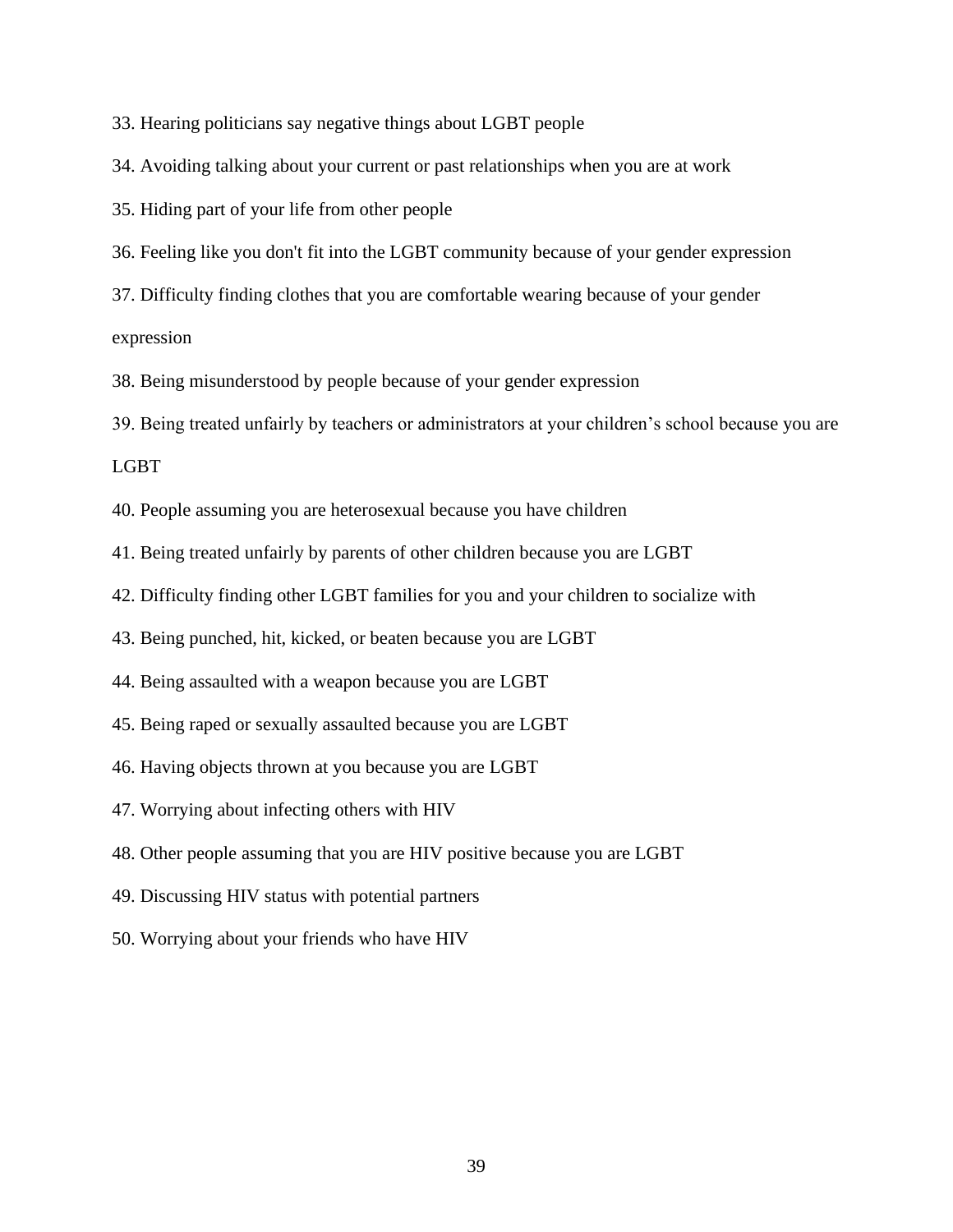### Appendix C

Kessler Psychological Distress Scale (K10)

These questions concern how you have been feeling over the past 30 days. Indicate the answer

below each question that best represents how you have been.

- 1. During the last 30 days, about how often did you feel tired out for no good reason?
- a. None of the time
- b. A little of the time
- c. Some of the time
- d. Most of the time
- e. All of the time
- 2. During the last 30 days, about how often did you feel nervous?
- a. None of the time
- b. A little of the time
- c. Some of the time
- d. Most of the time
- e. All of the time
- 3. During the last 30 days, about how often did you feel so nervous that nothing could calm you down?
- a. None of the time
- b. A little of the time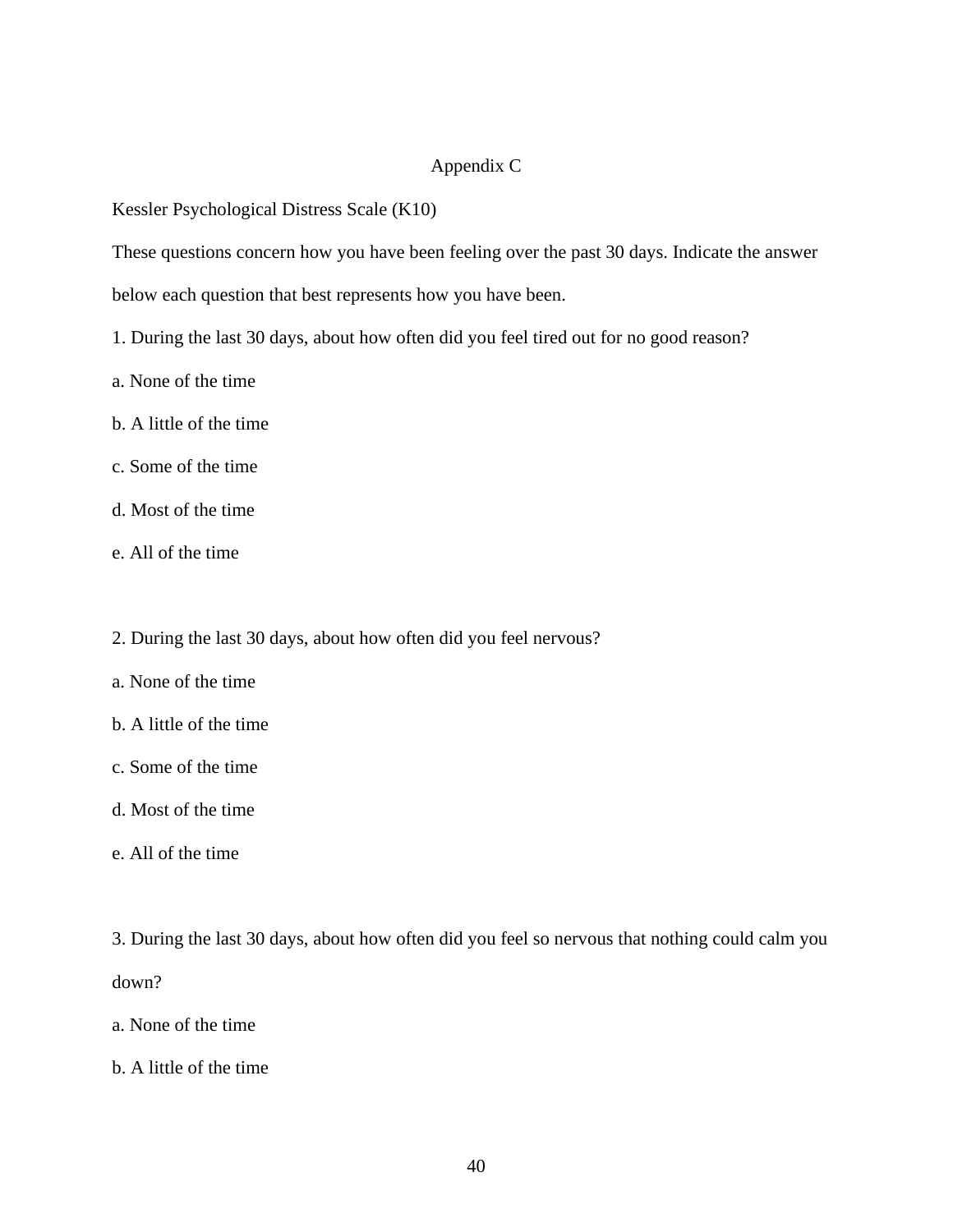- c. Some of the time
- d. Most of the time
- e. All of the time
- 4. During the last 30 days, about how often did you feel hopeless?
- a. None of the time
- b. A little of the time
- c. Some of the time
- d. Most of the time
- e. All of the time
- 5. During the last 30 days, about how often did you feel restless or fidgety?
- a. None of the time
- b. A little of the time
- c. Some of the time
- d. Most of the time
- e. All of the time
- 6. During the last 30 days, about how often did you feel so restless you could not sit still?
- a. None of the time
- b. A little of the time
- c. Some of the time
- d. Most of the time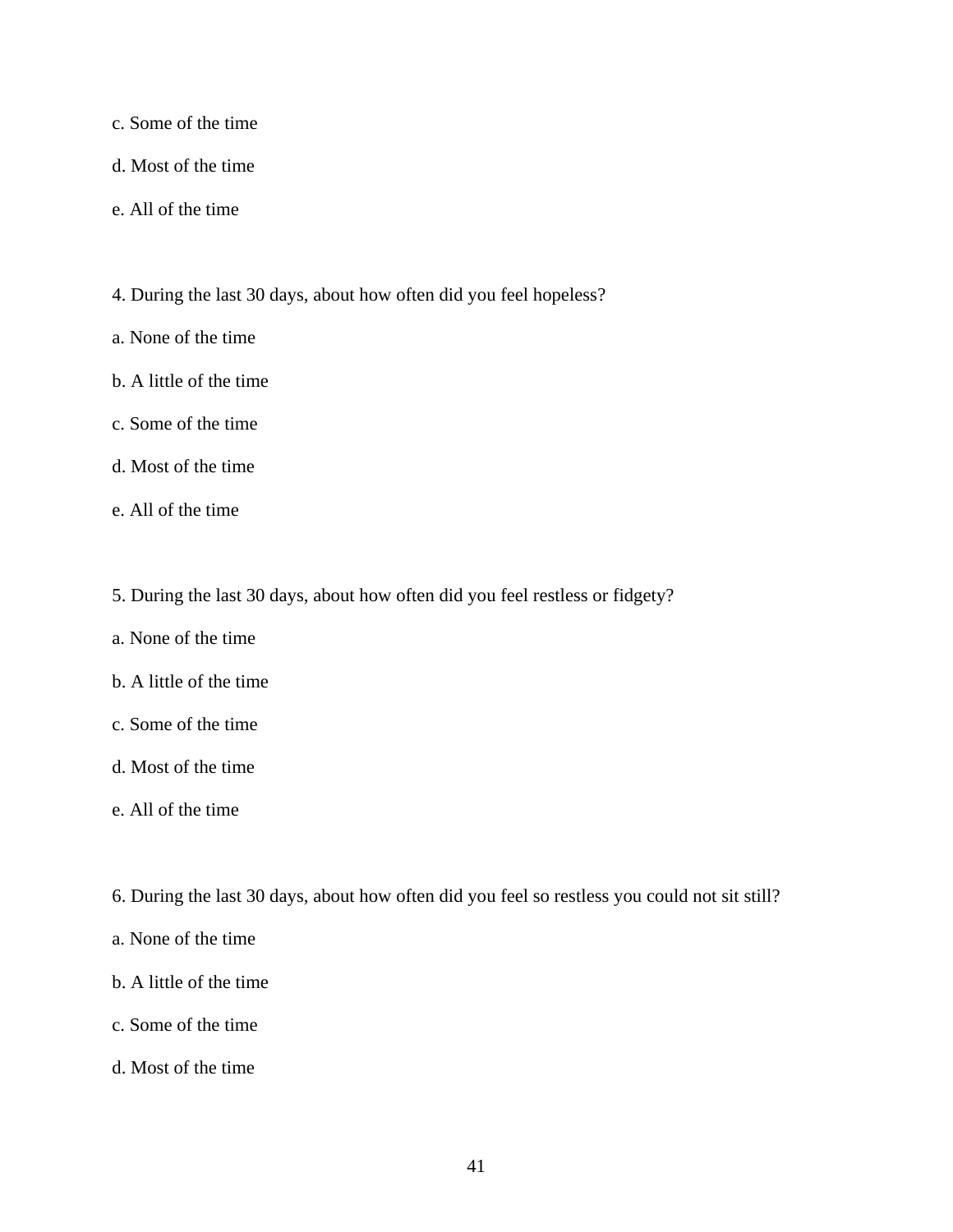### e. All of the time

- 7. During the last 30 days, about how often did you feel depressed?
- a. None of the time
- b. A little of the time
- c. Some of the time
- d. Most of the time
- e. All of the time
- 8. During the last 30 days, about how often did you feel that everything was an effort?
- a. None of the time
- b. A little of the time
- c. Some of the time
- d. Most of the time
- e. All of the time
- 9. During the last 30 days, about how often did you feel so sad that nothing could cheer you up?
- a. None of the time
- b. A little of the time
- c. Some of the time
- d. Most of the time
- e. All of the time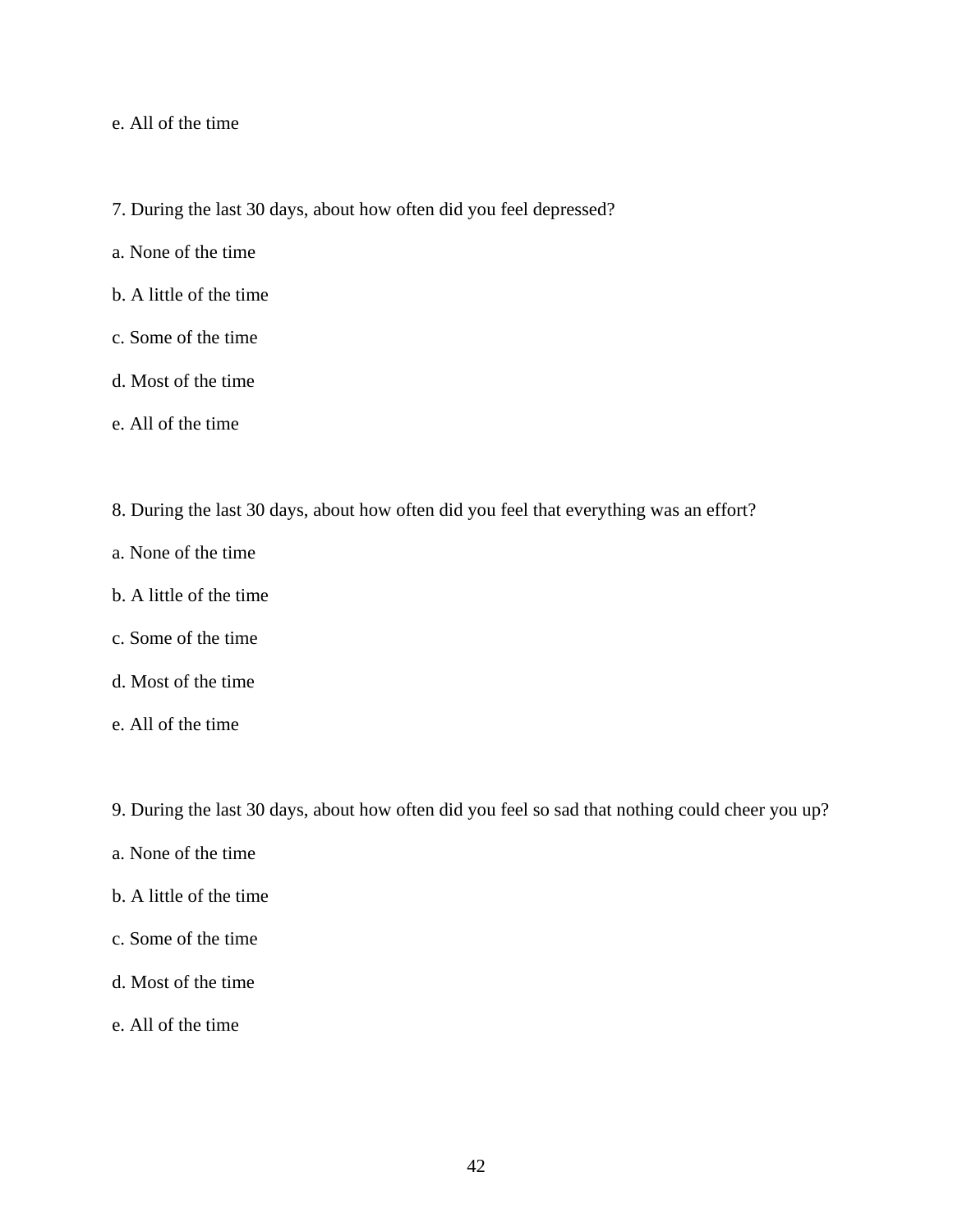- 10. During the last 30 days, about how often did you feel worthless?
- a. None of the time
- b. A little of the time
- c. Some of the time
- d. Most of the time
- e. All of the time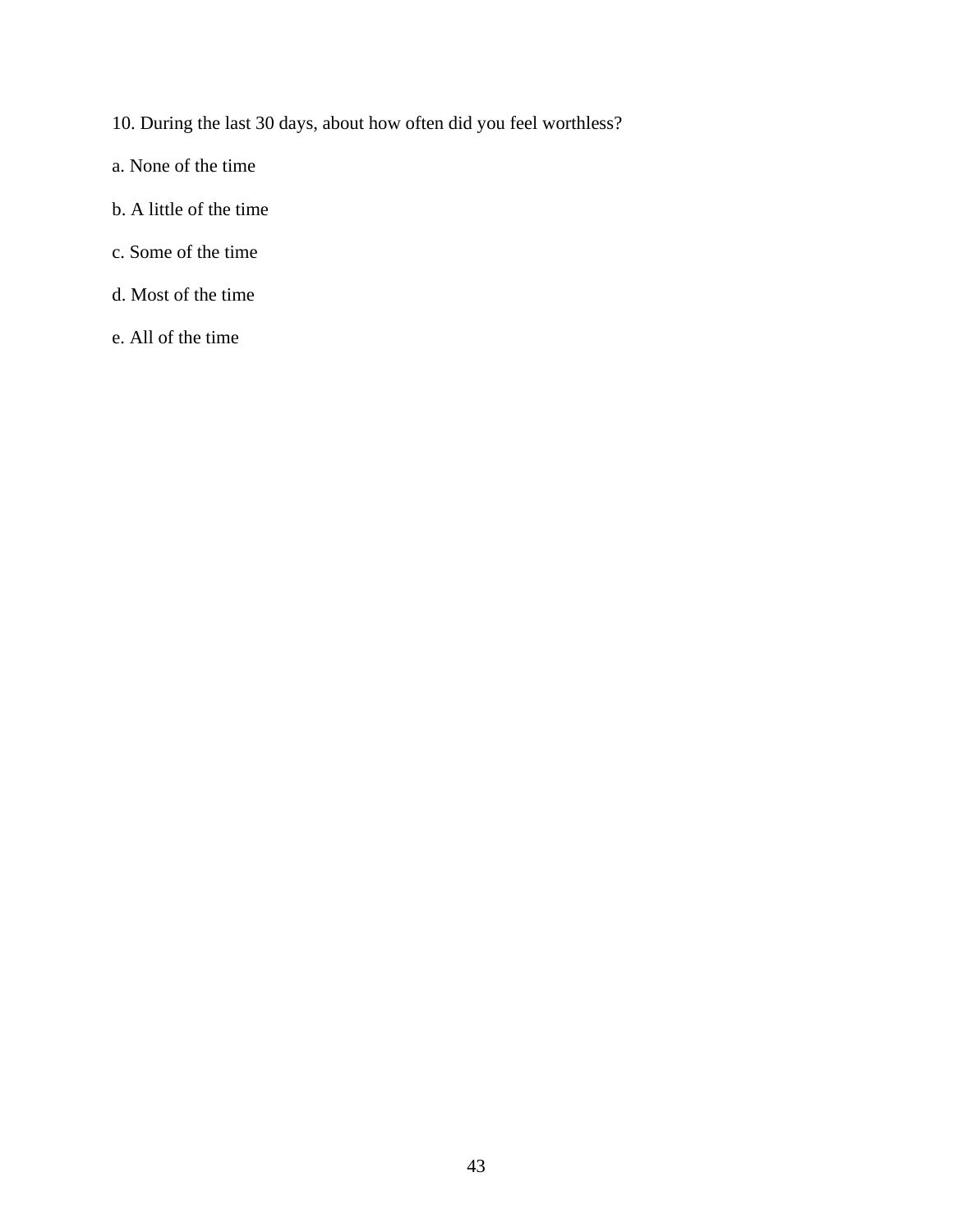# Appendix D

|                                                            | <b>BBC Well-Being Scale</b>                               |   |                         |                                                                                 |  |  |  |  |
|------------------------------------------------------------|-----------------------------------------------------------|---|-------------------------|---------------------------------------------------------------------------------|--|--|--|--|
| Not at all                                                 |                                                           |   |                         | <b>Extremely</b>                                                                |  |  |  |  |
| $\mathbf{1}$                                               | $\overline{2}$                                            | 3 | $\overline{\mathbf{4}}$ | 5                                                                               |  |  |  |  |
|                                                            | 1. Are you satisfied with your physical health?           |   |                         |                                                                                 |  |  |  |  |
|                                                            | 2. Are you satisfied with the quality of your sleep?      |   |                         |                                                                                 |  |  |  |  |
|                                                            |                                                           |   |                         | 3. Are you satisfied with your ability to perform your daily living activities? |  |  |  |  |
|                                                            | 4. Are you satisfied with your ability to work?           |   |                         |                                                                                 |  |  |  |  |
|                                                            | 5. Do you feel depressed or anxious?                      |   |                         |                                                                                 |  |  |  |  |
|                                                            | 6. Do you feel that you are able to enjoy life?           |   |                         |                                                                                 |  |  |  |  |
|                                                            | 7. Do you feel you have a purpose in life?                |   |                         |                                                                                 |  |  |  |  |
|                                                            | 8. Do you feel in control over your life?                 |   |                         |                                                                                 |  |  |  |  |
|                                                            | 9. Do you feel optimistic about the future?               |   |                         |                                                                                 |  |  |  |  |
|                                                            | 10. Do you feel satisfied with yourself as a person?      |   |                         |                                                                                 |  |  |  |  |
|                                                            | 11. Are you satisfied about your looks and appearance?    |   |                         |                                                                                 |  |  |  |  |
|                                                            | 12. Do you feel able to live your life the way you want?  |   |                         |                                                                                 |  |  |  |  |
|                                                            | 13. Are you confident in your own opinions and beliefs?   |   |                         |                                                                                 |  |  |  |  |
| 14. Do you feel able to do the things you choose to do?    |                                                           |   |                         |                                                                                 |  |  |  |  |
| 15. Do you feel able to grow and develop as a person?      |                                                           |   |                         |                                                                                 |  |  |  |  |
| 16. Are you satisfied with yourself and your achievements? |                                                           |   |                         |                                                                                 |  |  |  |  |
|                                                            | 17. Are you satisfied with your personal and family life? |   |                         |                                                                                 |  |  |  |  |
|                                                            |                                                           |   |                         | 18. Are you satisfied with your friendships and personal relationships?         |  |  |  |  |
|                                                            |                                                           |   |                         |                                                                                 |  |  |  |  |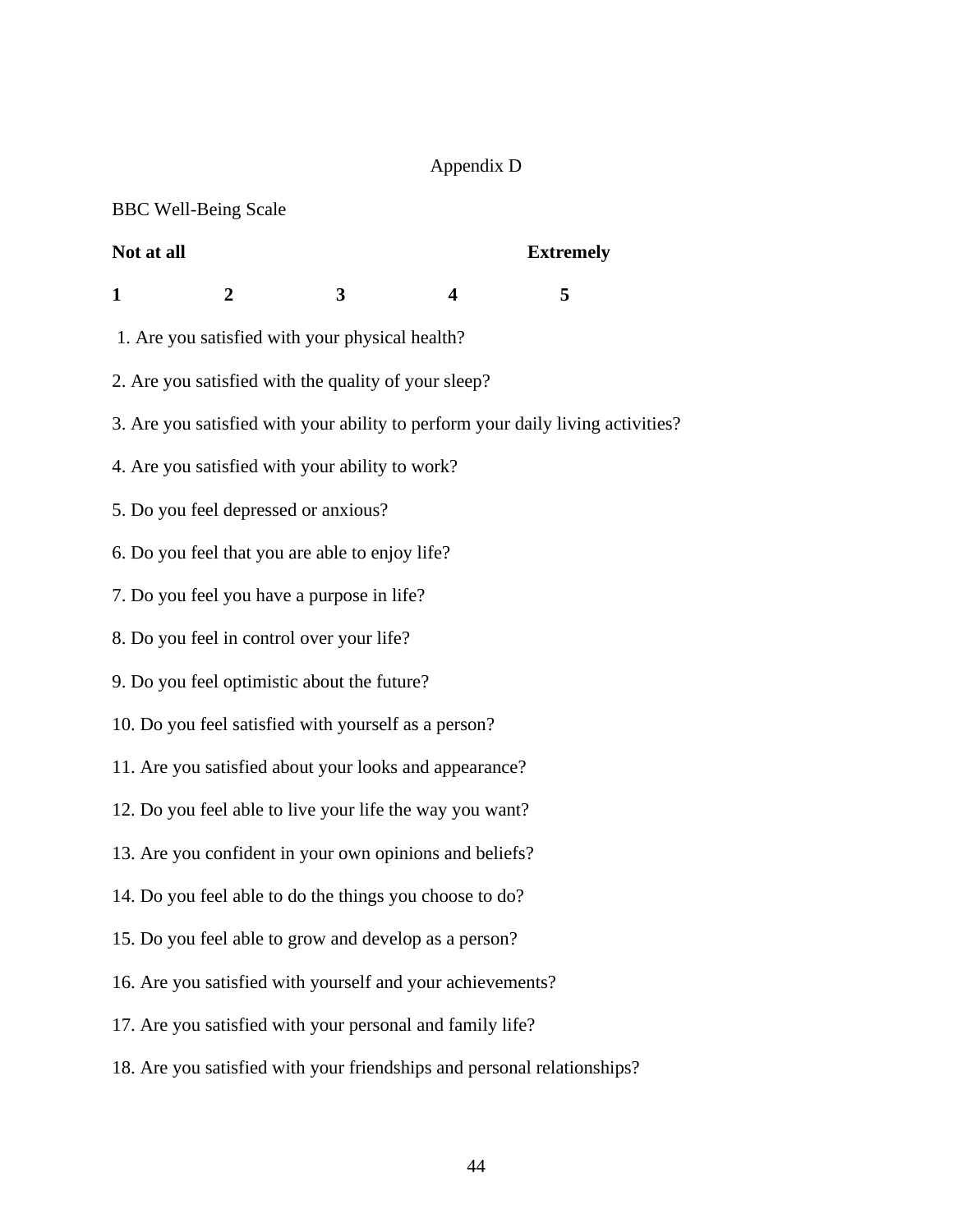- 19. Are you comfortable about the way in which you relate to and connect with others?
- 20. Are you satisfied with your sex life?
- 21. Do you feel able to ask someone for help with a problem if you needed to?
- 22. Are you satisfied that you have enough money to meet your needs?
- 23. Are you satisfied with your opportunity for exercise and leisure activities?
- 24. Are you satisfied with your access to health services?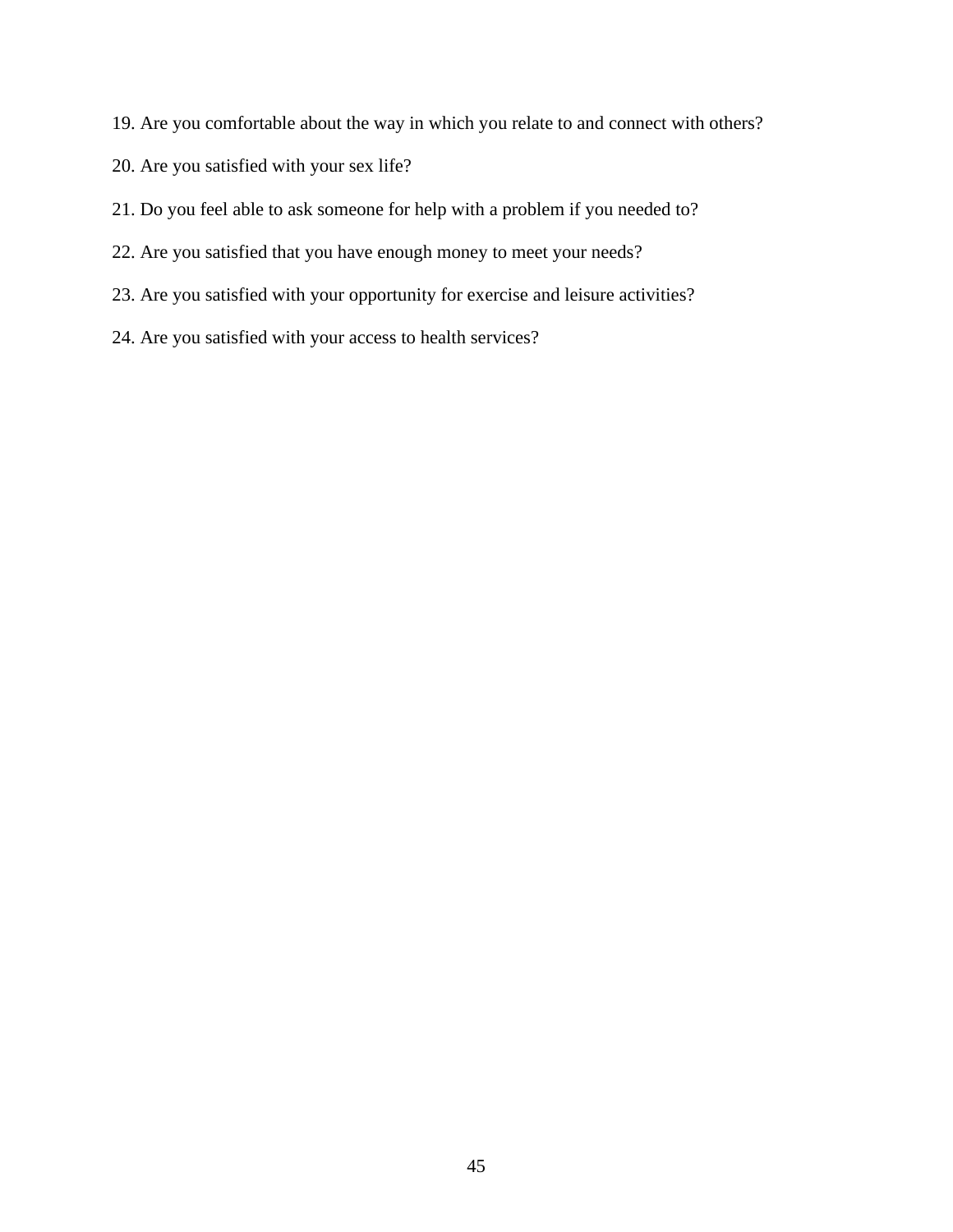### Appendix E

#### Drug and Alcohol Use Questions

The following question refers to current and past alcohol use. Consider a "drink" to be a 12oz. can or bottle of beer, a 5oz. glass of wine, a wine cooler, one cocktail, or a shot (1.25oz.) of hard liquor (like gin or vodka).

1. Think specifically about the past 30 days, up to and including today. During the past 30 days, on how many days did you drink one or more drinks of an alcoholic beverage?

We would also like to ask you about current and past drug use. "Drug use" refers to (1) the use of prescribed or over the counter drugs in excess of the directions and (2) any non-medical use of drugs. The various classes of drugs may include: cannabis (e.g. marijuana, hash), solvents, tranquilizers (e.g. Valium), barbiturates, cocaine, stimulants (e.g. speed), hallucinogens (e.g. LSD) or narcotics (e.g. heroin). The following question does not include alcoholic beverages.

2. Think specifically about the past 30 days, up to and including today. During the past 30 days, on how many days did you use drugs? \_\_\_\_\_\_\_\_\_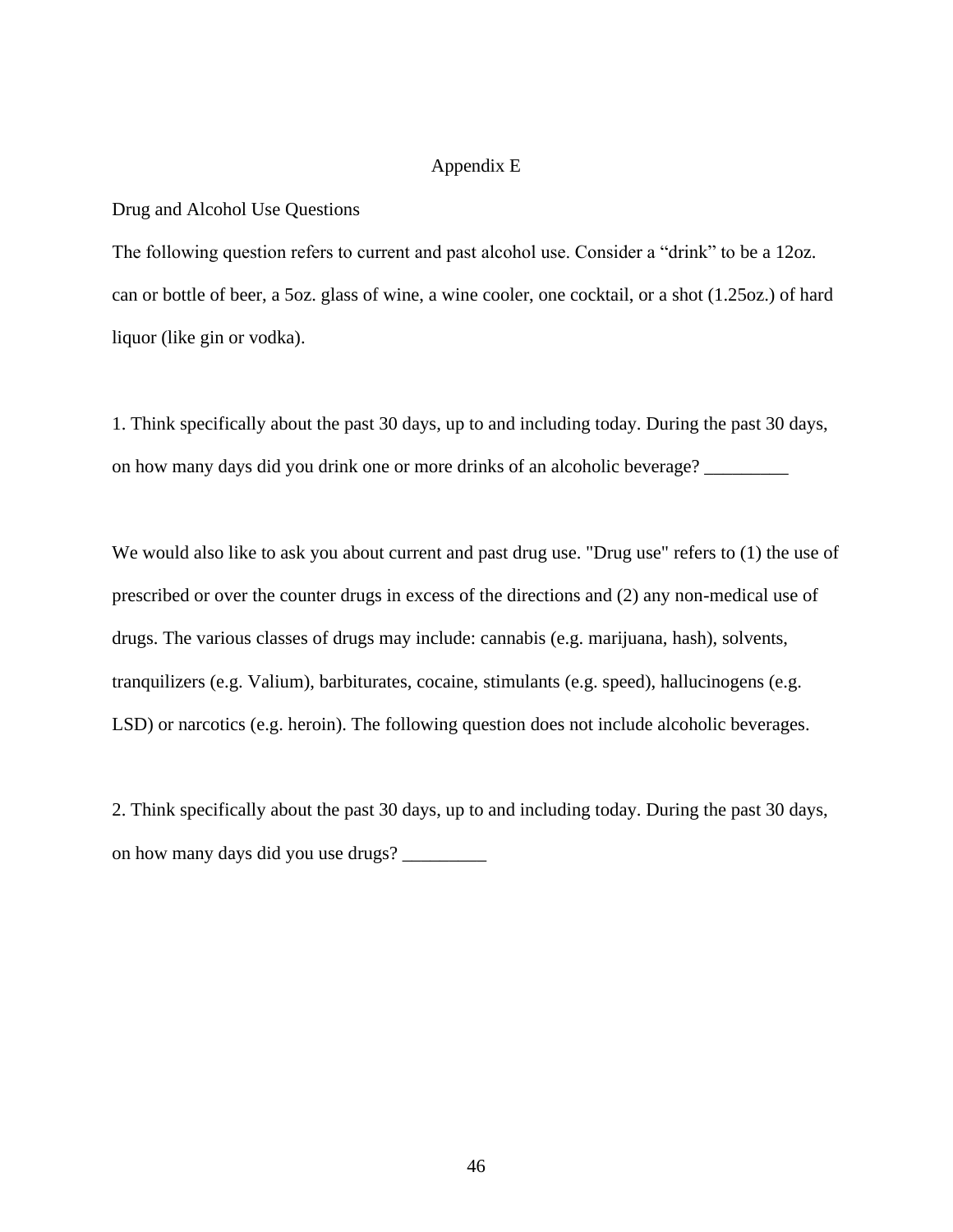# Appendix F

## HOW I TYPICALLY ACT TOWARDS MYSELF IN DIFFICULT TIMES

Please read each statement carefully before answering. To the left of each item, indicate how often you behave in the stated manner, using the following scale:

| Almost<br>never |                |                                                                           |                | Almost<br>always                                                                    |  |  |  |  |  |  |
|-----------------|----------------|---------------------------------------------------------------------------|----------------|-------------------------------------------------------------------------------------|--|--|--|--|--|--|
| 1               | $\overline{2}$ | 3                                                                         | $\overline{4}$ | 5                                                                                   |  |  |  |  |  |  |
|                 |                | 1. I'm disapproving and judgmental about my own flaws and inadequacies.   |                |                                                                                     |  |  |  |  |  |  |
|                 |                | 2. When I'm feeling down I tend to obsess and fixate on everything that's |                |                                                                                     |  |  |  |  |  |  |
|                 | wrong.         |                                                                           |                |                                                                                     |  |  |  |  |  |  |
|                 |                |                                                                           |                | 3. When things are going badly for me, I see the difficulties as part of life that  |  |  |  |  |  |  |
|                 |                | everyone goes through.                                                    |                |                                                                                     |  |  |  |  |  |  |
|                 |                |                                                                           |                | 4. When I think about my inadequacies, it tends to make me feel more separate       |  |  |  |  |  |  |
|                 |                | and cut off from the rest of the world.                                   |                |                                                                                     |  |  |  |  |  |  |
|                 |                |                                                                           |                | 5. I try to be loving towards myself when I'm feeling emotional pain.               |  |  |  |  |  |  |
|                 |                |                                                                           |                | ______ 6. When I fail at something important to me I become consumed by feelings of |  |  |  |  |  |  |
|                 | inadequacy.    |                                                                           |                |                                                                                     |  |  |  |  |  |  |
|                 |                |                                                                           |                | 7. When I'm down and out, I remind myself that there are lots of other people in    |  |  |  |  |  |  |
|                 |                | the world feeling like I am.                                              |                |                                                                                     |  |  |  |  |  |  |
|                 |                |                                                                           |                | 2018. When times are really difficult, I tend to be tough on myself.                |  |  |  |  |  |  |
|                 |                |                                                                           |                | 1. 9. When something upsets me I try to keep my emotions in balance.                |  |  |  |  |  |  |
|                 |                |                                                                           |                | 10. When I feel inadequate in some way, I try to remind myself that feelings of     |  |  |  |  |  |  |
|                 |                | inadequacy are shared by most people.                                     |                |                                                                                     |  |  |  |  |  |  |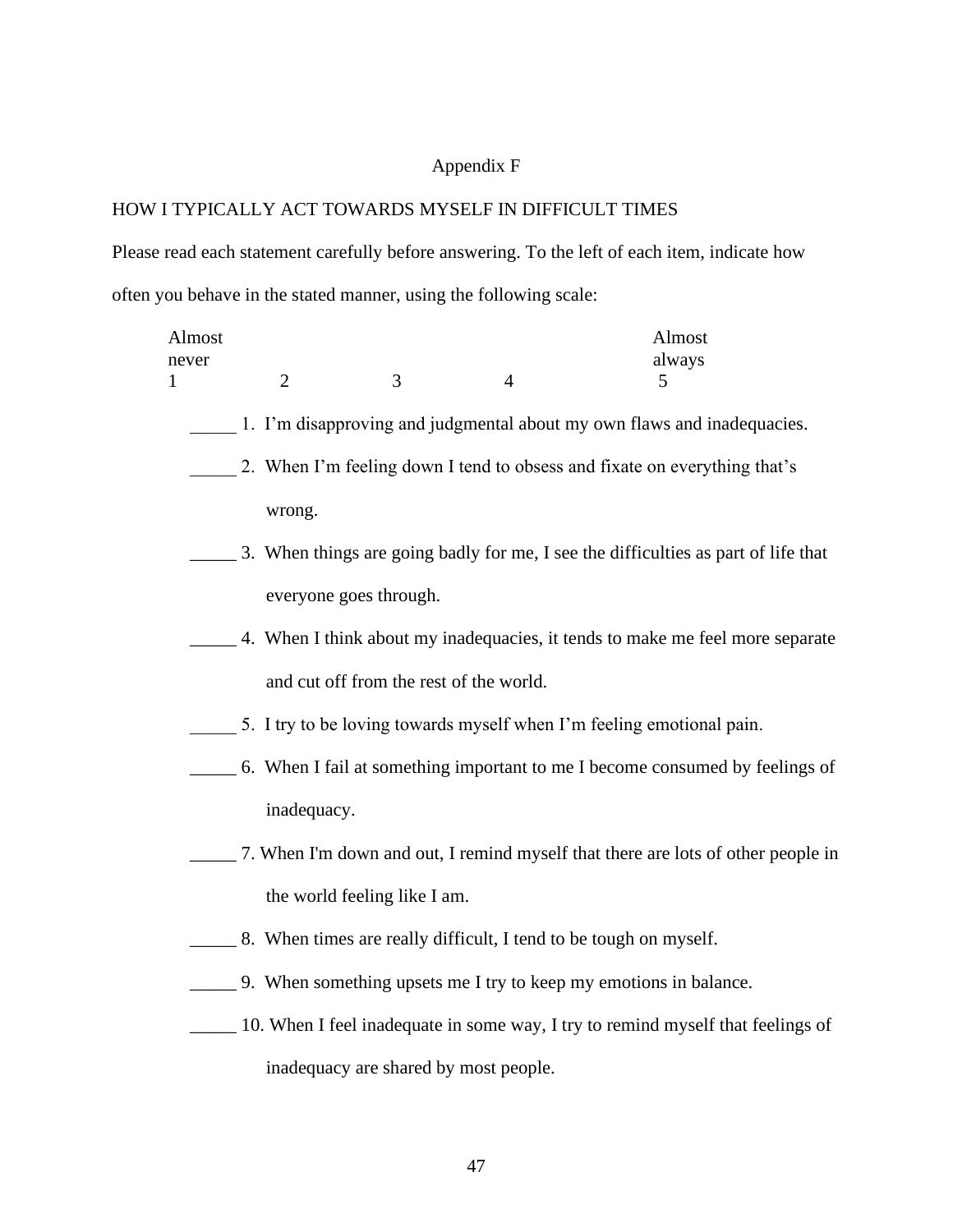- 11. I'm intolerant and impatient towards those aspects of my personality I don't like.
- 12. When I'm going through a very hard time, I give myself the caring and tenderness I need.
- 13. When I'm feeling down, I tend to feel like most other people are probably happier than I am.
- **14.** When something painful happens I try to take a balanced view of the situation.
- 15. I try to see my failings as part of the human condition.
- 16. When I see aspects of myself that I don't like, I get down on myself.
- \_\_\_\_\_ 17. When I fail at something important to me I try to keep things in perspective.
- 18. When I'm really struggling, I tend to feel like other people must be having an easier time of it.
- 19. I'm kind to myself when I'm experiencing suffering.
- 20. When something upsets me I get carried away with my feelings.
- \_\_\_\_\_ 21. I can be a bit cold-hearted towards myself when I'm experiencing suffering.
- 22. When I'm feeling down I try to approach my feelings with curiosity and openness.
- 23. I'm tolerant of my own flaws and inadequacies.
- 24. When something painful happens I tend to blow the incident out of proportion.
- 25. When I fail at something that's important to me, I tend to feel alone in my failure.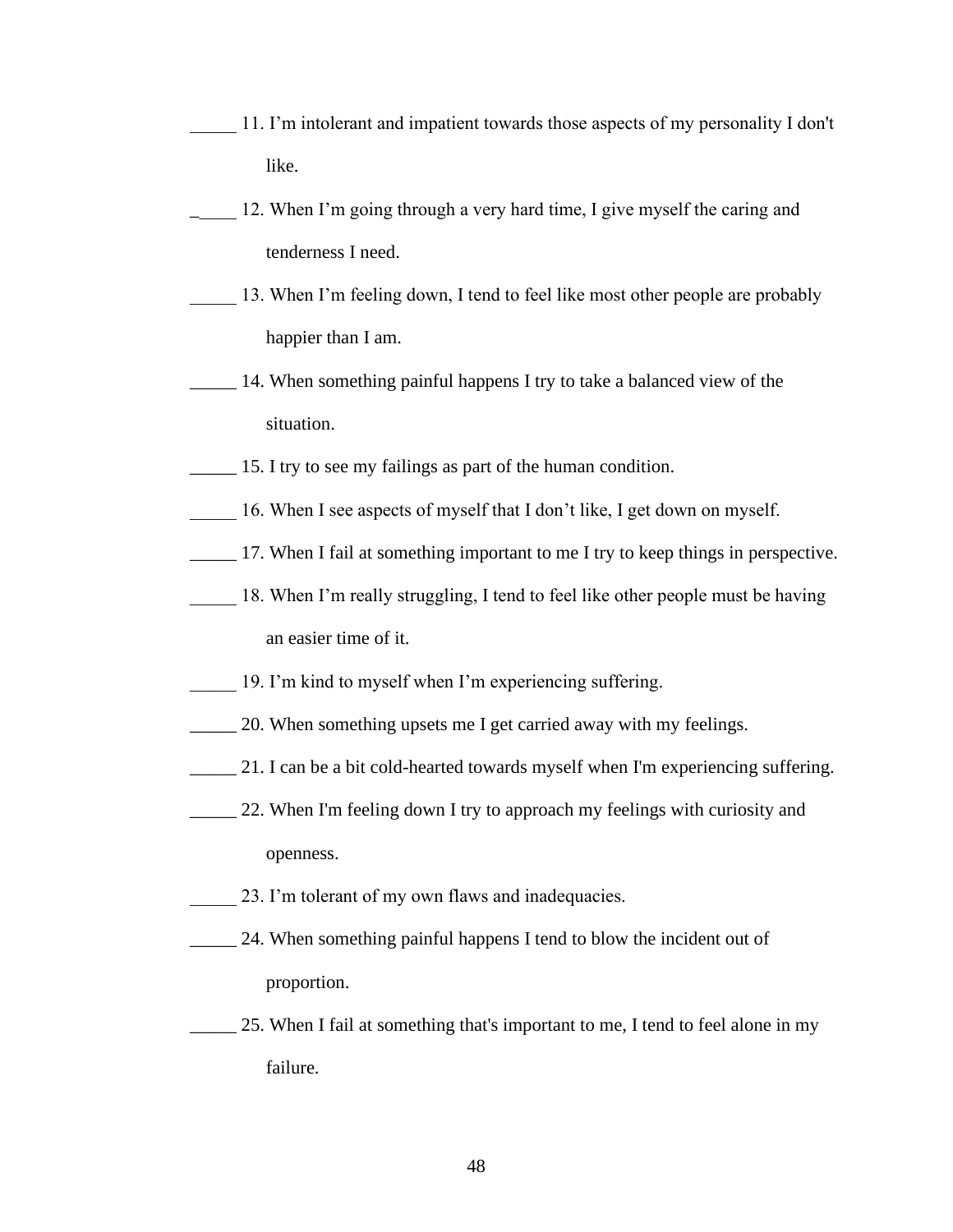\_\_\_\_\_ 26. I try to be understanding and patient towards those aspects of my personality I don't like.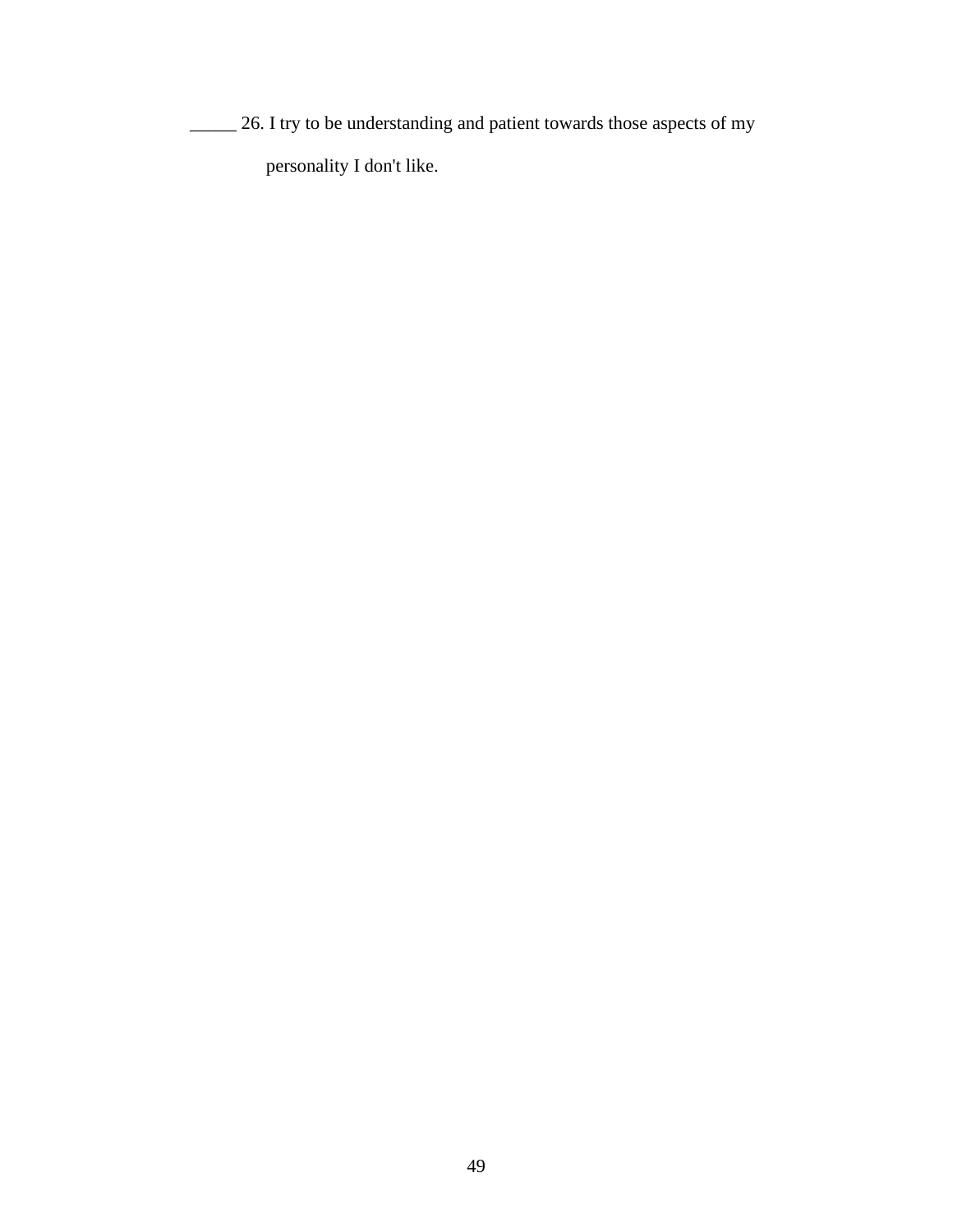#### Appendix G

### FFMQ-15: 15-item Five-Facet Mindfulness Questionnaire

#### **Instructions**

Please use the 1 (never or very rarely true) to 5 (very often or always true) scale provided to indicate how true the below statements are of you. Indicate the number of each statement which represents your own opinion of what is generally true for you. For example, if you think that a statement is often true of you, indicate '4' and if you think a statement is sometimes true of you, indicate '3'.

| Never       |  | Very often     |
|-------------|--|----------------|
| or very     |  | or always true |
| rarely true |  |                |
|             |  |                |

1. When I take a shower or a bath, I stay alert to the sensations of water on my body.

2. I'm good at finding words to describe my feelings.

3. I don't pay attention to what I'm doing because I'm daydreaming, worrying, or otherwise distracted.

4. I believe some of my thoughts are abnormal or bad and I shouldn't think that way.

5. When I have distressing thoughts or images, I "step back" and am aware of the thought or image without getting taken over by it.

6. I notice how foods and drinks affect my thoughts, bodily sensations, and emotions.

7. I have trouble thinking of the right words to express how I feel about things.

8. I do jobs or tasks automatically without being aware of what I'm doing.

9. I think some of my emotions are bad or inappropriate and I shouldn't feel them.

10. When I have distressing thoughts or images I am able just to notice them without reacting.

11. I pay attention to sensations, such as the wind in my hair or sun on my face.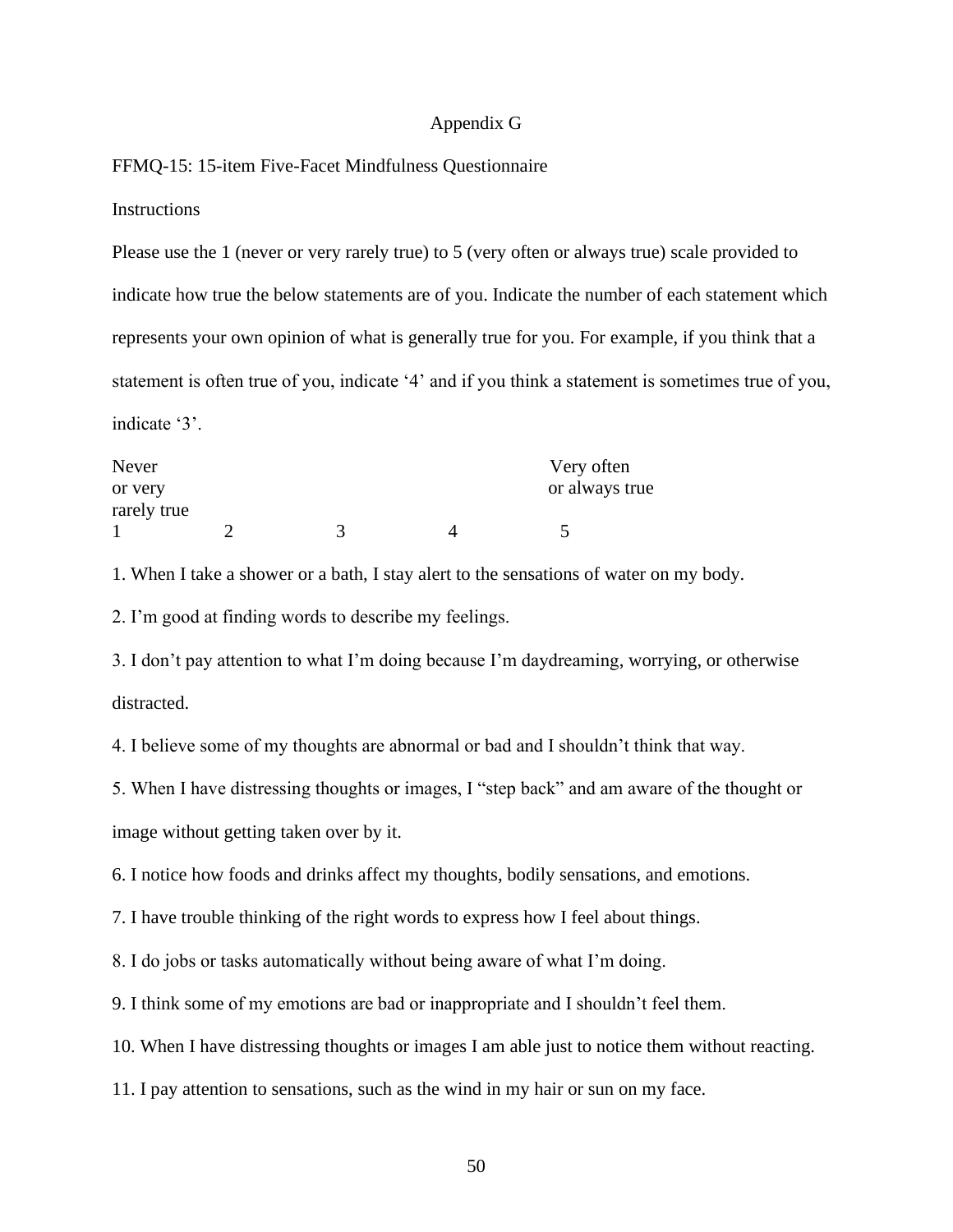- 12. Even when I'm feeling terribly upset I can find a way to put it into words.
- 13. I find myself doing things without paying attention.
- 14. I tell myself I shouldn't be feeling the way I'm feeling.
- 15. When I have distressing thoughts or images I just notice them and let them go.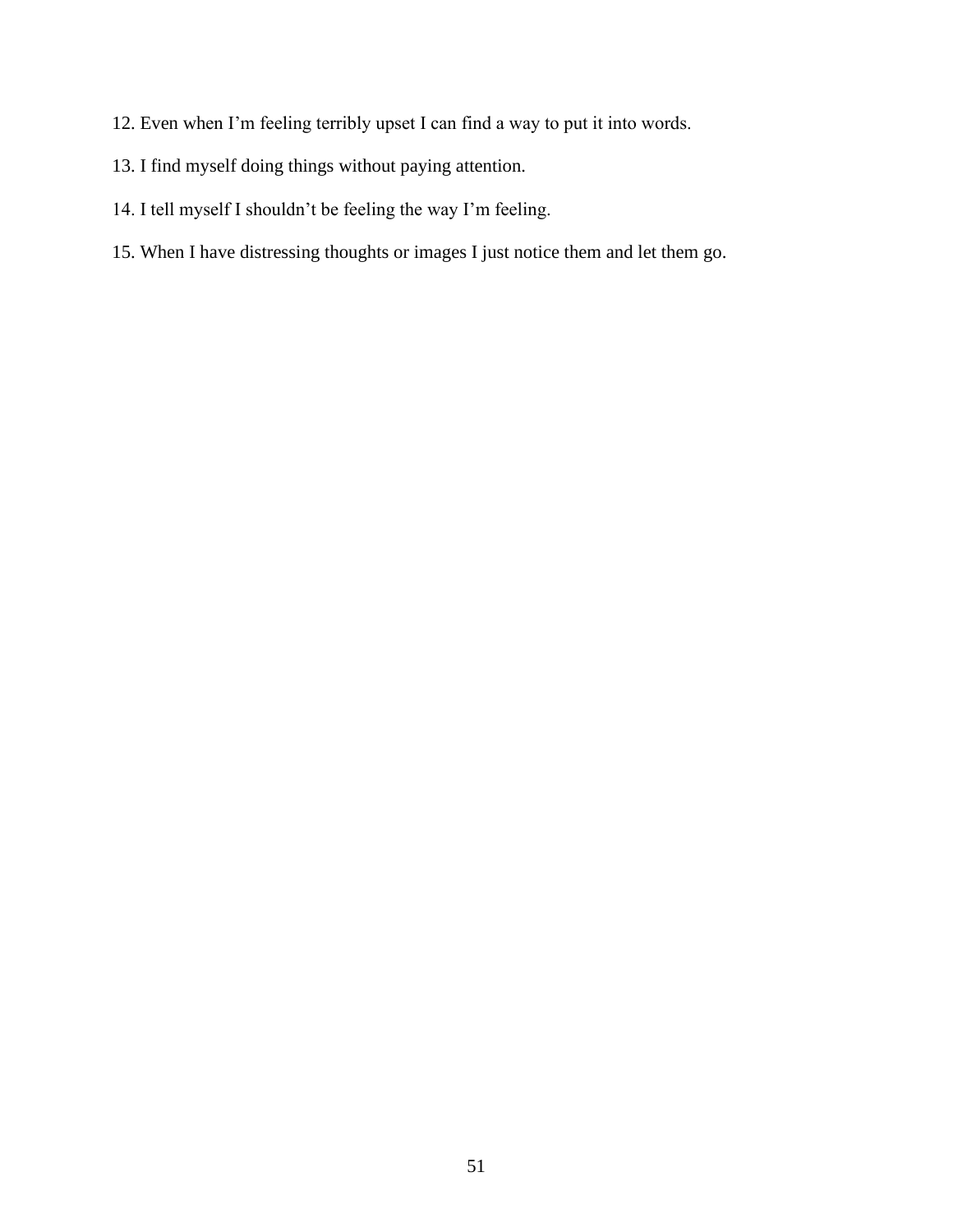### Appendix H

Qualitative Treatment/Mindfulness Experience Questions

\_\_\_\_\_\_\_\_\_\_\_\_\_\_\_\_\_\_\_\_\_\_\_\_\_\_\_\_\_\_\_\_\_\_\_

1. Have you ever received mental health treatment, currently or in the past (including individual

therapy, group therapy, etc.)? Please describe:  $\frac{1}{\sqrt{1-\frac{1}{2}}}\left\{ \frac{1}{2}, \frac{1}{2}, \frac{1}{2}, \frac{1}{2}, \frac{1}{2}, \frac{1}{2}, \frac{1}{2}, \frac{1}{2}, \frac{1}{2}, \frac{1}{2}, \frac{1}{2}, \frac{1}{2}, \frac{1}{2}, \frac{1}{2}, \frac{1}{2}, \frac{1}{2}, \frac{1}{2}, \frac{1}{2}, \frac{1}{2}, \frac{1}{2}, \frac{1}{2}, \frac{1}{$ 

2. Are you familiar with or have you used any mindfulness-based practices (including

mindfulness meditation, mindfulness-based stress reduction, etc.)? Please describe: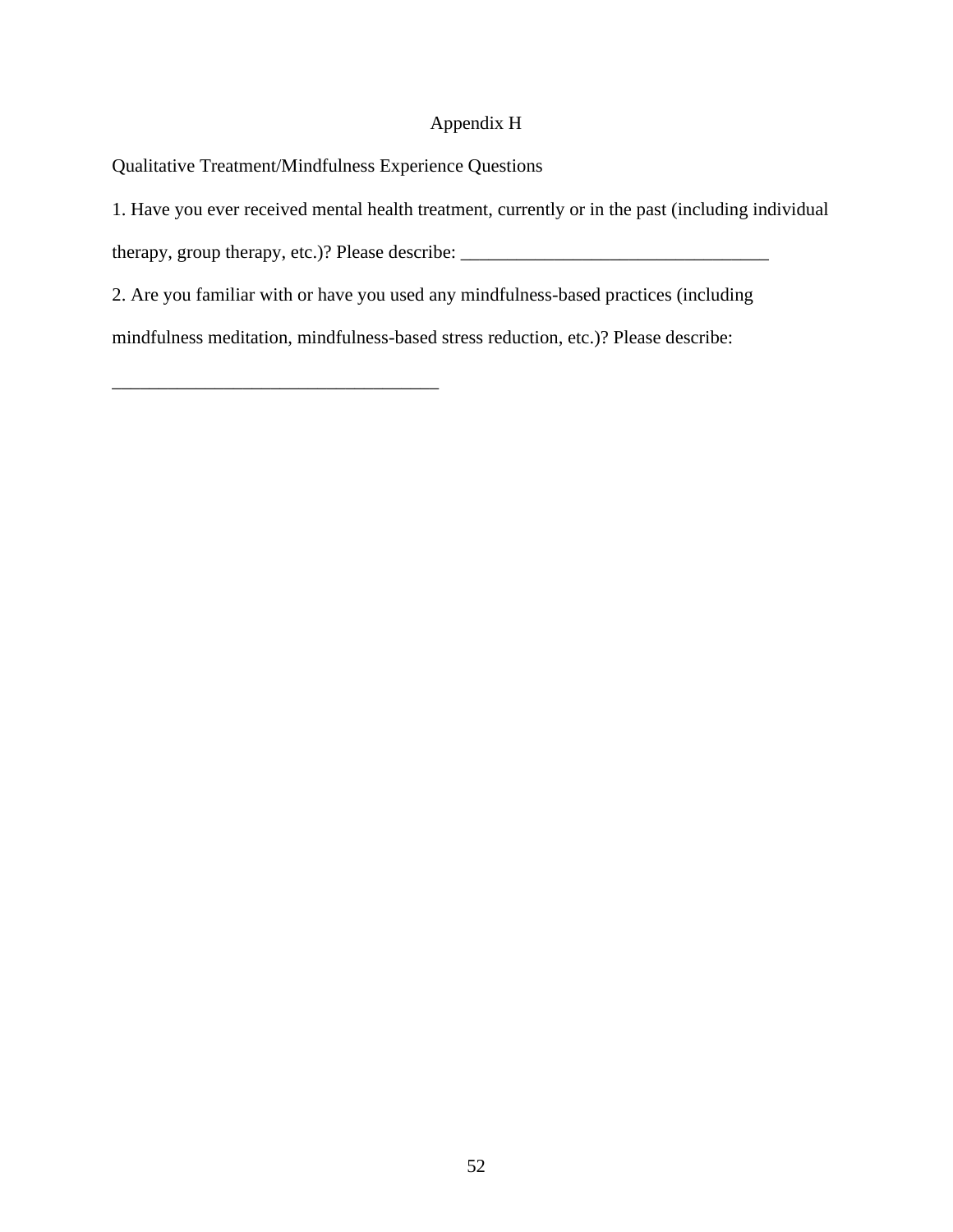#### Appendix I

Outness and Concealment Scales

What percent of the people in this group do you think are aware of your sexual orientation and/or

gender identity (meaning they are aware of whether you consider yourself gay, transgender,

etc.)?

1. Members of your immediate family (e.g., parents and siblings)

0% - 10% - 20% - 30% - 40% - 50% - 60% - 70% - 80% - 90% - 100%

2. Members of your extended family (e.g., aunts, uncles, grandparents, cousins)

0% - 10% - 20% - 30% - 40% - 50% - 60% - 70% - 80% - 90% - 100%

3. People you socialize with (e.g., friends and acquaintances)

0% - 10% - 20% - 30% - 40% - 50% - 60% - 70% - 80% - 90% - 100%

4. People at your work/school (e.g., coworkers, supervisors, instructors, students)

0% - 10% - 20% - 30% - 40% - 50% - 60% - 70% - 80% - 90% - 100%

5. Strangers (e.g., someone you have a casual conversation with in line at the store)

0% - 10% - 20% - 30% - 40% - 50% - 60% - 70% - 80% - 90% - 100%

How often do you avoid talking about topics related to or otherwise indicating your sexual orientation and/or gender identity (e.g., not talking about your significant other, changing your mannerisms) when interacting with members of these groups?

 $1=$  Never

3= Always

1. Members of your immediate family (e.g., parents and siblings)

<sup>2=</sup> Half of the Time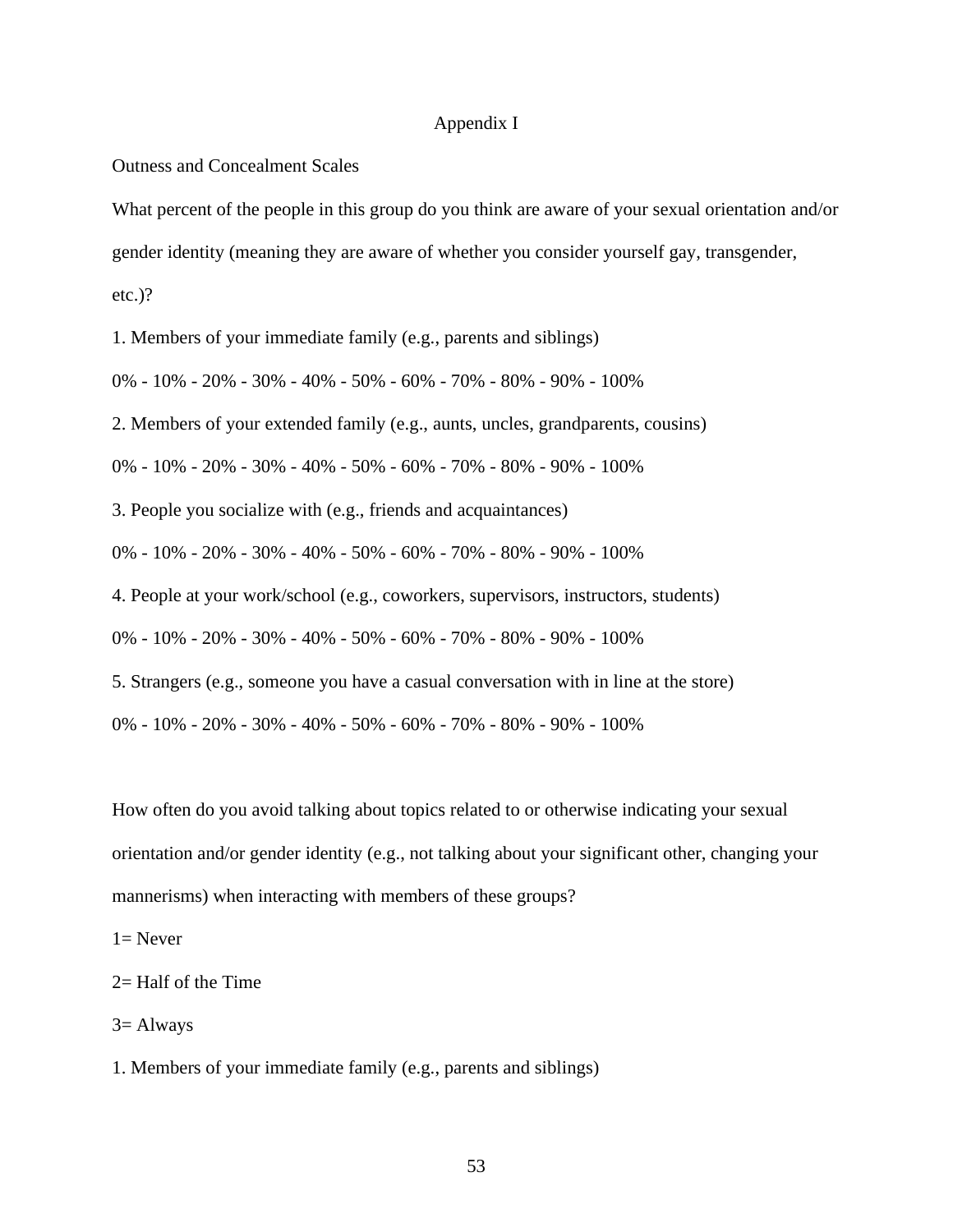- 2. Members of your extended family (e.g., aunts, uncles, grandparents, cousins)
- 3. People you socialize with (e.g., friends and acquaintances)
- 4. People at your work/school (e.g., coworkers, supervisors, instructors, students)
- 5. Strangers (e.g., someone you have a casual conversation with in line at the store)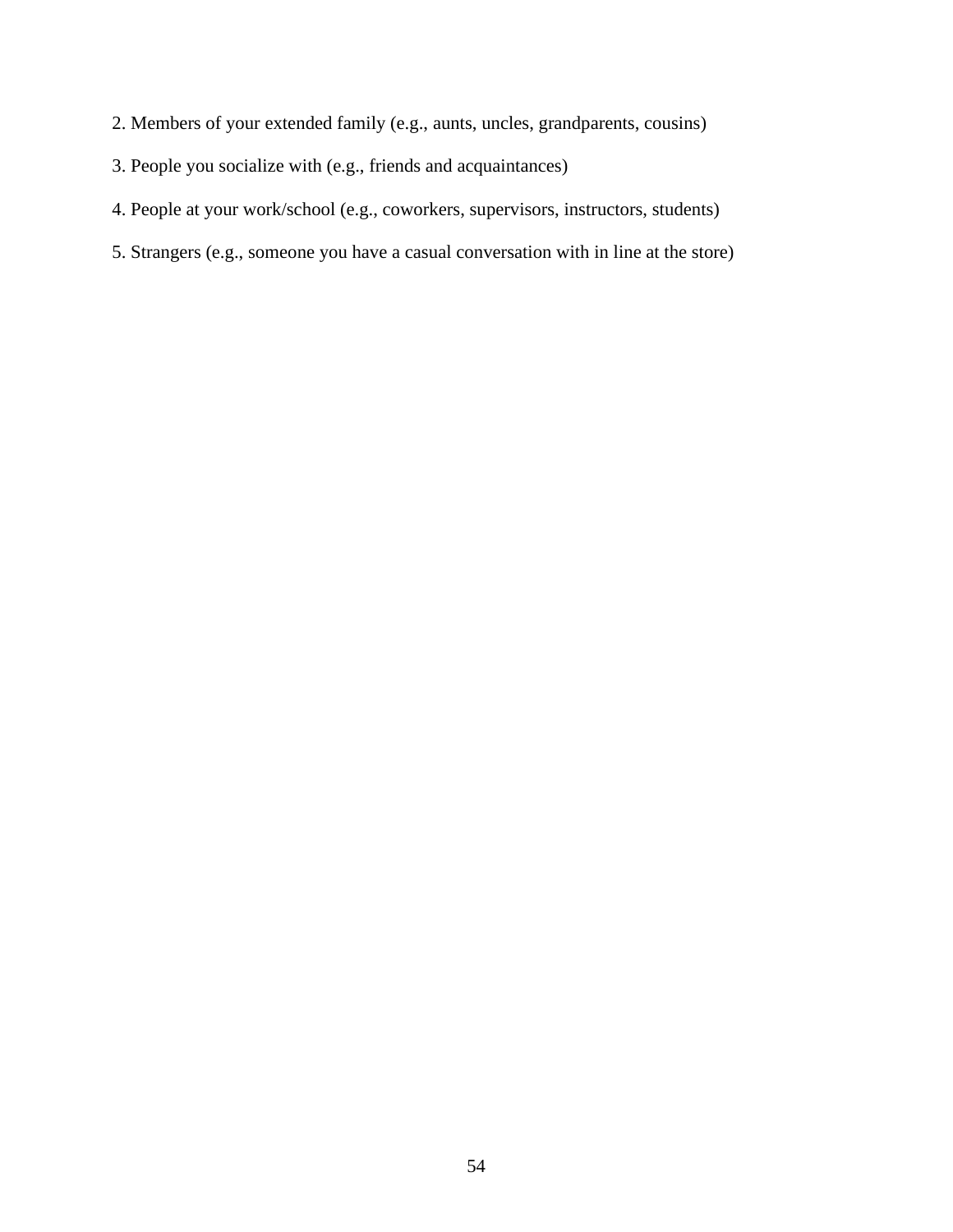### Appendix J

### Connection to the LGBT Community Questions

Please indicate the degree to which each statement describes your perception regarding the

LGBT community.

1--------2--------3--------4--------5

None A great deal

1. How much do you feel able to influence the actions, thoughts, and feelings of other LGBT people?

2. How much do other LGBT people influence your thoughts and actions?

3. How much do you feel your opinion matters to other LGBT people?

4. How much do you feel you can influence what the LGBT community is like?

5. How much do you care about what LGBT people think of your actions?

6. How much do the opinions of other LGBT people matter to you?

7. In general, how friendly do LGBT people feel toward each other?

8. In general, how thoughtful are LGBT people toward each other?

9. In general, how well do LGBT people get along?

10. In general, how warm do LGBT people feel toward each other?

11. In general, how much of a sense of camaraderie do LGBT people feel with each other?

12. How often do you feel that you are a member of the LGBT community?

13. How often do you feel like you belong in the LGBT community?

14. How often do you feel a part of the LGBT community?

15. How much do you feel that you help other LGBT people when they need help?

16. How much do you feel that your needs are met by the LGBT community?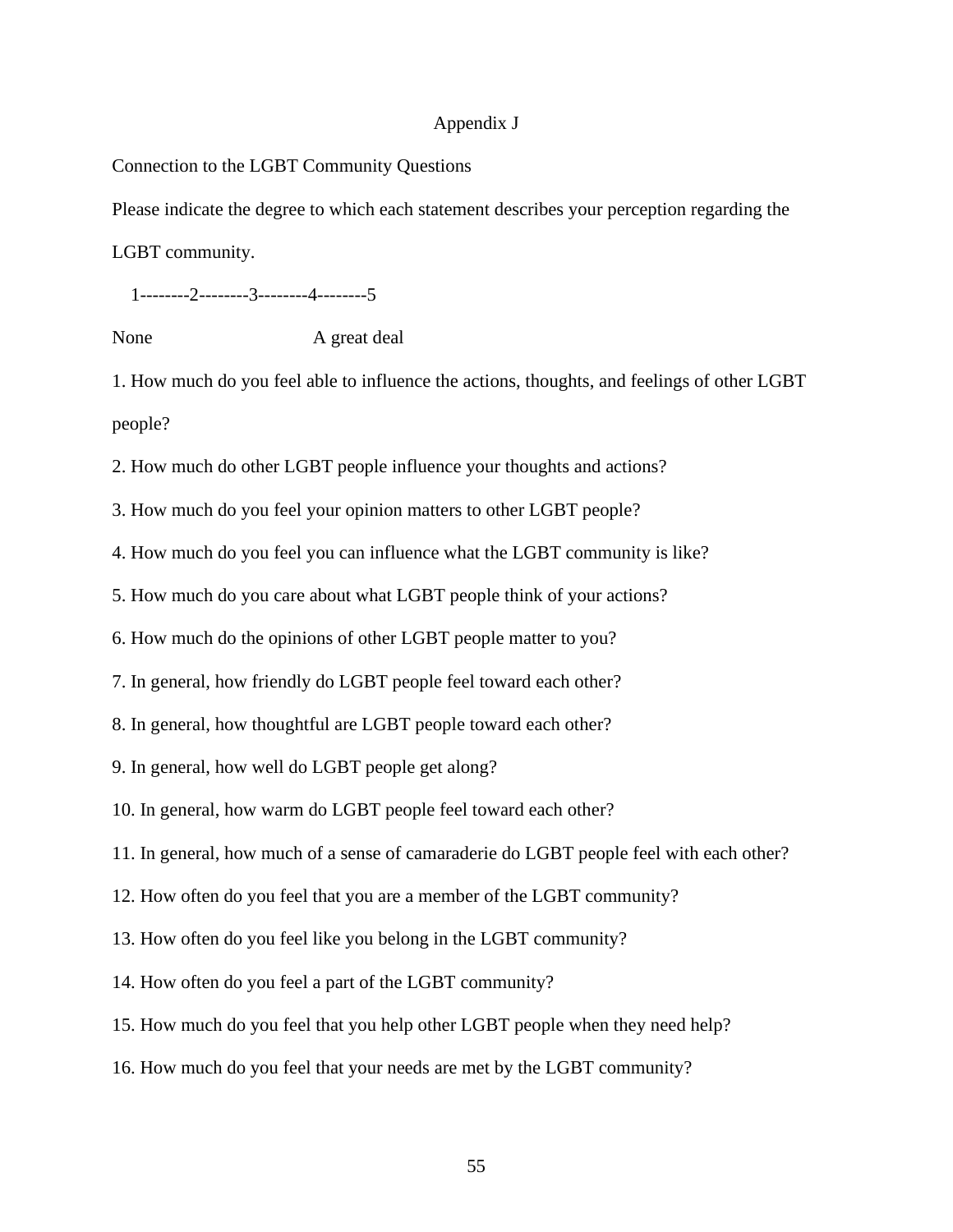17. How much do you feel that you can get help from the LGBT community if you need it?

18. How much do you feel that an LGBT community exists?

19. How much do you feel that a community exists for lesbians?

20. How much do you feel that a community exists for gay men?

21. How much do you feel that a community exists for bisexual people?

22. How much do you feel that a community exists for transgender/genderqueer people?

1. You feel you're a part of your city/town's LGBT community.

a. agree strongly

b. agree

- c. neither agree nor disagree
- d. disagree
- e. disagree strongly

2. You feel you're a part of the online LGBT community.

a. agree strongly

b. agree

c. neither agree nor disagree

### d. disagree

e. disagree strongly

3. Do you have five or more people that you can talk to about LGBT-related issues (either in person or online)?